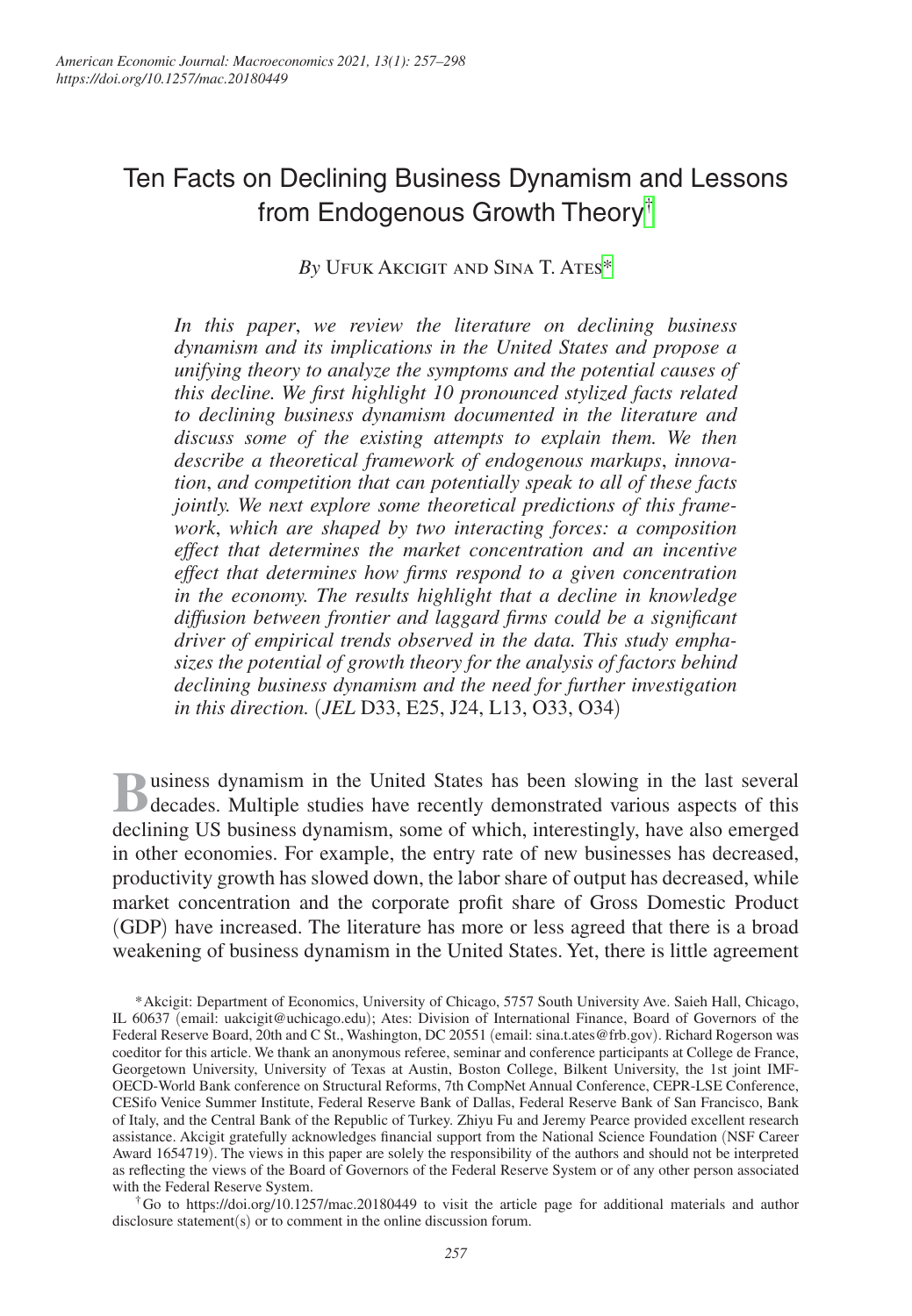on the underlying causes of these empirical trends, and these trends have mostly been discussed in isolation. In a current research agenda, we strive to shed light on this discussion using new growth theory.

To better understand the drivers of declining US business dynamism, we analyze the symptomatic empirical trends together in a unifying theoretical model that allows for the quantitative analysis of alternative explanations proposed in the literature. We conduct this analysis in two separate but complementary papers. In this one we focus on the empirical and theoretical aspects of the analysis. In particular, we first review a broad set of stylized facts documented in the literature. These facts are as follows: $<sup>1</sup>$  $<sup>1</sup>$  $<sup>1</sup>$ </sup>

- (1) *Market concentration has increased*.
- (2) *Markups have increased*.
- (3) *Profit share of GDP has increased*.
- (4) *The labor share of output has declined*.
- (5) *Market concentration and labor share are negatively associated*.
- (6) *Labor productivity gap between frontier and laggard firms has widened*.
- (7) *Firm entry rate and the share of young firms in economic activity have declined*.
- (8) *Job reallocation and churn have slowed*.
- (9) *The dispersion of firm growth rates has gone down*.
- (10) *The productivity growth has fallen*.

Next, we propose a unifying theoretical framework to assess the plausibility of potential drivers of what has plagued the US business environment. In particular, we demonstrate that the new theory of firm dynamics and endogenous growth proves especially useful in this regard. Our analytical investigation shows that a fairly stylized version of a step-by-step innovation model of creative destruction and endogenous competition is capable of replicating salient features of declining business dynamism. Our analysis also demonstrates that the ramifications of endogenous growth theory continue to help us understand the intriguing aspects

<span id="page-1-0"></span><sup>&</sup>lt;sup>1</sup>Many of these trends have also caught public attention, raising concerns that they may indicate a decline in business competition. The *Economist* has published a special report on the subject matter (*Economist* 2018b). Policymakers are also concerned. Indeed, the Federal Trade Commission has recently held the "Hearings on Competition and Consumer Protection in the 21st Century" with special attention to competition and market concentration.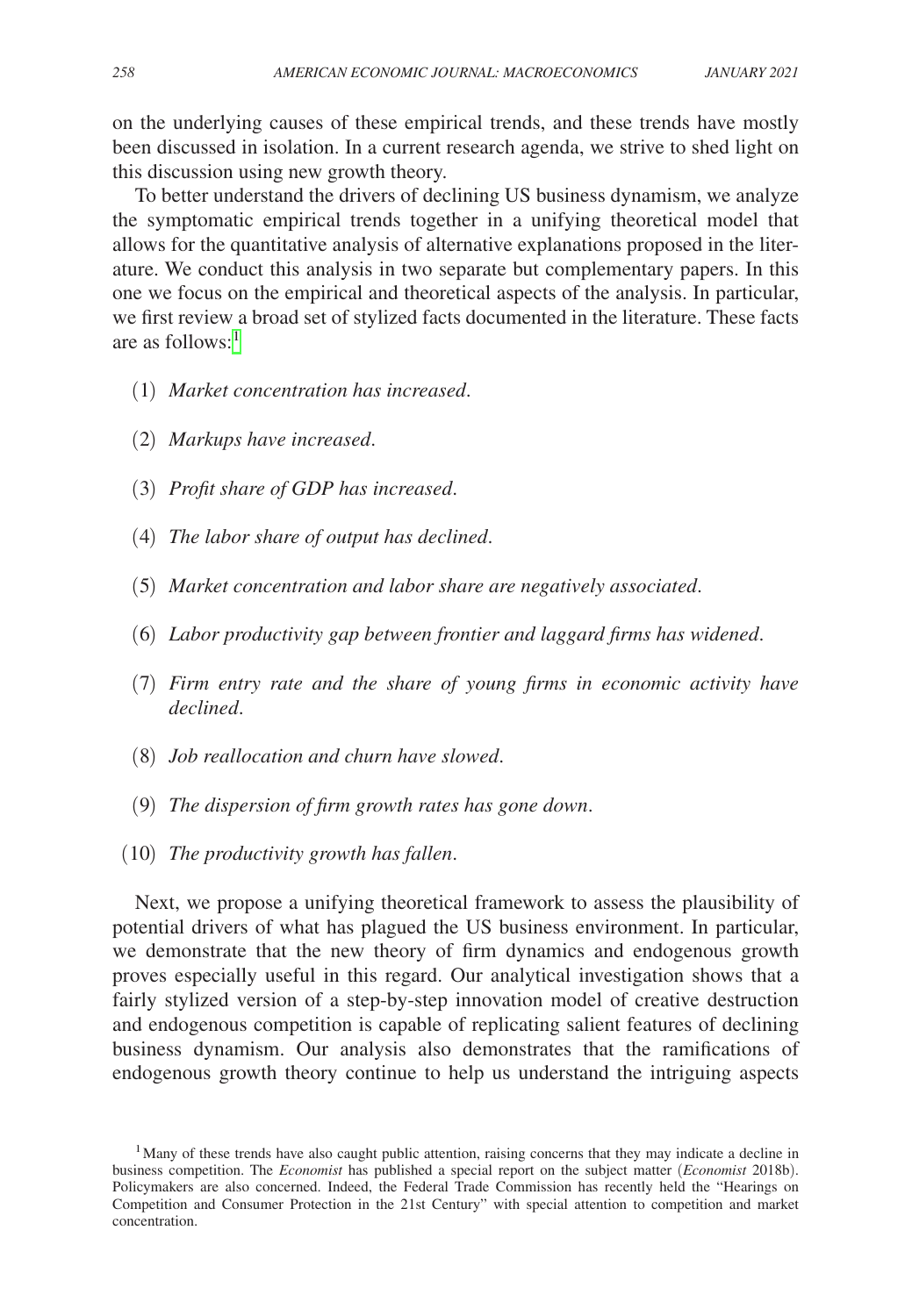of business dynamics, underscoring the scope and the depth of this theory, which deservedly earned it the Nobel Prize in economics in 2018.

The key ingredient of our model is the strategic interaction between two competing firms in each market. Our theoretical framework draws on the research and development (R&D) race models of the industrial organizations literature (e.g., Harris and Vickers 1985, 1987; Budd, Harris, and Vickers 1993), where typically two players race for a prize and players exert different efforts depending on their own position relative to their competitors. A fruitful branch of endogenous growth literature has introduced these partial equilibrium models into a macro general equilibrium setting to study various aspects of product market competition with strategic interaction between competing firms (e.g., Aghion, Harris, and Vickers 1997; Aghion et al. 2001, 2005; Acemoglu and Akcigit 2012; Akcigit, Ates, and Impullitti 2018). Similar to these studies, our theoretical framework centers on an economy that consists of a measure of intermediate product lines. In each of these lines, two incumbent firms compete à la Bertrand for market leadership.<sup>2</sup> These firms produce the same good with different labor productivities; hence, the firm that has a better technology serves the market. Sectors are of two types. In *leveled* sectors, both firms have the same productivity and, therefore, both firms have the same market share and competition is strongest. In *unleveled* sectors, one of the two firms has a strictly higher productivity and serves the entire market; hence, market concentration is highest. Crucially, in this model, the markups are endogenous. More specifically, the markup the leader firm can charge, and thus its profits, depends on the technological edge it has over its competitor. Firms invest in R&D to improve their productivity, hoping to obtain market leadership or increase their profits. The key benefit of this framework is that it explicitly models the relationship between product market competition and firms' endogenous innovation decisions. While the strength of competition affects firms' innovation efforts, the technological advantage of a firm determines its relative position to its rival and thus its markup and profits. Therefore, this framework allows us to explore different margins that could have distorted firm-level decisions and thus have led to endogenous changes in business dynamism.

For the sake of exposition, in this paper we present a fairly standard version of the model, where we abstract from entry and limit the technology gaps the firms can potentially have. This comes with a big advantage: We are able to analytically derive theoretical predictions that illustrate most of the stylized facts, although at the expense of remaining silent on a few other ones. A crucial margin that we explore is *knowledge diffusion* between frontier and laggard firms. In the model, we include an exogenous probability of catch-up, which makes the laggard close its technology difference with the leader. This feature can be considered as a reduced-form representation of any mechanism that makes followers learn from

<span id="page-2-0"></span> $2$ This framework emphasizes the crux of competition between firms—their strategic behavior. Strategic firm behavior creates a complex state space of firm decisions, as each of these depend on the decisions of other firms. The model overcomes this complexity by summarizing the web of strategic actions by the decisions of only two firms—a leader and the follower. These two firms stand for the best firm versus the rest of the firms in an industry. Therefore, the structure should not be interpreted as reflective of competition between only two firms; rather, it summarizes the competition between a market leader and the rest of firms, which strategically invest in innovative activities with the aim of overtaking the leader.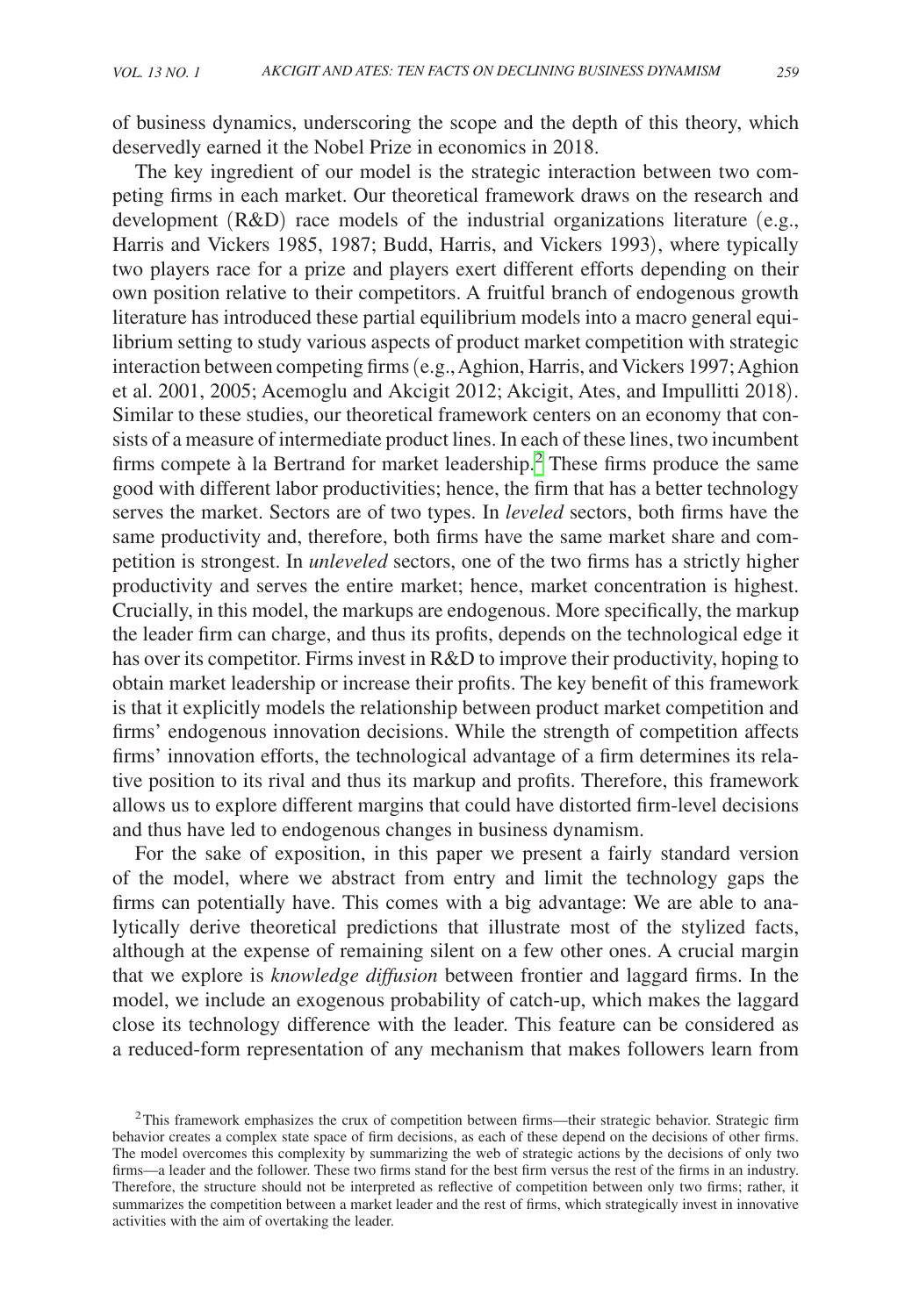leaders and a reduction of it leads to slower knowledge diffusion (e.g., due to more intense use intellectual property protection or firm-specific customer data). While such a spillover appears to be beneficial for laggard firms, in reality, it also entails a cost for the leading firm in terms of higher competition. In the model, this cost is reflected by the fact that the frontier firm loses its technology advantage and, thus, the leadership of the market.

We demonstrate theoretically that a *decline in knowledge diffusion* implies higher concentration with higher markups and profits, in line with empirical findings in the literature (Facts 1, 2, and 3). It also generates a decrease in the labor share of output (Fact 4). The dominant force behind these results is the compositional shift in the economy to more unleveled and concentrated sectors where more productive firms pay less to their workers (Fact 5). As sectors become more concentrated, the productivity gap between the competing firms opens up (Fact 6). We also note that the lack of free entry of firms leaves our model agnostic about the age-related trends (Fact 7). Similarly, the combined variation in both the composition and incentive margins (affecting firms' innovation efforts) yields ambiguous results for other incumbent-growth related moments (Facts 8 and 9), and also aggregate economic growth (Fact 10), calling for a quantitative investigation. Nevertheless, even though the simple theoretical analysis here falls short of replicating all stylized facts listed above, it demonstrates the potential of this framework to contribute to the discussion of declining business dynamism and shows that the reduction in knowledge diffusion may be a reason for the observed declining business dynamism. We leave a quantitative and more in-depth investigation (accounting for free entry of firms) to our complementary study Akcigit and Ates (2019).

The reason why we focus on the knowledge diffusion margin is twofold. First, Fact 6 suggests that there has been a divergence between productivity performance of frontier and laggard firms, with laggards falling behind even more in recent years. While this may be a symptom of a variety of causes, the empirical evidence discussed by Andrews, Criscuolo, and Gal (2016) hints toward changes in the diffusion margin. Moreover, in our complementary study Akcigit and Ates (2019), we find that among competing alternative theories—changes in entry costs, corporate tax schemes, and R&D tax incentives—the decline in the intensity of knowledge diffusion is the only margin that can explain all observed trends both qualitatively and quantitatively. We also present some new empirical evidence that supports a slowdown in knowledge diffusion at the end of the paper.

While we explicitly focus on the declining US business dynamism in this paper, we find it valuable to briefly discuss the model's implications for aggregate productivity growth. The balanced growth path of the model predicts an ambiguous effect of a decline in the intensity of knowledge diffusion on aggregate productivity growth, similar to Facts 8 and 9. Again, this result hinges on the combination of a positive incentive effect and a negative composition effect. However, the sequencing of these effects would matter if we consider the transition path of the economy adjusting to a decline in knowledge diffusion. While the initial stimulation of neck-and-neck firms to innovate would raise the growth rate, the subsequent shift of the economy toward unleveled sectors would cause a growth decline, creating a hump-shaped response in aggregate productivity growth. This insight can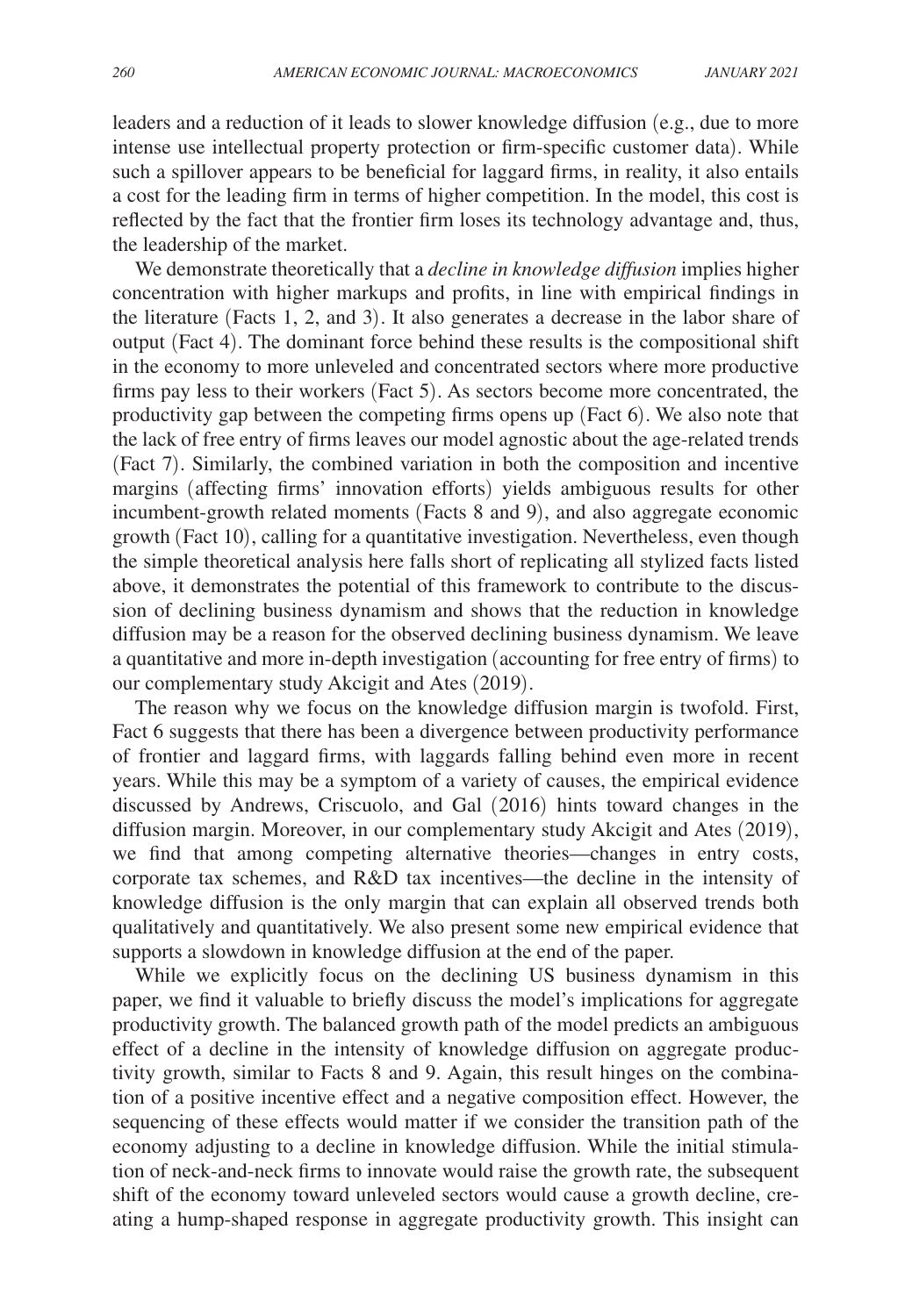shed a light on the recent "fast/slow" cycle observed in US productivity growth—in other words, faster growth between roughly the mid-1990s and mid-2000s, which many economists see as a by-product of diffusion of information and communication technologies (ICT) in the economy, followed by a slower growth rate (Fernald 2014; Syverson 2017).

The rest of the paper is structured as follows. Section I presents the empirical evidence on declining business dynamism. Section II discusses potential causes of these trends proposed in the literature. Section III presents the theoretical model and its analytical implications. Section IV discusses the knowledge diffusion margin. Finally, Section V concludes.

## **I. Empirical Trends in the United States**

In this section, we briefly discuss the empirical trends on which we focus throughout our analysis.

## A. *Fact 1: Market Concentration Has Increased*

Market concentration has been rising in the US economy, as documented by Autor et al. (2017a, b). [3](#page-4-0) [Figure 1](#page-5-0) demonstrates this trend in terms of the fraction of sales captured by the largest top 4 and top 20 firms, respectively, in each industry, while concentration measured by the Herfindahl-Hirschman index exhibits similar results.<sup>[4](#page-4-1)</sup> Grullon, Larkin, and Michaely (2017), analyzing Compustat data, arrive at a similar conclusion documenting the marked increase in market concentration in most US industries in the post-2000 era. Akcigit and Ates (2019) show a similar pattern in patenting activity. Several other studies focus on rising market concentration and its aggregate implications (see Barkai 2017; Gutiérrez and Philippon 2016, 2017; Eggertsson, Robbins, and Wold 2018; among others). [5,](#page-4-2)[6](#page-4-3)

## B. *Fact 2: Markups Have Increased*

The level of markups has been on the rise in the United States, as illustrated in [Figure 2](#page-5-0) (see Nekarda and Ramey 2013; De Loecker and Eeckhout 2017; Gutiérrez and Philippon 2017; Eggertsson, Robbins, and Wold 2018; Hall 2018, among

<span id="page-4-0"></span><sup>&</sup>lt;sup>3</sup> See Council of Economic Advisors (2016) and OECD (2018a) for a thorough discussion. By contrast, notes by some participating delegations (see OECD 2018c by the US delegation and OECD 2018b by Business at OECD (BIAC)) on the same subject doubt the notion of increased market concentration on the grounds of mismeasurement

<span id="page-4-1"></span><sup>&</sup>lt;sup>4</sup> An article in The *Economist* (2016) also emphasizes a rise in US market concentration, providing evidence on the across-the-board increase from 1997 to 2012 in the share of sectoral revenues accruing to the top four firms in the United States. 5In his *Wall Street Journal* column, Larry Summers suggests that a rise in market power may be driving the

<span id="page-4-2"></span>symptoms of what he dubs "secular stagnation" ([https://wapo.st/1UUF0sm?tid=ss\\_tw&utm\\_term=.4df9b0193380](https://wapo.st/1UUF0sm?tid=ss_tw&utm_term=.4df9b0193380)). In a recent speech, Stiglitz (2017) emphasizes the role of regulation in the rise of firms' market power across the US economy and discusses the adverse economic and political consequences of this shift, especially in terms of higher inequality.<br><sup>6</sup>In a similar vein, Azar, Marinescu, and Steinbaum (2017) document concentration in the US labor market

<span id="page-4-3"></span>using disaggregated data at the geographical-occupational level.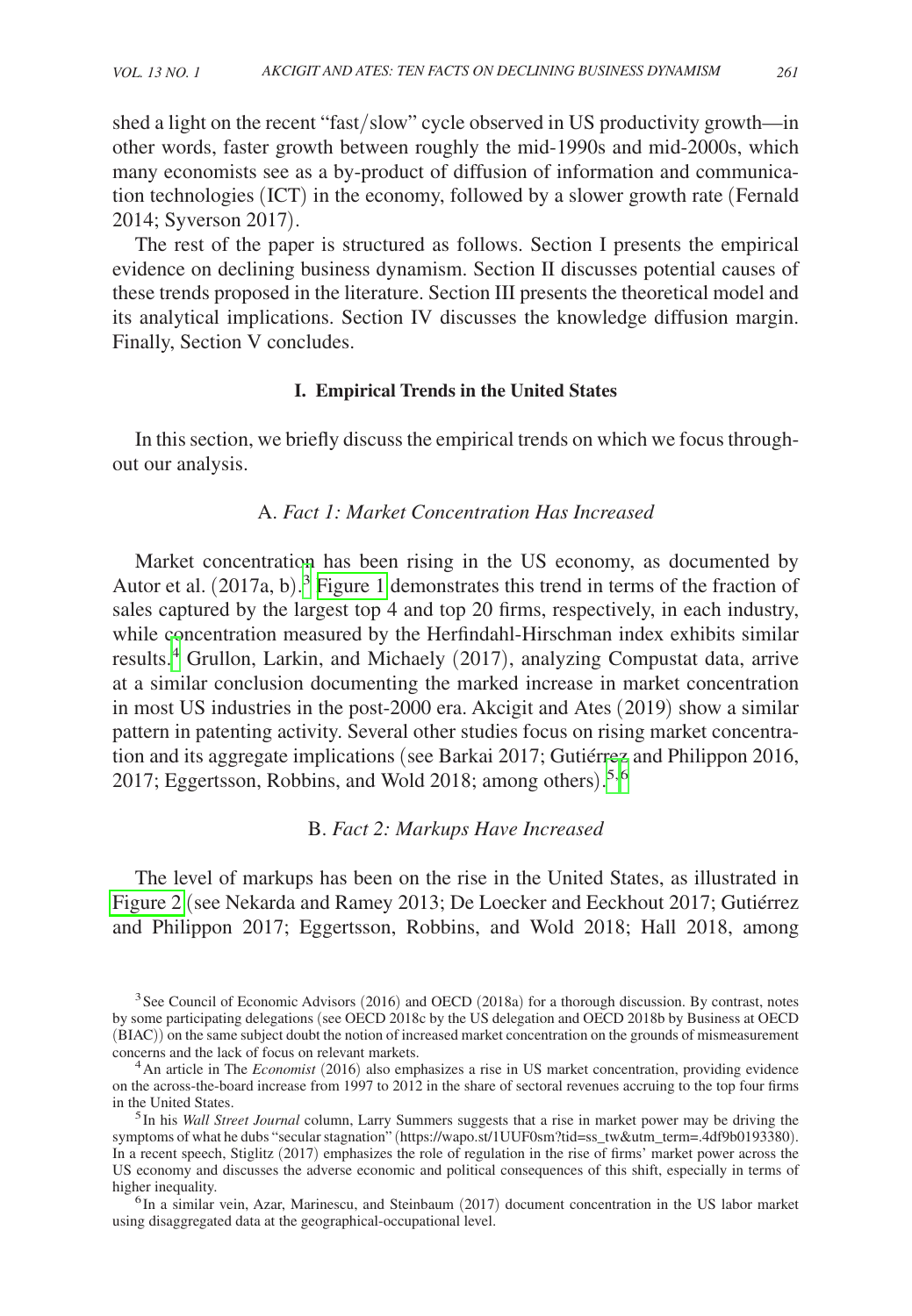<span id="page-5-0"></span>

Figure 1. Market Concentration

*Notes:* "Top 4 CR with sales" refers to the fraction of total sales accrued by the four largest firms. "Top 20 CR" is defined similarly.

*Source:* Autor et al. (2017b)



Figure 2. Average Markup over Time

*Source:* De Loecker and Eeckhout (2017)

others; see De Loecker and Eeckhout 2018 for an international comparison). Using cross-country data, Calligaris, Criscuolo, and Marcolin (2018) also find a global rise in markups (driven by firms in the top decile of the markup distribution) and a widening average markup gap between digitally-intensive and other sectors. This trend has received notable attention because markups serve as a proxy for market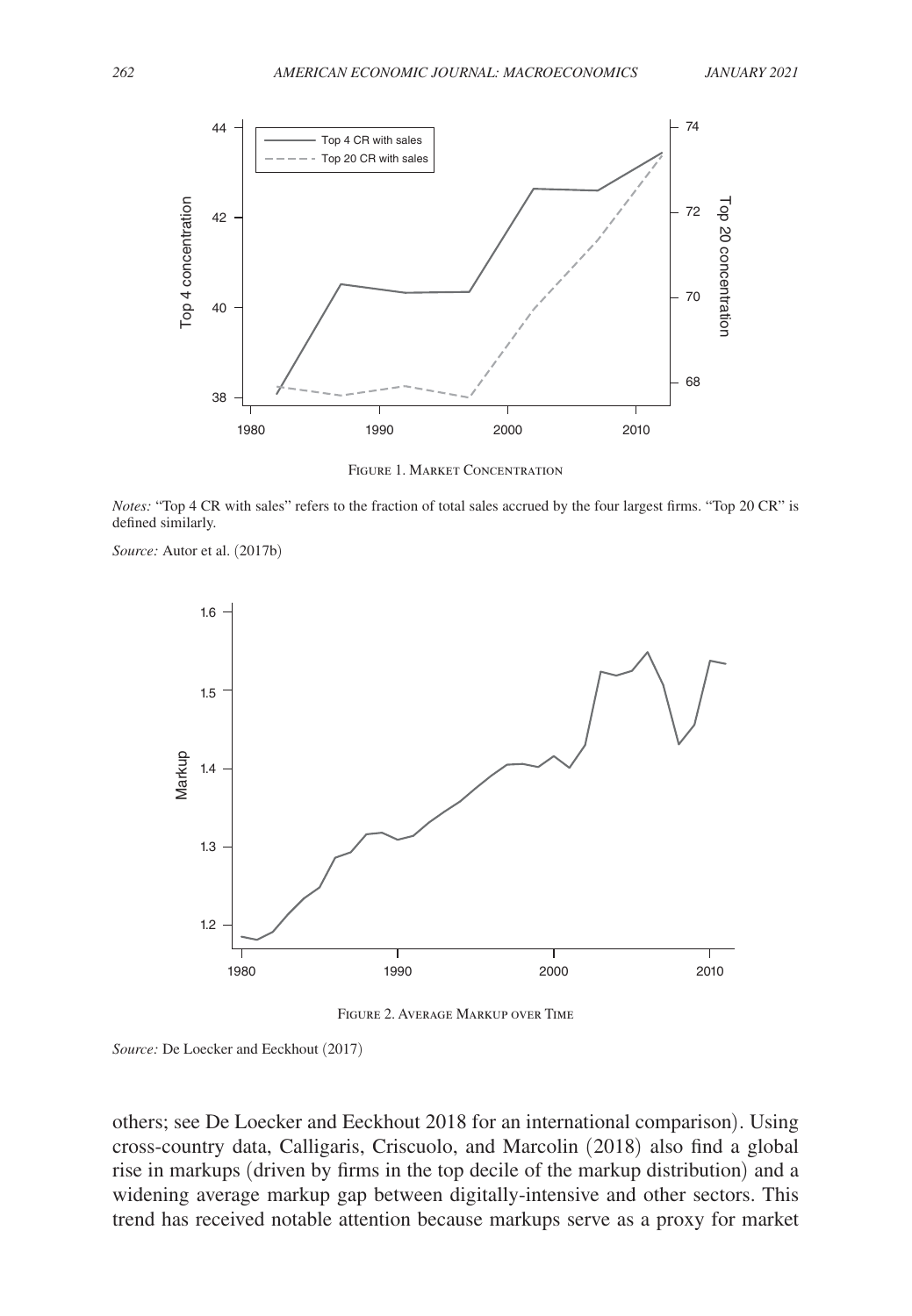power and concentration. Eggertsson, Robbins, and Wold (2018) argue that a rise in the market power and markups of firms along with a lower natural rate of interest are responsible for several macroeconomic and asset-pricing trends in the United States observed since the 1970s. Similarly, Farhi and Gourio (2018) also find a notable contribution from rising market power to several macro-finance trends.<sup>[7](#page-6-0)</sup> Barkai (2017) also focuses on the effect of declining competition and establishes a similar link between higher markups and lower capital and labor shares. It is, however, worth noting that recently there has been criticism regarding the evidence of rising markup trends on the grounds of measurement concerns—more precisely, the lack of "selling, general and administrative expenses" from variable input costs when computing markups (Karabarbounis and Neiman 2018; Traina 2018).

## C. *Fact 3: Profit Share of GDP Has Increased*

Similar to markups, the profit share of GDP has been on the rise, as shown in [Figure 3.](#page-7-0) Some recent papers investigate the implications of this trend. Gutiérrez and Philippon (2016) argue that higher within-industry concentration measured in terms of profitability is associated with weak investment. This result resonates with the findings of Eggertsson, Robbins, and Wold (2018), who explore mechanisms that can give rise to higher profitability and lower investment-to-output ratio, along with several other changes.<sup>[8](#page-6-1)</sup> In a different approach, Aghion et al. (forthcoming) explore the link between innovation and top income inequality in the United States and show evidence of the tight association between innovative activity per capita and profit share of output.

## D. *Fact 4: The Labor Share Has Declined*

[Figure 4](#page-7-0) demonstrates the steady decline in the labor share of output in the United States since the early 1980s (Karabarbounis and Neiman 2014; Elsby, Hobijn, and Sahin 2013; Lawrence 2015). Kehrig and Vincent (2018) highlight an even stronger drop in the labor share in US manufacturing sector between the late 1960s and early 2010s. This trend has also an international nature, as highlighted by Karabarbounis and Neiman (2014) and Autor et al. (2017b).

## E. *Fact 5: Market Concentration and Labor Share Are Negatively Associated*

Autor et al. (2017b), Barkai (2017), and Eggertsson, Robbins, and Wold (2018) all point to a tight relation between the fall in the labor share and a rise in market concentration. Indeed, [Figure 5,](#page-8-0) reproducing the findings of Autor et al. (2017b), demonstrates the negative correlation between the two variables across US industries. Moreover, Autor et al. (2017b) contend that to the extent that changes such

<span id="page-6-0"></span> $7$  Of note, the authors emphasize that accounting for unmeasured use of intangible capital reduces the estimated effect of market power. 8The *Economist* (2018c) also documents rising average profitability of nonfinancial corporations in both the

<span id="page-6-1"></span>United States and Europe.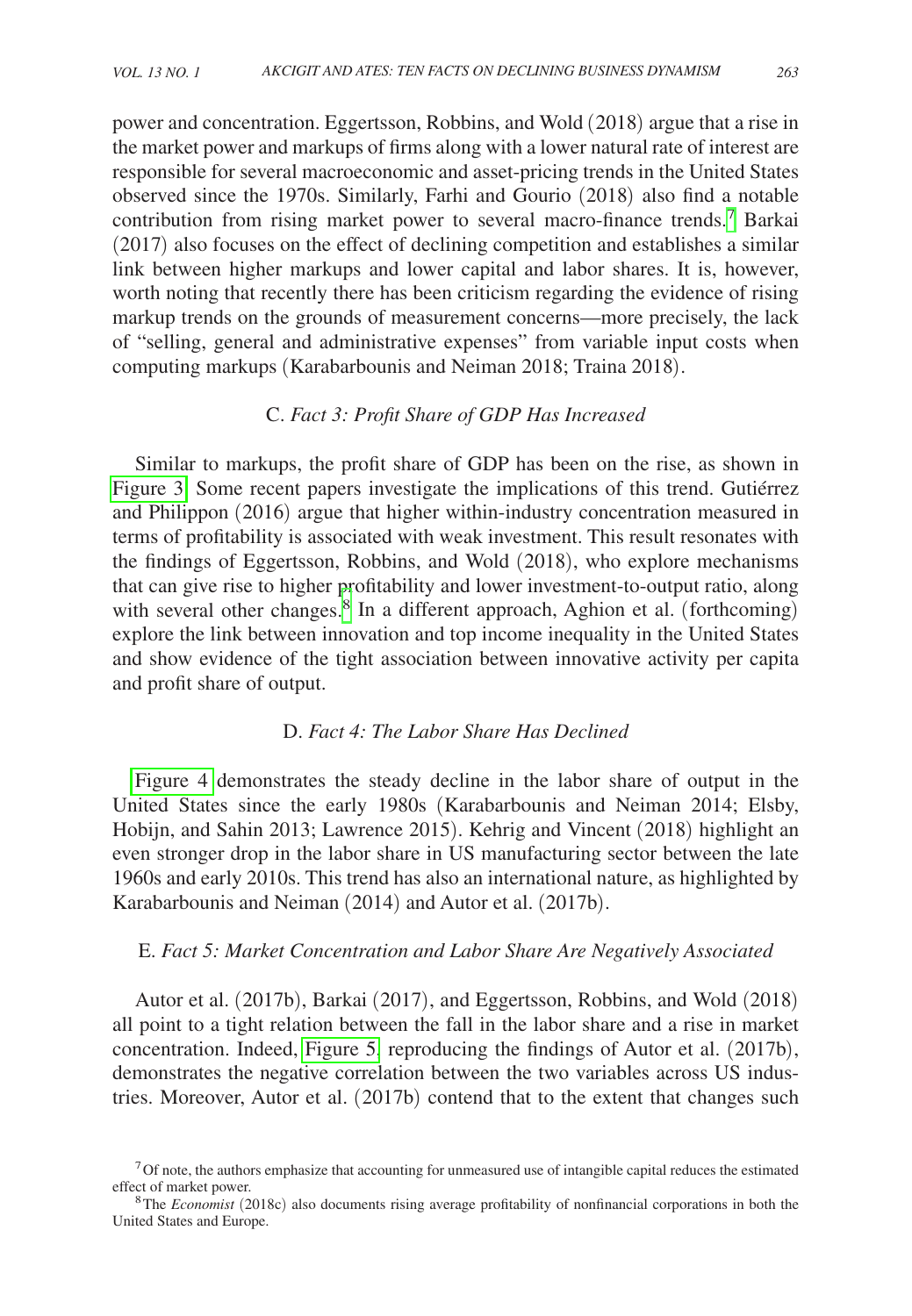<span id="page-7-0"></span>

Figure 3. Profits as a Fraction of GDP over Time

*Note:* The figure shows corporate profits of nonfinancial domestic US firms adjusted for inventory valuation and capital consumption.

*Source:* Authors' own calculation using the BEA NIPA Table 1.15



Figure 4. Labor Share

*Source:* Karabarbounis and Neiman (2014)

as globalization or new technological advances favor more productive companies, there arises a positive relationship between the level of firm productivity and its labor use (measured by payroll-to-sales ratio). The authors also provide suggestive evidence in this regard, namely, a positive association between industry-level productivity (measured by output per worker, patents per worker, etc.) and concentration (measured by fraction of sales accrued by 20 largest firms).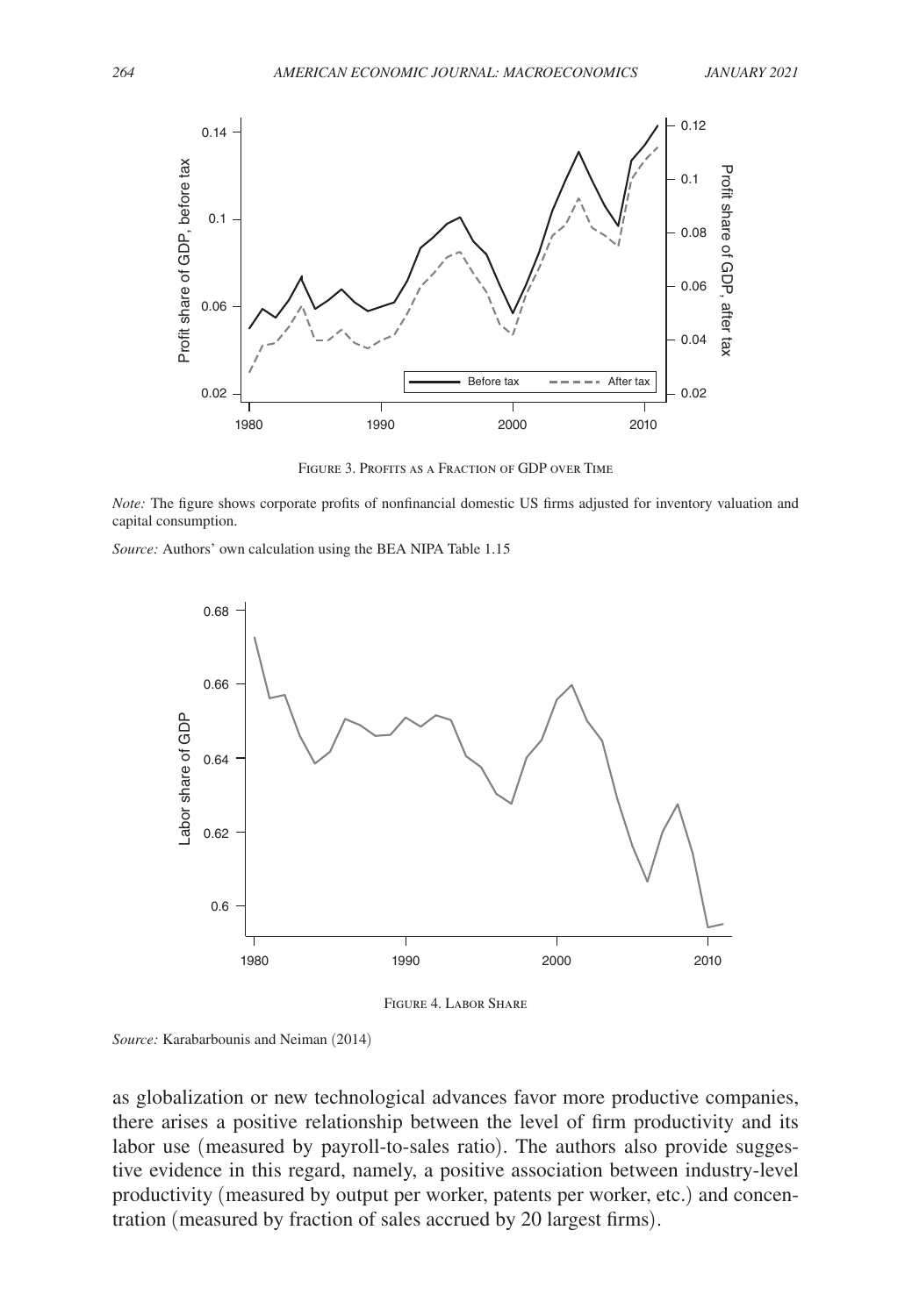



Figure 5. Correlation between Sector-Level Changes in Concentration and Labor Share

 $-0.3$ 

−0.2

−0.1

<span id="page-8-0"></span> $\Omega$ 

∩ 27

# F. *Fact 6: Labor Productivity Gap between the Frontier and Laggard Firms Has Widened*

One fact that is particularly informative about the underlying mechanism behind declining business dynamism concerns the labor productivity gap between frontier and laggard firms. Indeed, as shown in [Figure 6,](#page-9-0) this gap—measured in terms of real value added per worker—has been on the rise (Andrews, Criscuolo, and Gal 2015, 2016). This figure replicates the findings of Andrews, Criscuolo, and Gal (2016), which are based on a cross-country comparison of the top five percent of firms with the highest labor productivity level (frontier) to the rest of firms (laggard). [9](#page-8-1) The authors assert that this trend is worrisome in light of their finding that the aggregate productivity performance is weaker in industries where the divergence between frontier and laggard firms is stronger. Of note, van Heuvelen, Bettendorf, and Meijerink (2018) argue that a productivity divergence between frontier and laggard firms is nonexistent in the case of the Netherlands.

*Source:* Autor et al. (2017b)

<span id="page-8-1"></span><sup>9</sup>Although the study uses the Orbis database, whose coverage of US firms is rather limited, the authors argue in a complementary work that the firms from advanced economies are well represented in the frontier group (Andrews, Criscuolo, and Gal 2015).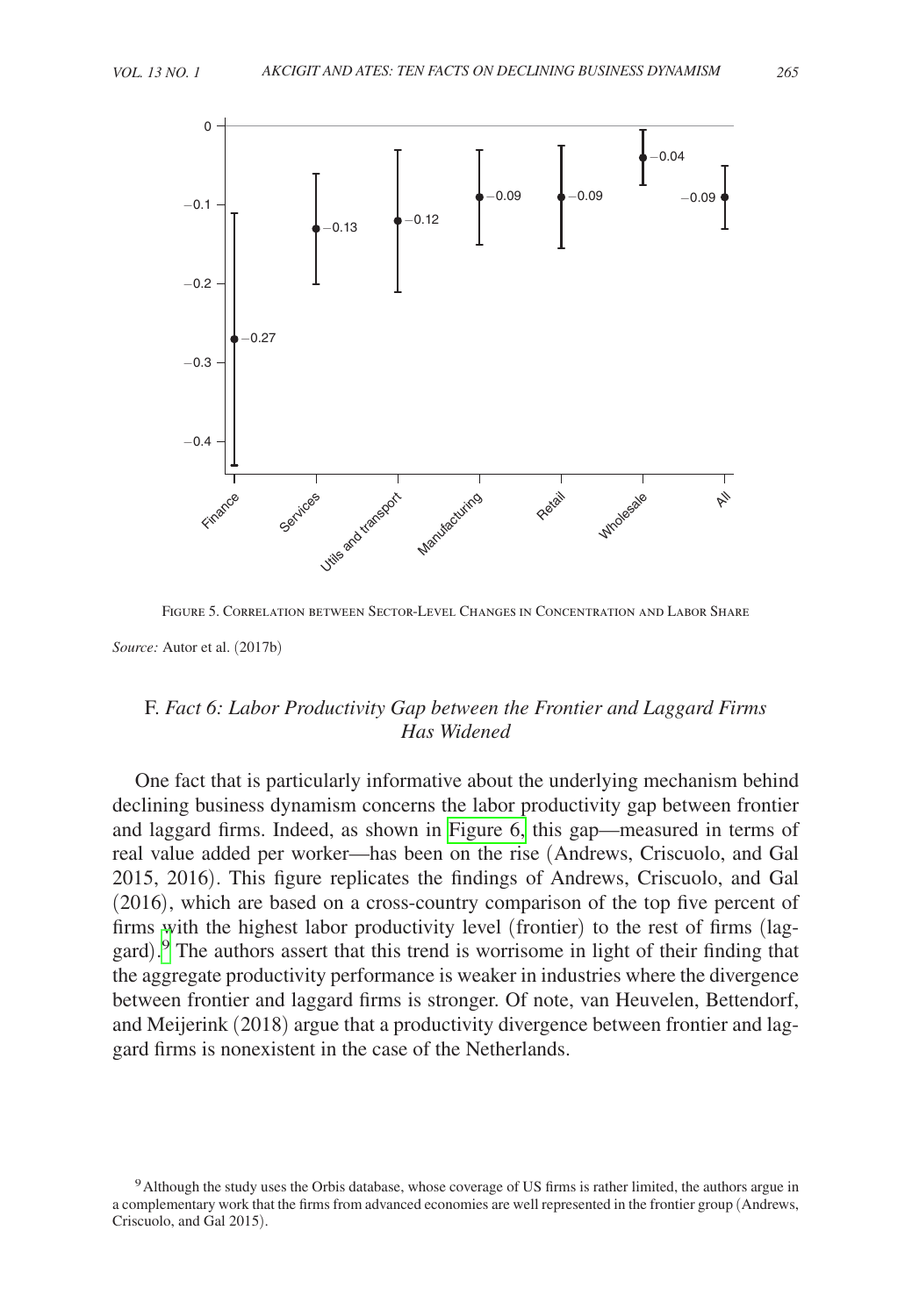<span id="page-9-0"></span>

Figure 6. Labor Productivity of Frontier and Laggard Firms

*Note:* Labor productivity is defined as real value added per worker.

*Source:* Andrews, Criscuolo, and Gal (2016)

## G. *Fact 7: Firm Entry Rate and the Economic Share of Young Firms Have Declined*

A widely debated symptom of declining business dynamism in the United States is the fall in firm entry (see Decker et al. 2016; Karahan, Pugsley, and Şahin 2016; Gourio, Messer, and Siemer 2014, among others). [Figure 7](#page-10-0) illustrates this phenomenon using Business Dynamics Statistics data. This pattern is also common to individual industries. A back-of-the-envelope calculation by Gourio, Messer, and Siemer (2014) suggests that lower firm entry between 2006 and 2011 cost more than 1.5 million jobs. In their follow-up study, Gourio, Messer, and Siemer (2016) use US state-level data to find significant output losses driven by the forgone "missing generations."

In parallel, the share of young firms in economic activity has been on a secular decline since the early 1980s, as highlighted by Decker et al. (2016) and Furman and Orszag (2018) (see [Figure 8](#page-10-0)). [10](#page-9-1) Interestingly, other studies have shown that similar trends are present in several other advanced economies as well (e.g., Criscuolo, Gal, and Menon 2014; Bijnens and Konings 2018). This decline is particularly concerning given the outsized contribution of surviving young firms to job creation of rapid growth (see Haltiwanger, Jarmin, and Miranda 2013 in the context of the United States and Bravo-Biosca, Criscuolo, and Menon 2013 for an international comparison). Similarly, contrasting the life-cycle dynamics of businesses in India and the United States, Akcigit, Alp, and Peters (2016) show that managerial impediments to the selection and growth of highly productive young firms have considerable aggregate consequences in terms of productivity and income.

<span id="page-9-1"></span> $10G$ oldschlag and Miranda (2016) document that the decline has been especially pronounced in high-tech-intensive sectors in the post-2000 period.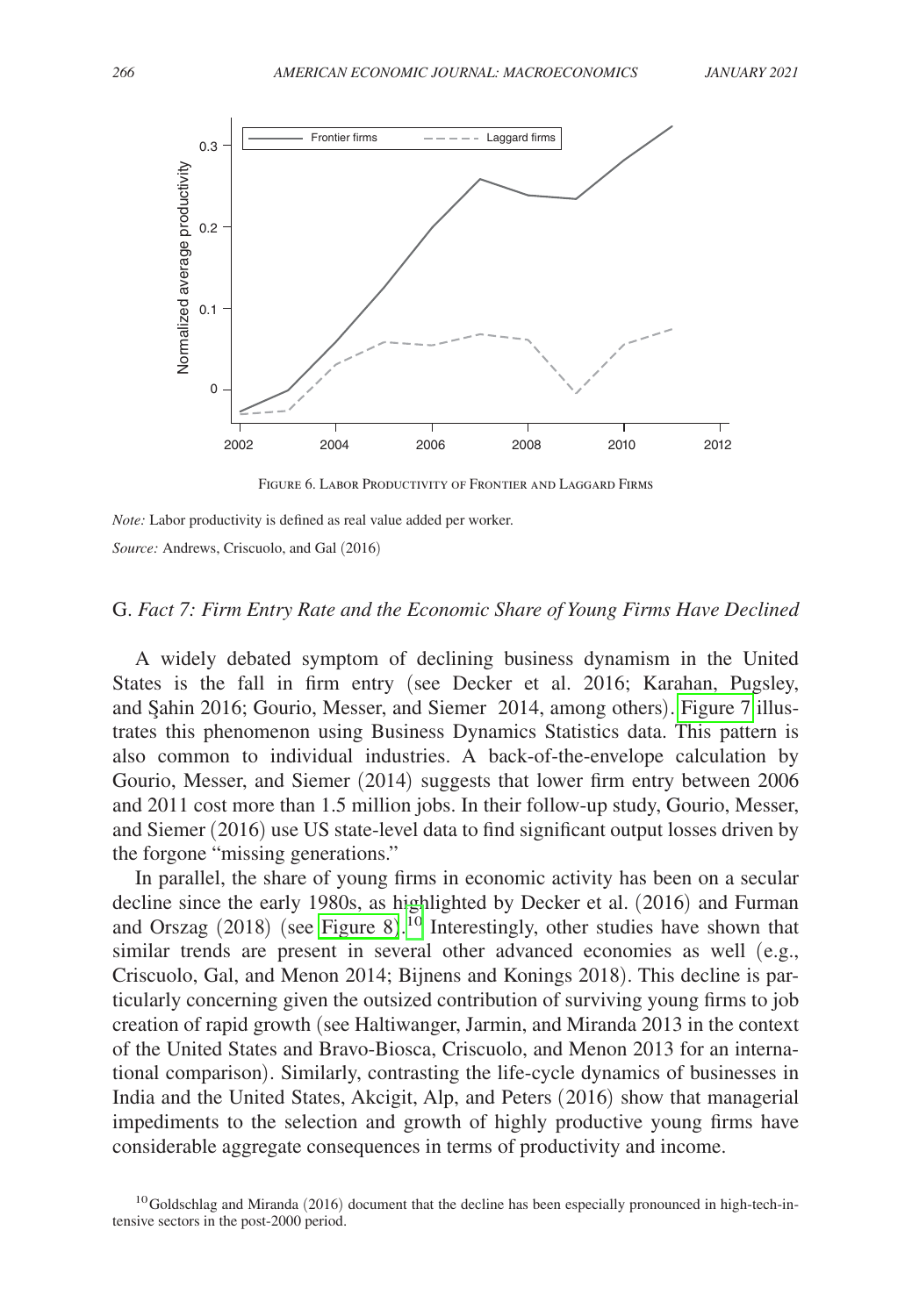<span id="page-10-0"></span>

Figure 7. Firm Entry and Exit Rates in the United States

*Source:* Authors' calculations from BDS database (see also Decker et al. 2016)



Figure 8. Employment Share of < 5-Year-Old Firms

*Source:* Decker et al. (2016)

# H. *Fact 8: Job Reallocation and Churn Have Gone Down*

[Figure 9](#page-11-0) shows the secular decline in the gross job reallocation rate (defined as the sum of job creation and destruction rates) in the United States. Decker et al. (2016) provide a thorough analysis of this trend using confidential data from the Census Bureau. The decline has been apparent in the retail trade and services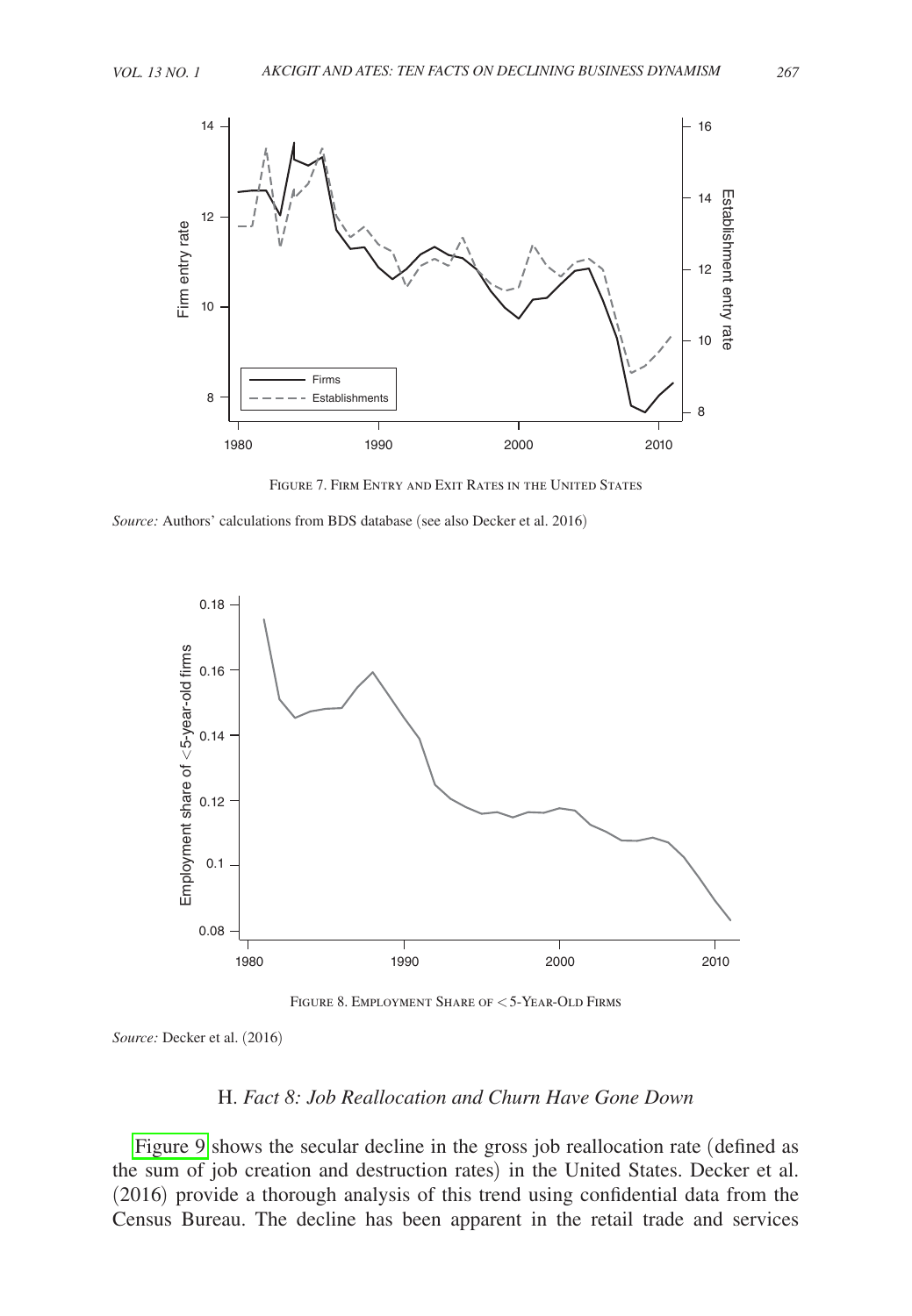<span id="page-11-0"></span>

Figure 9. Gross Job Reallocation

*Source:* Decker et al. (2016)

sectors for several decades, whereas in the information sector a pronounced decline started in the early 2000s. Davis and Haltiwanger (2014) show that a fall in labor market fluidity was common to several other countries during the 2000s, though to a weaker extent than in the United States in most of them. This phenomenon is possibly a concern for the health of the economy because it implies fewer job opportunities, longer unemployment spells, lower wage growth (Hagedorn and Manovskii 2013), and worse job-worker matches (Akerlof, Rose, and Yellen 1988).

## I. *Fact 9: The Dispersion of Firm Growth Rates Has Gone Down*

Along with a decline in the activity by young (and high-growth) firms, the dispersion of firm growth (measured by standard deviation or skewness) moved down as well, as demonstrated by Decker et al. (2016) (see [Figure 10](#page-12-0)). Using data from the US Census Bureau, Decker et al. (2016) also document industry-level heterogeneity in this margin. In particular, they argue that the decline in growth dispersion has become stronger in the post-2000 period, as young firm activity in high-tech sectors, which were the sectors that exhibited high growth dispersion to begin with, started to lose steam.

## J. *Fact 10: The Productivity Growth Has Fallen*

Finally, a heated debate on which our discussion of declining business dynamism could potentially shed some light concerns trends in US aggregate productivity growth (labor or multi-factor) in the last several decades. Except for a short period of increase between roughly the mid-1990s and mid-2000s, US productivity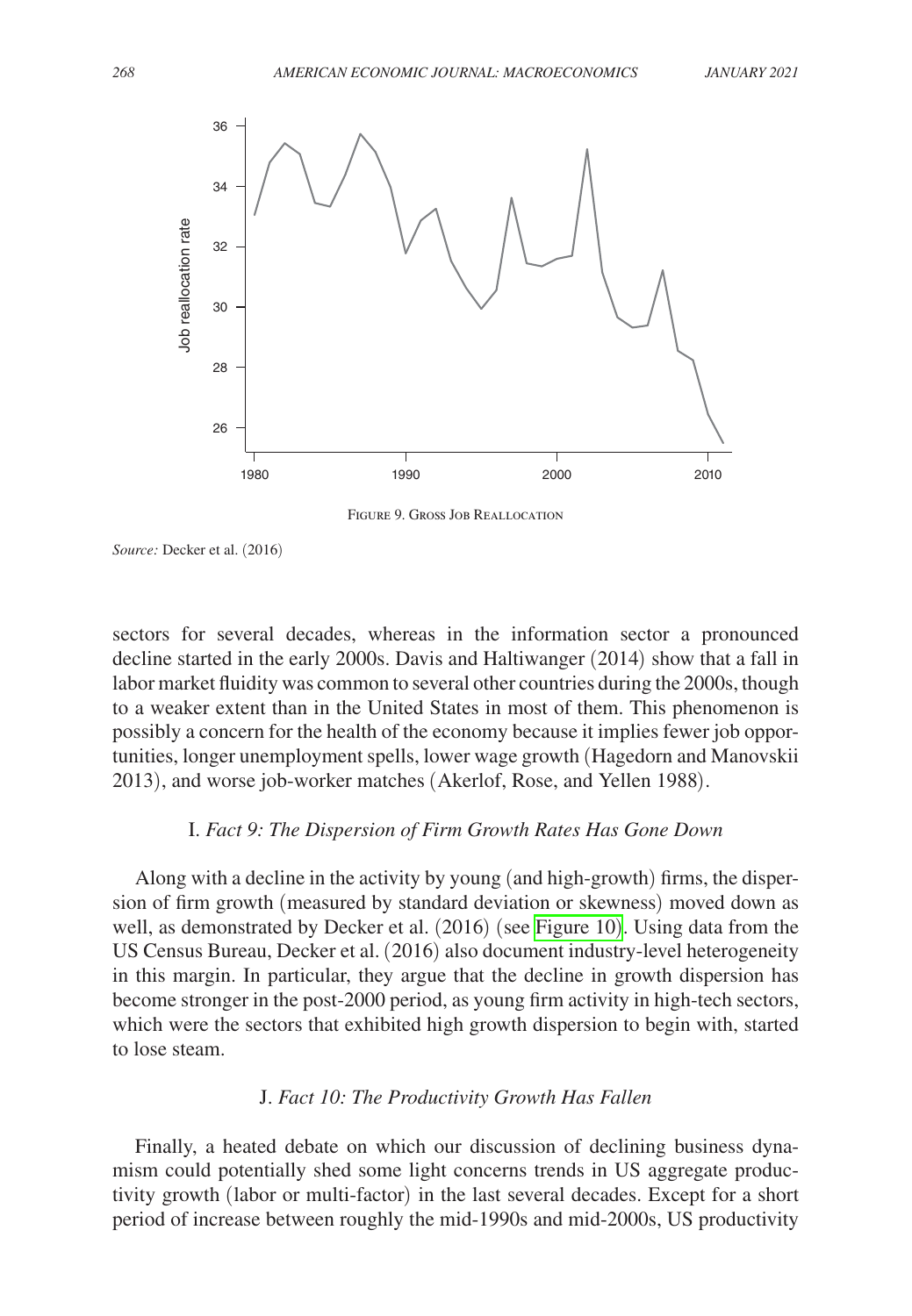<span id="page-12-0"></span>

Figure 10. Growth Rate Dispersion Has Shrunk

*Source:* Decker et al. (2016)



Figure 11. Average TFP Growth Has Slowed Down

*Notes:* The thin solid line illustrates the pre-1980 (1960–1980) and post-1980 (1980–2011) trends in utility-adjusted TFP growth. The average trend growth declines from 1.57 percent in the earlier period to 0.92 percent in the later. For comparison, the straight dashed line extends the pre-1980 trend into late 1990s.

*Source:* Fernald and Jones (2014)

growth appears to be have slowed down notably (Gordon 2012; see Figure [11](#page-12-1)).<sup>11</sup> Gordon (2016) concludes that broad-impact innovations have been depleted, which

<span id="page-12-1"></span><sup>11</sup> Syverson (2017) and Ahmad, Ribarsky, and Reinsdorf (2017) refute the argument that the measured slowdown in aggregate productivity growth may reflect measurement problems. The studies conclude that even if there was mismeasurement, it could only account for a small part of the decline.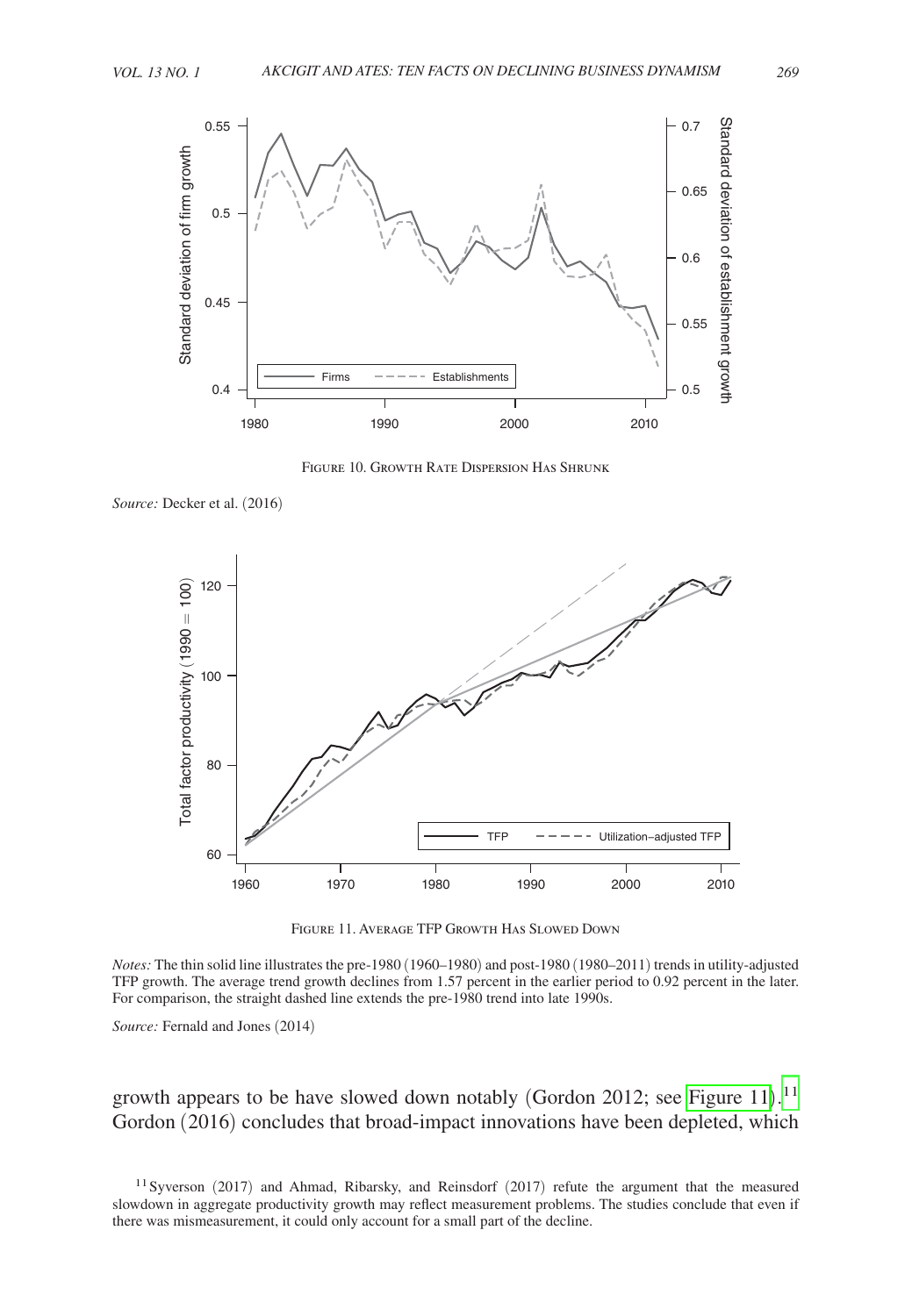implies a structurally low aggregate growth in the foreseeable future, a prediction shared by Fernald (2014). Brynjolfsson and McAfee (2014) and Brynjolfsson, Rock, and Syverson (2017) disagree, arguing that the diffusion of new technologies such as artificial intelligence will boost productivity growth going forward, whereas Nordhaus (2015) expects the opposite.<sup>12</sup>

While understanding the long-term future of aggregate productivity is very intriguing in itself and has far-reaching implications, resolving this debate is beyond the scope of this paper. Our priority here is to understand declining US business dynamism in an all-encompassing manner, which is a daunting task by itself. Yet we will also examine the growth implications of the framework that we will use for this task, which we hope would help set the stage for future research to explore potential links between changes in business dynamism and aggregate productivity growth.

#### **II. Potential Causes of Declining Business Dynamism**

As discussed in the previous section, a large and growing body of work presents evidence of a slowdown in US business dynamism and its manifestations through several potentially related dimensions. The question that naturally follows is, of course, What is the driving force behind these developments? The answer to this question is still being debated. The literature has proposed various candidates, albeit often focusing on specific aspects of business dynamics, including demographic shifts, sectoral changes, and regulations, among others. In this section, we summarize these likely candidates.

As the culprit for the declining pace of start-up creation, some researchers have focused on structural changes to the economy. Karahan, Pugsley, and Şahin (2016) argue that "demographic" shifts were the main driver of declining US entrepreneurship. In particular, they argue that the slowdown in the growth rate of the US labor force with the end of the "baby-boomer" generation led to a rise in wages and, in turn, a decline in the firm entry rate.<sup>13</sup> Another structural shift-based explanation for the fall in the firm entry rate relies on the Gordon (2016) argument that the economy has run out of low-hanging fruit innovations—i.e., ideas that are relatively easier to obtain and have far-reaching spin-off applications. Bloom et al. (2017) support this view, arguing that research efforts have been increasing, while their productivity has been falling, likely exacerbated by dead-end duplication of effort as described in Akcigit and Liu (2016). A decline in patent to R&D ratio was also observed by Kortum (1997). Through the lens of Gort and Klepper (1982), a lower arrival rate of impactful innovations would translate into lower rates of firm entry.

Focusing on job flows, Decker et al. (2018) argue that the culprit behind declining dynamism is the declining responsiveness of firms to shocks rather than a structural

<span id="page-13-0"></span> $12$ Fernald and Jones (2014) also point to a possible pickup in aggregate productivity growth due to the productivity-improving contribution of artificial intelligences (AI). They also mention potential spillovers from R&D conducted in developing countries such as South Korea and China, which are poised to provide vast resources for innovative activity.<br><sup>13</sup>Similarly, Aksoy et al. (2019) analyze the effects of demographic trends in 21 OECD countries over the

<span id="page-13-1"></span>period between 1970 and 2014 using a panel VAR framework. The authors find that population aging reduces aggregate output growth and investment by dampening innovative activity.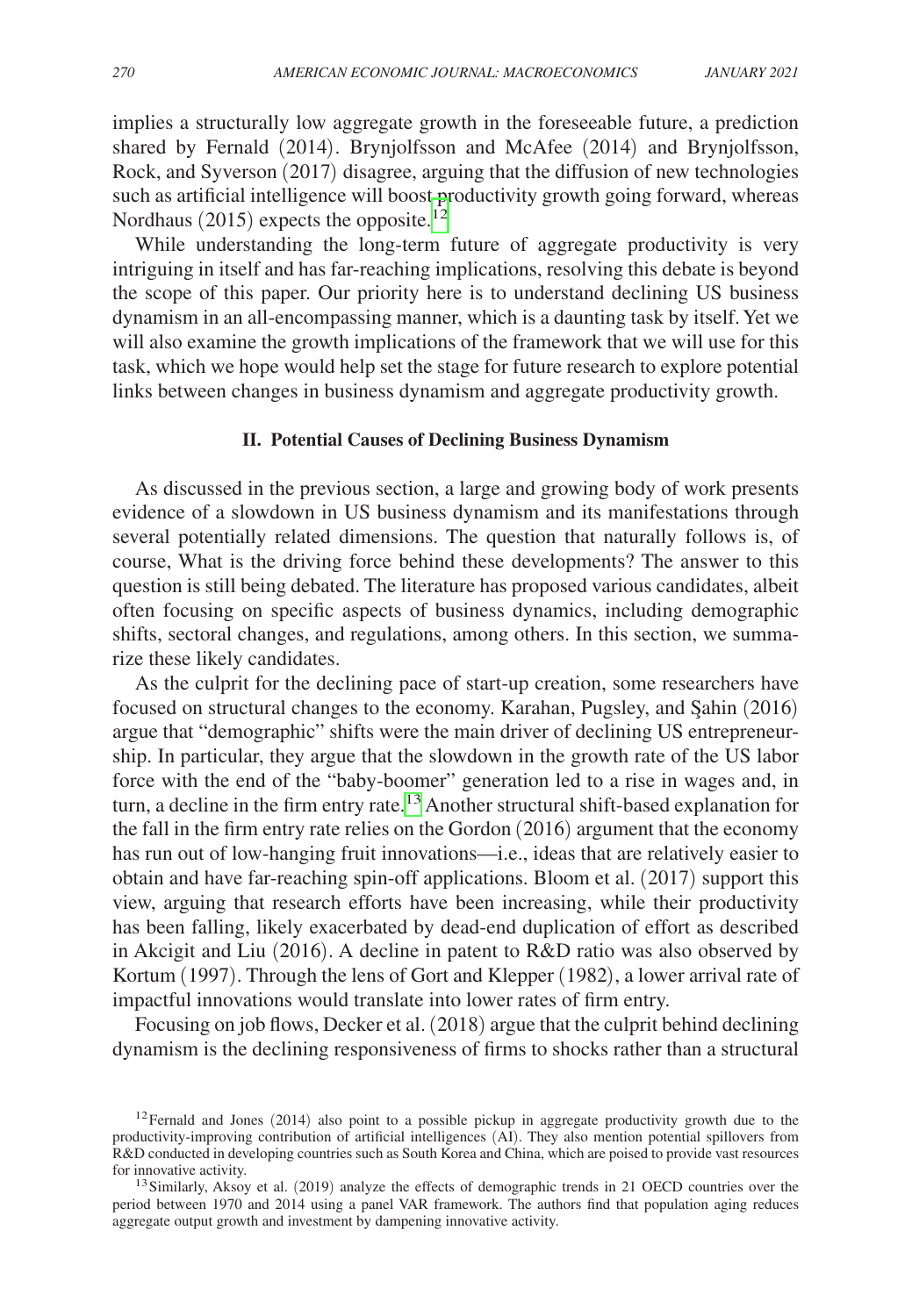change in the nature of those idiosyncratic shocks. They argue that the declining responsiveness likely reflects difficulties in the employment adjustment margin, which may depend on a variety of factors (see Decker et al. 2016 for a succinct overview). For instance, Davis and Haltiwanger (2014) suggest that lower worker fluidity may be a reflection of widespread occupational licensing practices or the inhibitory effects of employment protection regulations.<sup>[14](#page-14-0)</sup>

Analyzing the decreasing labor share in the economy, some recent studies focus on the role of "superstar" firms—very productive firms that dominate the industries in which they operate—and the concentration of economic activity in the hands of these firms. Autor et al. (2017b) show that the product market concentration across US industries has been increasing in the last several decades and that the industries with the highest concentration of sales are the ones with the largest declines in the labor share. The authors also provide evidence that the concentration dynamics due to superstar firms are more pronounced in "winner-takes-all" industries.<sup>15</sup> These findings are consistent with the analysis of Kehrig and Vincent (2018) who, using data from US Census of Manufactures, document the shift of value added to hyper-productive, low labor-share establishments. Using cross-country data, Diez, Leigh, and Tambunlertchai (2018) also find empirical support for the increasingly dominant role of superstar firms. The authors argue that the market power of superstar firms, manifesting itself in higher markups and profit margins, has been on the rise and is negatively associated with the labor share of output. Similarly, Barkai (2017) also finds a link between higher concentration and lower labor (and capital) share $16,17$  $16,17$ 

One potential driver of rising market concentration may be the nature of new technologies and the increasing importance of the use of (often big and proprietary) data and tacit knowledge in production processes along with the rise

<span id="page-14-0"></span><sup>&</sup>lt;sup>14</sup>Furman and Giuliano (2016) document that about a quarter of US workers hold occupational licenses, a dramatic increase since the 1950s. As to the effect of noncompete laws, see Marx, Strumsky, and Fleming (2009). Using a seemingly exogenous variation in noncompete laws in Michigan, the authors show the attenuating effect of such policies on labor mobility. White House (2016) highlights that noncompete contracts bind a sizable fraction of workers, even those without a four-year college degree and those earning less than \$40,000, suggesting an abuse of the laws, possible in ways harmful to job reallocation. See Wessel (2018) for a brief nontechnical account of regulatory concerns in light of competition.

<span id="page-14-1"></span><sup>&</sup>lt;sup>15</sup> Andrews, Criscuolo, and Gal  $(2016)$  show the prominence of ICT-intensive sectors, which are more likely to be of a "winner-takes-all" nature, in the differential productivity dynamics of frontier and nonfrontier firms. In his Jackson Hole remarks, Van Reenen (2018) contends that a growing part of the US economy has gained winner-takes-most/all characteristics, possibly thanks to globalization and/or technological advances.

<span id="page-14-2"></span> $^{16}$ As one of the manifestations of increasing market power of superstar firms, the literature has cited increasingly higher return on invested capital (ROIC) by superstar firms relative to others. A recent paper by Ayyagari, Demirguc-Kunt, and Maksimovic (2018) challenges this point. The authors argue that the increasingly unequal distribution of ROIC is driven by the mismeasurement of intangible capital. Still, the authors acknowledge that there may be other channels through which superstar firms exercise higher market dominance in ways that are harmful for the economic activity in the longer term. Preemptive mergers, in which large firms buy out smaller prospective competitors, is one such strategy (see Cunningham, Ma, and Ederer 2018, *Economist* 2018a). Similarly, Blonigen and Pierce (2016) find that mergers and acquisitions in the US manufacturing industry result in higher markups without generating any significant productivity gains.

<span id="page-14-3"></span><sup>&</sup>lt;sup>17</sup> Other explanations for declining labor share proposed in the literature include offshoring (Elsby, Hobijn, and Sahin 2013 and Boehm, Flaaen, and Pandalai-Nayar 2017 in the context of US manufacturing industry), declining corporate tax rates (Kaymak and Schott 2018), substitution of production workers by automated machinery (Acemoglu and Restrepo 2017), and a decline in population growth (Hopenhayn, Neira, and Singhania 2018).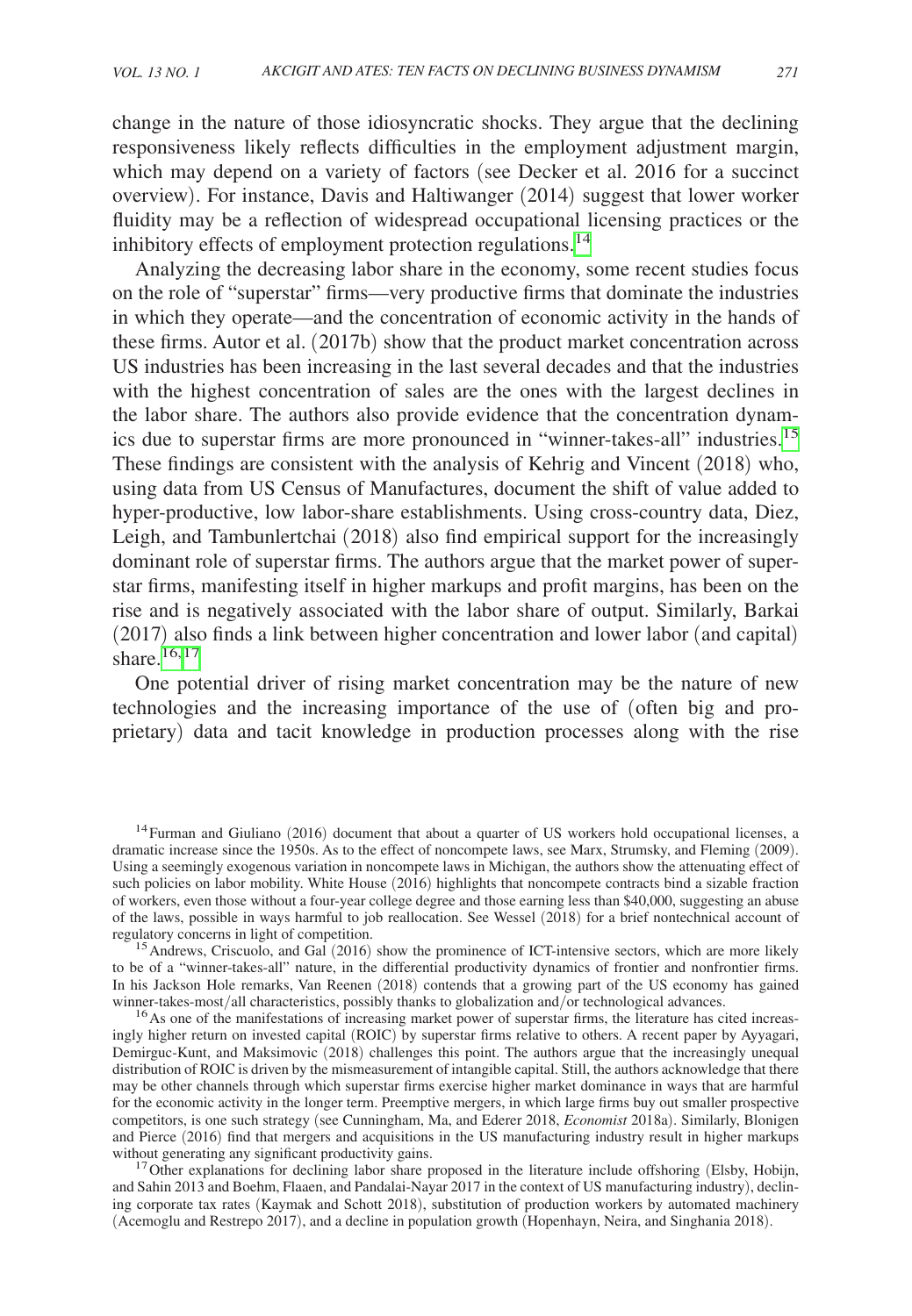of ICT-intensive sectors.[18](#page-15-0) Digitalization, reliance on data, and the use of tacit knowledge can favor large and more productive firms in ways that hamper the diffusion of technology from frontier to laggard firms, as stressed by Andrews, Criscuolo, and Gal (2016).<sup>19</sup> Calligaris, Criscuolo, and Marcolin (2018) find that markups are higher in digitally intensive sectors relative to nondigitally intensive ones. Bessen (2017) finds that industry concentration measured by sales ratios is strongly associated with the industry-level intensity of ICT use. Autor et al. (2017b) find evidence that suggests a negative association between industry concentration and slower technology diffusion measured by the speed of patent citations. These findings may reflect that firms that better adapt to new technologies can gain a relatively more advantageous position compared to their competitors and can capture outsized market power. For instance, Grullon, Larkin, and Michaely (2017) find that in the post-2000 period, US firms in more concentrated markets possess a larger number of patents as well as more valuable ones, which the authors interpret to be indicative of higher entry barriers in such sectors.

Regulations may be another driver of lower technology diffusion between firms, causing higher market concentration. Andrews, Criscuolo, and Gal (2016) argue that lack of pro-competitive and extensive product market reforms exacerbated the widening productivity gap between frontier and laggard firms in retail services sectors across OECD economies in the post-2000 period. Grullon, Larkin, and Michaely (2017) find support for weaker antitrust law enforcement in the United States. This finding resonates with several legal studies that underscore a paradigm shift in the application of antitrust regulations toward the Chicago school, which emphasizes product market efficiency in the interpretation of laws (see Baker 2013; Khan 2017; Lynn 2010). Using US data on lobbying and campaign spending activity, Bessen (2016) argues that political rent seeking played a disproportionate role in rising corporate profit margins in the United States in the post-2000 period. Using a cross-country approach, Haltiwanger, Scarpetta, and Schweiger (2014) also stress the role of strict hiring and firing regulations in the reduced pace of job reallocation.[20](#page-15-2)

#### **III. Model with Endogenous Markups and Innovation**

In this section, we present a theoretical model of innovation and firm dynamics. The framework draws on step-by-step innovation models of endogenous growth (Aghion et al. 2001, 2005; Acemoglu and Akcigit 2012; Akcigit, Ates, and Impullitti 2018) and is a simplified version of the model studied by Akcigit and Ates (2019).

<span id="page-15-0"></span><sup>&</sup>lt;sup>18</sup>In their Jackson Hole remarks, Crouzet and Eberly (2018) document the positive association between the intensity of intangible-capital use and concentration at both the industry and firm level. See also Furman and Seamans (2018) for the growing role that AI plays in economic activity. The authors also discuss the case for a tailored regulatory framework in the face of economic implications specific to AI and the productive use of data

<span id="page-15-1"></span>more broadly.<br><sup>19</sup>An article by the *Economist* (2017b) also highlights the concern that large proprietary data bring an outsized market advantage to firms that possess them.

<span id="page-15-2"></span> $^{20}$ Goldschlag and Tabarrok (2018) find no relationship between increasing federal regulations and declining US entrepreneurship and challenge the notion that regulations might be behind secular trends in US business dynamism.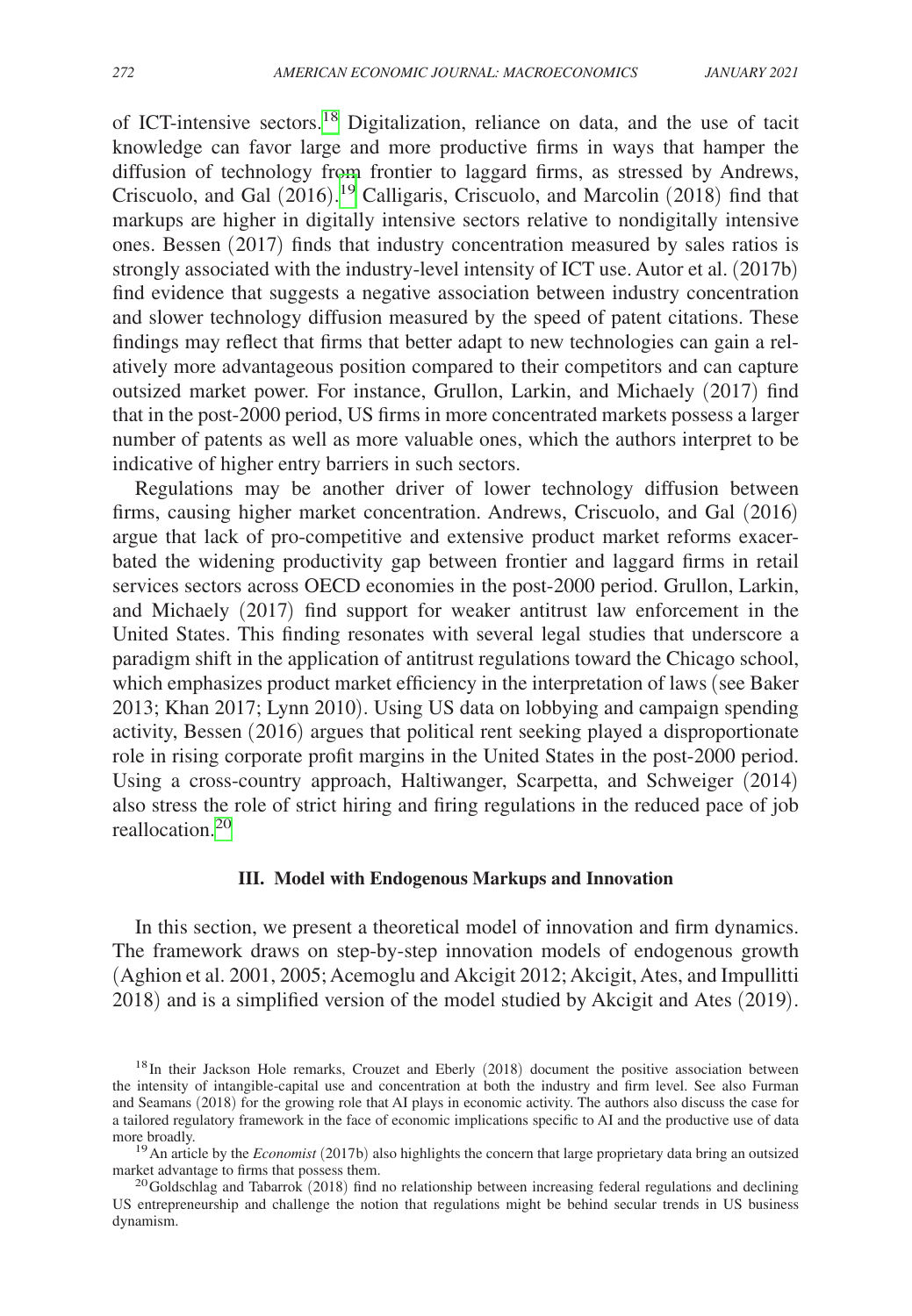In our analysis, we will discuss the analytical implications of the model in light of the empirical regularities listed in Section I, focusing on the balanced growth path (BGP) equilibrium. For a quantitative analysis that also accounts for the transition path, we refer the interested reader to Akcigit and Ates (2019). A number of crucial features of the model are worth emphasizing: (i) Firms have strategic investment decisions—a key to understanding declining business dynamism, (ii) productivity enhancing innovation decisions are endogenous, (iii) thus, markups are endogenous, depending on the technology gap between competitors, and (iv) a reduced-form parameter governs the process of knowledge diffusion, keeping technology gaps within some limits.

In our model, a representative final good firm combines a continuum of intermediate goods to produce the final output. There is a unit measure of intermediate good product lines, and in each of them, two intermediate good firms compete to enjoy the monopoly power of production. $2<sup>1</sup>$  Intermediate firms produce the same product but with different productivities. The firm with a higher productivity—the leader—is able to capture the market and reaps the monopoly rents. Firms invest in research and development activities to improve their productivity and take over the market ownership. Importantly, we assume that there is an exogenous flow of knowledge from the market leader to the follower that allows the follower to close the productivity gap with the leader, bringing them to a neck-and-neck position. The Poisson rate of this knowledge diffusion will be crucial in our analysis; in particular, we will show that a weakening in this margin can generate some of the observed changes in the economy.

#### A. *Basic Environment*

*Preferences*.—We consider the following closed economy in continuous time. A unit measure of representative households consumes the final good with log-utility preferences

$$
U_t = \int_t^{\infty} \exp(-\rho(s-t)) \ln C_s ds,
$$

where  $C_t$  represents consumption at time *t*, and  $\rho > 0$  is the discount rate. The budget constraint of the representative consumer reads as

$$
C_t + \dot{A}_t = w_t L_t + r_t A_t,
$$

where  $A_t$  denotes total assets and  $L_t$  denotes labor (supplied inelastically). We normalize the total labor supply to one, such that  $L_t = 1$ . The relevant prices are the interest rate  $r_t$ , and the wage rate  $w_t$ . We normalize the price of the consumption good to one without loss of any generality. Households own the firms in the economy, and the asset market clearing condition implies that the total assets  $A_t$  equal the sum of firm values,  $A_t = \int_{\mathcal{F}} V_{ft} df$ , where  $\mathcal{F}$  is the set of firms in the economy.

<span id="page-16-0"></span> $^{21}$  Azar and Vives (2018) analyze some of the observed trends in US business dynamism in a general equilibrium model of oligopoly that explicitly accounts for common ownership of firms.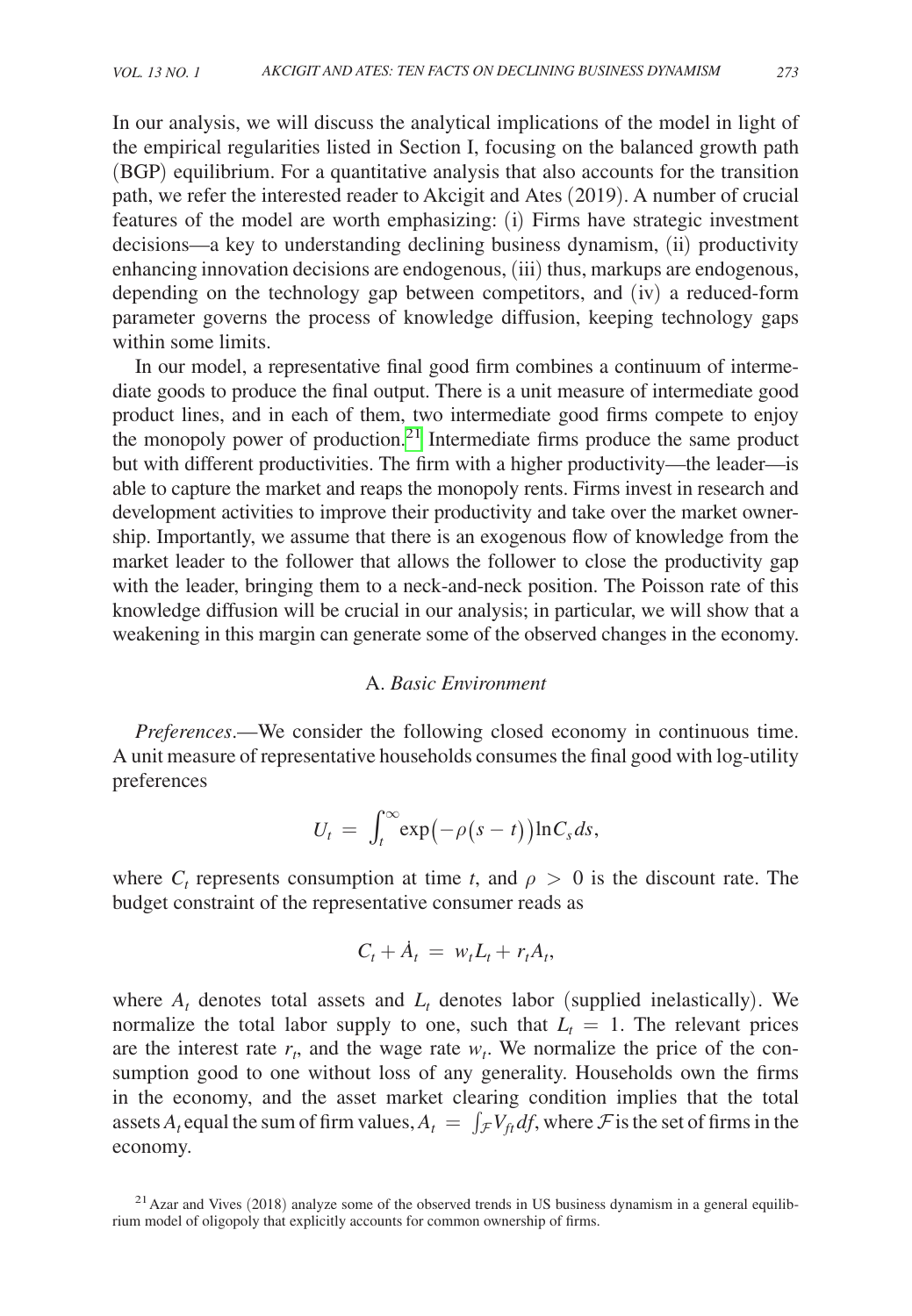*Final Good*.—The final good  $Y_t$  is produced in a perfectly competitive market according to the following production technology:

$$
\ln Y_t = \int_0^1 \ln y_{jt} \, dj,
$$

where  $y_{it}$  denotes the amount of intermediate variety  $j \in [0,1]$  used at time *t*. The final good is used for consumption and R&D investment. Hence, the resource constraint of the economy is simply

$$
Y_t = C_t + R_t,
$$

with  $R_t$  denoting the aggregate  $R&D$  expenditure. Next, we describe the production of intermediate varieties.

*Intermediate Goods and Innovation*.—In each product line *j*, there are two incumbent firms  $i \in \{1,2\}$  that can produce a perfectly substitutable variety of good *j*. Total output of variety *j* is given by

$$
y_j = y_{ijt} + y_{-ijt},
$$

where  $-i$  denotes the competitor of firm *i*, such that  $-i \in \{1,2\}$  and  $-i \neq i$ . Each firm produces according to the following linear production technology:

$$
y_{ijt} = q_{ijt} l_{ijt}.
$$

Here,  $l_{ijt}$  denotes the labor employed, and  $q_{ijt}$  is the associated labor productivity of firm *i*. These firms compete for market leadership à la Bertrand. The firm that has a higher labor productivity enjoys a cost advantage, which enables it to supply the entire market of good *j*. We call firm *i* the market leader and  $-i$  the follower in *j* if  $q_i > q_{-i}$ . The two firms are neck-and-neck if  $q_i = q_{-i}$ .

Firms can improve their productivity by investing in innovation activity. If an innovation arrives in time  $(t, t + \Delta t)$ , it increases the innovating firm's productivity level proportionally by a factor  $\lambda > 1$  such that

$$
q_{ij(t+\Delta t)} = \lambda q_{ijt}.
$$

Assuming an initial value of  $q_{ii0} = 1$ , we can summarize the productivity levels at time *t* by  $q_{ijt} = \lambda^{n_{ijt}}$ , where  $n_{ijt}$  captures the number of productivity improvements that took place by firm *i* since time 0. The productivity difference between a leader and its follower reflects the difference between the total number of technology rungs these firms' productivities build on. In this simplified setting, we assume that this difference can be at most one step, such that the economy consists of two types of product lines: leveled and unleveled. Then, the relative productivity level is given by

$$
\frac{q_{ijt}}{q_{-ijt}} = \frac{\lambda^{n_{ijt}}}{\lambda^{n_{-ijt}}} = \lambda^{n_{ijt} - n_{-ijt}} \equiv \lambda^{m_{ijt}},
$$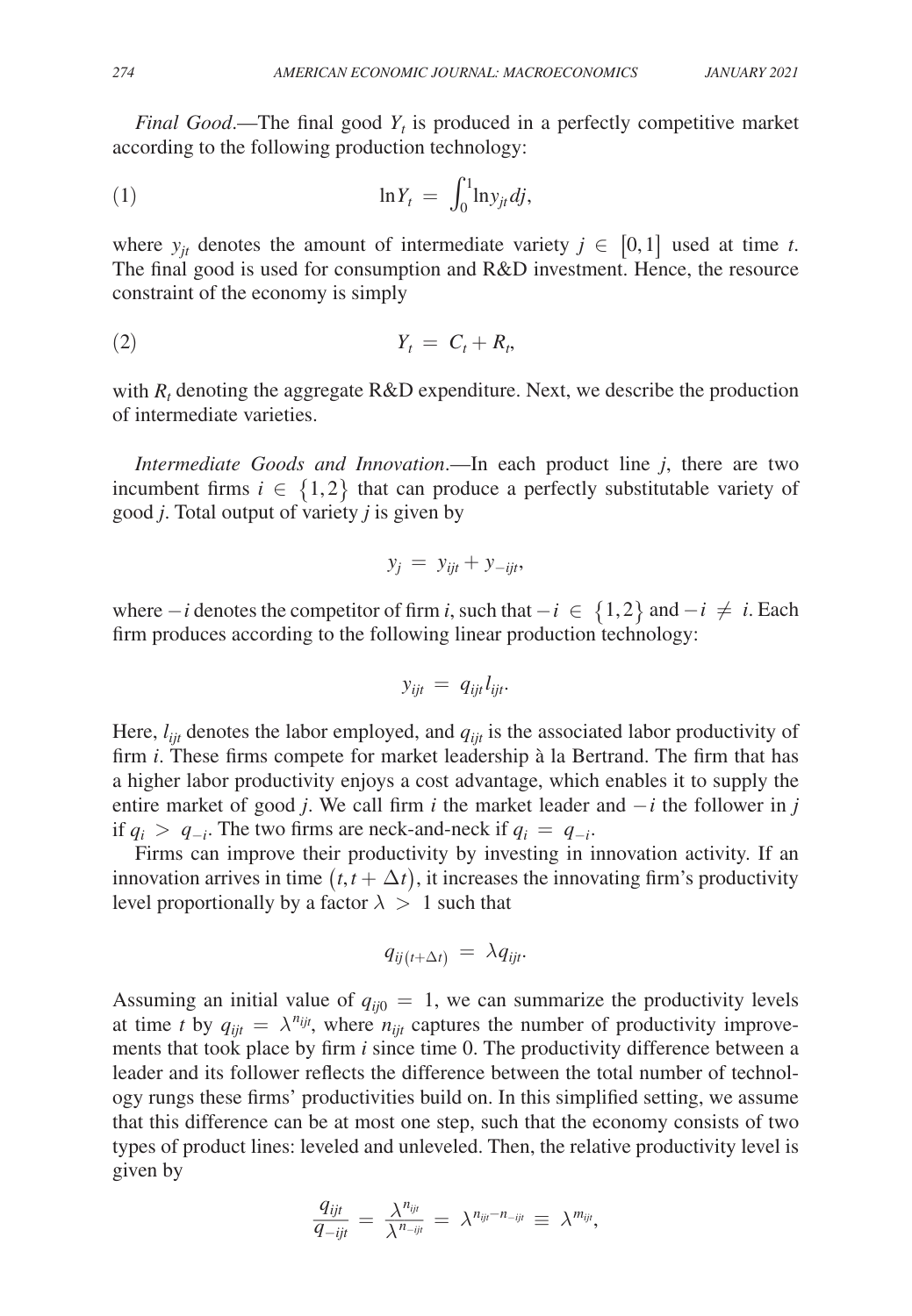where  $m_{ijt} \in \{-1,0,1\}$  defines the technology gap between the firm *i* and  $-i$  in sector *j*. The technology gap between the two firms is a sufficient statistic to describe firm-specific payoffs, and, therefore, we will drop industry subscript *j* and use the notation  $m_{it} \in \{-1, 0, 1\}$  whenever *m* is specified to denote a firm-specific value. Likewise, we will use  $m_{it} \in \{0,1\}$  to index sectors that are leveled or unleveled.

Firms invest in R&D to eventually take over the production by improving their productivity. When a firm invests  $R_{ijt}$  units of final good, it generates an innovation with the arrival rate of *xijt*. Following a large empirical literature that estimates the innovation cost function,<sup>22</sup> we consider a quadratic cost of generating the arrival rate  $x_{iit}$ , denoted by  $R_{iit}$ , such that

$$
R_{ijt} = \alpha \frac{x_{ijt}^2}{2} Y_t.
$$

In this expression,  $\alpha$  determines the scale of the cost function and  $Y_t$  ensures that the cost scales with the size of the economy.

In addition, we assume that knowledge may diffuse from the leader to the follower at an exogenous Poisson flow rate δ. Knowledge diffusion enables the follower to catch up with the leader's productivity level, bringing both firms to a neck-and-neck position. We interpret this exogenous catch-up probability to reflect the degree of *knowledge diffusion* or *intellectual property rights* (*IPR*) *protection* as in Acemoglu and Akcigit (2012), with lower values of  $\delta$  implying higher protection and lower catch-up. A leaders' patent expires with the flow rate  $\delta$ , allowing the follower to replicate the frontier technology and catch-up with the leader.

In [Figure 12,](#page-19-0) we demonstrate how leadership positions in intermediate product lines evolve as a result of innovations. The left panel exhibits five product lines with different degrees of competition, with the first three lines being unleveled and the last two being leveled. Red circles denote leaders, blue squares denote followers, and black diamonds denote neck-and-neck firms. If firm *i* leads in an unleveled line, then  $q_i = \lambda q_{-i}$ . The right panel shows the changes in leadership. In line 1, the follower catches up with the previous leader with the help of an exogenous shock of knowledge diffusion, while in line 2, the follower catches up with an endogenous innovation. In line 4, a neck-and-neck firm innovates and escapes intense competition, capturing the market leadership. In lines 3 and 5, there is no change as no firm innovates (and as the follower in line 3 does not receive an exogenous shock).

## B. *Equilibrium*

Next, we focus on the Balanced Growth Path (BGP) Markov perfect equilibrium, with equilibrium strategies depending only on the payoff-relevant state variable  $m \in \{-1,0,1\}$  and all aggregate variables growing at the same rate g.

<span id="page-18-0"></span> $^{22}$  Among many others, see Griliches (1990); Blundell, Griffith, and Windmeijer (2002); Hall and Ziedonis (2001); and Akcigit and Kerr (2018). Another set of papers (e.g., Hall 1993; Bloom, Griffith, and Van Reenen 2002; Wilson 2009; and Hall and Van Reenen 2000) estimates the tax price elasticity of R&D spending and finds a value of unity, which corresponds to a quadratic cost function in our case.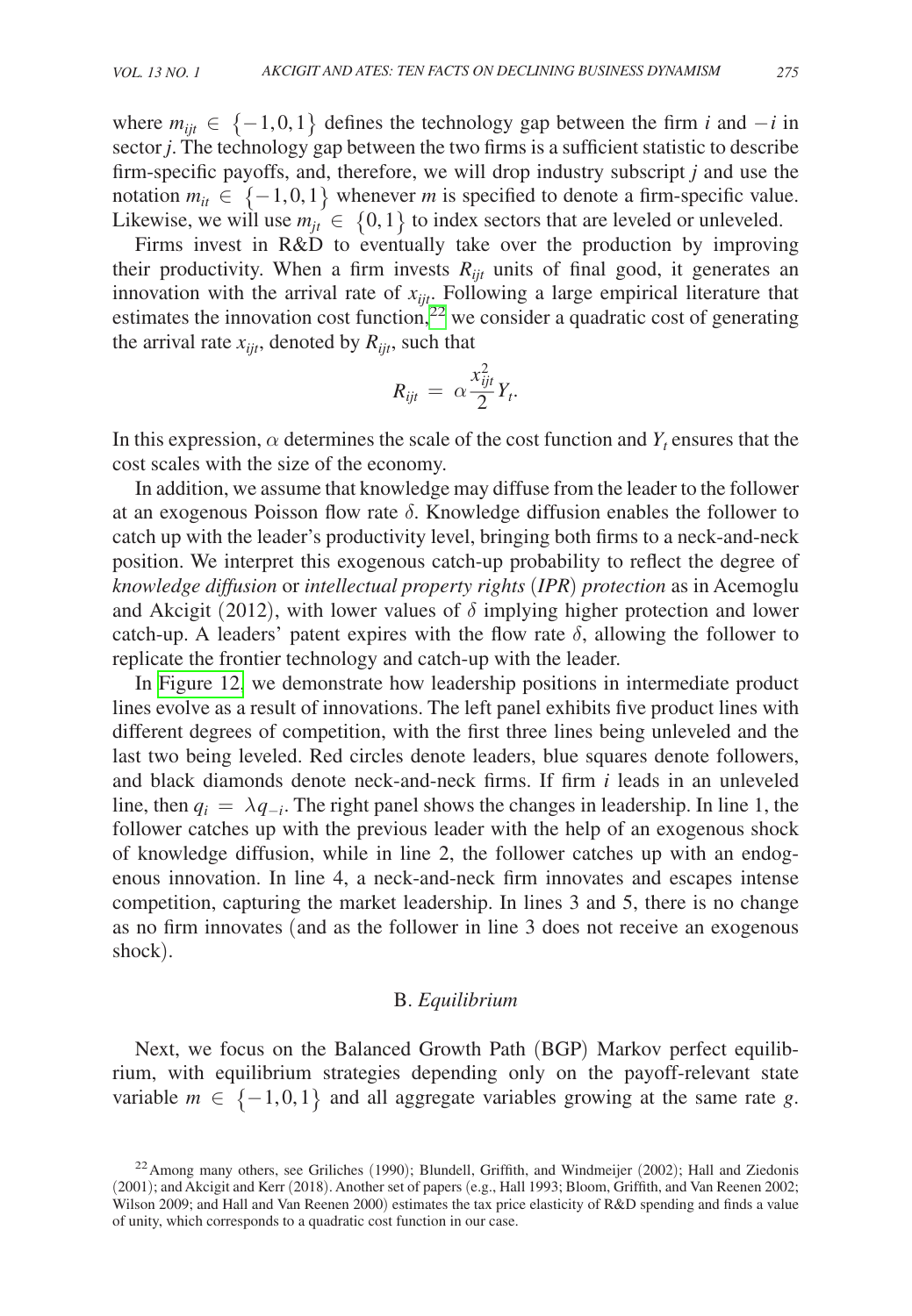<span id="page-19-0"></span>

FIGURE 12. EVOLUTION OF PRODUCT LINES

*Notes:* Panel A exhibits the positions of competing incumbent firms in leveled and unleveled industries with heterogeneous productivity levels. If firm *i* leads in an unleveled line, then  $q_i = \lambda q_{-i}$ . Panel B illustrates the effects incumbent innovation on industry leadership. Empty squares or circles denote the previous position of innovating firms.

Henceforth, we will drop the indices *i*, *j*, and *t* when it causes no confusion and use only the pay-off relevant state variable *m*. We first focus on the static equilibrium and then present the details of firm value functions, innovation decisions, and the resulting aggregate dynamics.

*Households*.—Optimal household decisions determine the equilibrium interest through the Euler equation such that

$$
r = g + \rho,
$$

where *g* is the BGP growth rate of consumption.

*Final and Intermediate Good Production*.—The optimization of the representative final good producer generates the following demand schedule for the intermediate good  $j \in [0,1]$ :

$$
y_{ij} = \frac{Y}{p_{ij}},
$$

where  $p_{ij}$  is the price of intermediate *j* charged by the producing monopolist *i*. Notice that the unit-elastic demand implies that the final good producer spends an equal amount *Y* on each intermediate *j*.

The linear production function for intermediate goods implies that an intermediate producer's marginal cost is

$$
MC_{ij} = \frac{w}{q_{ij}},
$$

with *w* denoting the wage level. The marginal cost of production increases in the labor cost *w* and decreases in labor productivity *qij*. Bertrand competition leads to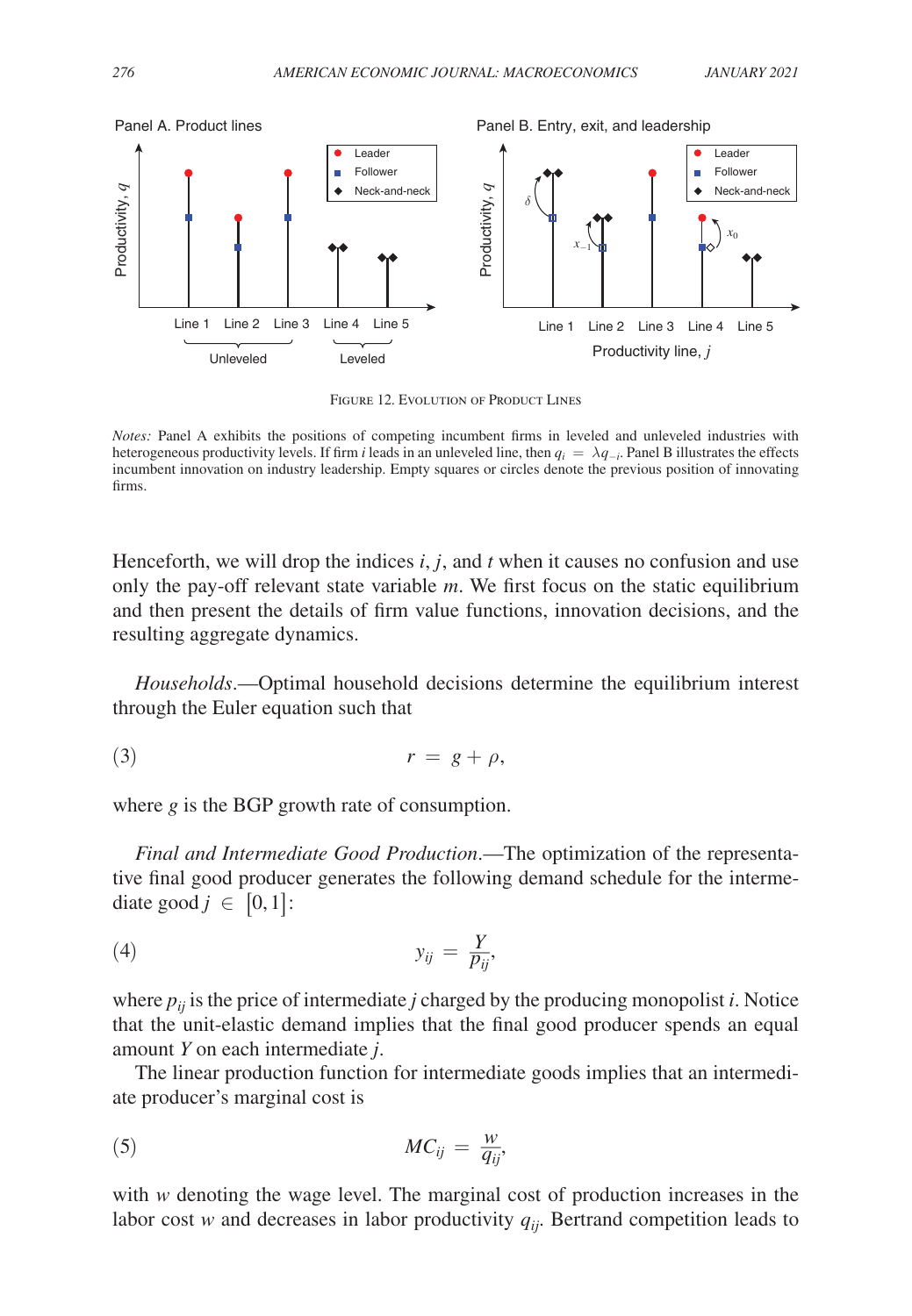limit pricing such that the intermediate producer sets its price to the marginal cost of its competitor:

or its competitor:

\n
$$
p_{ij} = \frac{w}{q_{-ij}}.
$$

We define the normalized wage rate in the economy, which also corresponds to the labor share, as

$$
\omega \equiv \frac{w}{Y}.
$$

Then the equilibrium intermediate good quantities are simply  
(7) 
$$
y_{ij} = \frac{q_{-ij}}{\omega}
$$
 for  $q_{ij} \ge q_{-ij}$ 

and  $y_{ij} = 0$  otherwise. We assume that production is randomly assigned to both firms in that period when  $q_{ij} = q_{-ij}$ . The optimal production employment of the

intermediate producer is given by  
\n
$$
l_i = \frac{y_i}{q_i} = \frac{1}{\omega \lambda^{m_i}} \quad \text{for } m_i \in \{0, 1\}.
$$

It follows that the operating profits of an intermediate firm exclusive of its R&D

expenditures becomes

\n
$$
\pi(m_i) = (p_i - MC_i)y_i
$$
\nwhich implies

\n
$$
\pi(m_i) = \begin{cases} \left(1 - \frac{1}{\lambda}\right)Y & \text{if } m_i = 1 \\ 0 & \text{if } m_i \in \{0, -1\}. \end{cases}
$$

Notice that the markup, and thus the profit level, is positive only for the leader. Therefore, the model provides a useful starting point to analyze the dynamics of markups in an economy, which are determined by the distribution of intermediate lines across leveled and unleveled ones. That, in turn, crucially depends on firms' endogenous innovation decisions. More specifically, combining (5) and (6), the endogenous innovation decisions. More specifically, combining (:<br>
markups in leveled  $(m_j = 0)$  and unleveled  $(m_j = 1)$  sectors are<br>  $Markup_j = \frac{p_{ij}}{MC_{ij}} - 1 = \begin{cases} \lambda - 1 & \text{if } m_j = 1 \\ 0 & \text{if } m_j = 0. \end{cases}$ 

$$
Markup_j = \frac{p_{ij}}{MC_{ij}} - 1 = \begin{cases} \lambda - 1 & \text{if } m_j = 1 \\ 0 & \text{if } m_j = 0. \end{cases}
$$

We are now ready to solve for the aggregate wage and output. To this end, we first define

$$
Q \,\equiv\, \exp\!\left( \int_0^1 \! \ln\! q_j \, d\!j \right)
$$

as the aggregate productivity index of the economy. Moreover, we denote the share of unleveled industries, which also acts as a proxy for the level of *market concentration*, by

$$
\mu \ \equiv \ \int_0^1 \! {\bf 1} \big( q_{ij} \, \neq \, q_{-ij} \big) \, dj.
$$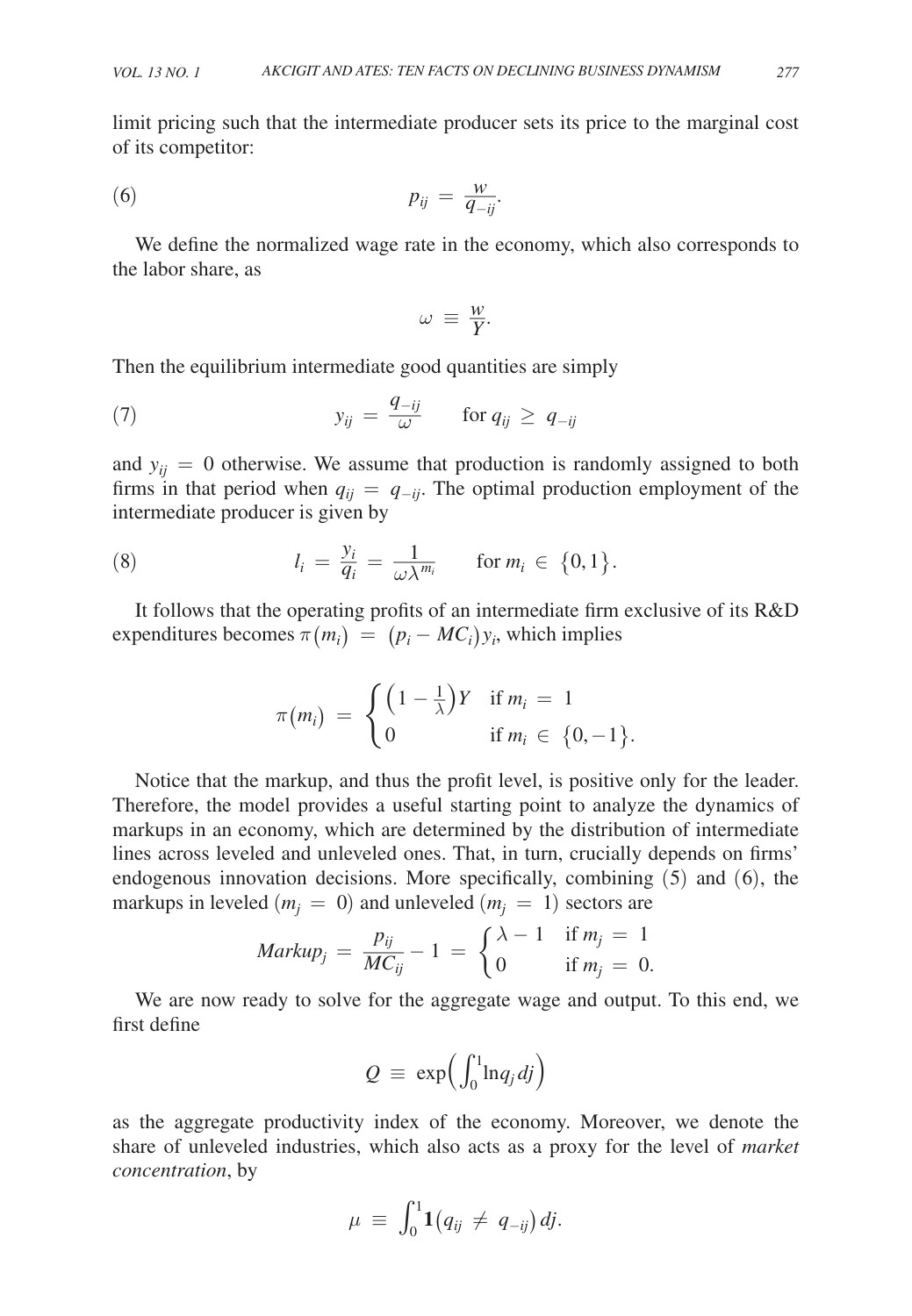Then the final good production function (1) and the equilibrium intermediate-good output (7) yield

$$
(9) \t\t\t w = \frac{Q}{\lambda^{\mu}}.
$$

Moreover, the labor market clearing condition,  $\int_0^1 l_{jt} dj = 1$ , yields the labor share  $\omega$ as

Moreover, the labor market clearing condition, 
$$
\int_0^1 l_{jt} d
$$
  
as  
(10)  $\omega = 1 - \mu \frac{(\lambda - 1)}{\lambda}$ .

This expression (10) shows the behavior of the labor share in the model. Note that the labor share is decreasing the level of market concentration  $\mu$ , and the markup parameter  $\lambda$ . If market concentration rises (i.e.,  $\mu$  increases), labor share falls in return.

Combining equations (9) and (10) gives the level of final output as  
\n(11) 
$$
Y = \frac{Q}{\lambda^{\mu} \left[1 - \mu \frac{(\lambda - 1)}{\lambda}\right]}.
$$

 .Notice that, along the BGP, final output is proportional to the aggregate productivity index. Therefore, the long-run growth rate of output and consumption are determined by the growth rate of aggregate productivity. Note another interesting result that emerges from (11): The distribution of markups creates some static efficiency losses. For instance, if the economy is least concentrated ( $\mu = 0$ ), or most concentrated  $(\mu = 1)$ , then we have  $Y = Q$ . However, when markups are unevenly distributed across the sectors, then the economy suffers from some additional efficiency losses.

*Firm Values and Innovation*.—We denote the stock market value of a firm that is in state  $m_i \in \{-1,0,1\}$  by  $V_{m_i}$ . Then, the value function of an incumbent firm that is one-step ahead, i.e.,  $m_i = 1$ , is given by

$$
rV_1 - \dot{V}_1
$$
  
= 
$$
\max_{x_1} \left\{ \left(1 - \frac{1}{\lambda}\right)Y - (1 - s)\alpha \frac{x_1^2}{2}Y + x_1[V_1 - V_1] + (x_{-1} + \delta)[V_0 - V_1] \right\}.
$$

The first two terms on the right-hand side of the expression capture the profits net of R&D expenditure. The third term captures the result of a successful innovation by the leader.<sup>23</sup> The fourth term reflects the result of a follower innovation or the exogenous knowledge diffusion, which happens at rate  $\delta$ . In these cases, the leader loses its productivity advantage and becomes neck-and-neck with the competitor.

<span id="page-21-0"></span><sup>23</sup> When the one-step leader innovates, the gap difference does not increase, because of the imposition of an upper limit on the potential size of gaps. As a result, a one-step leader optimally chooses not to invest in R&D.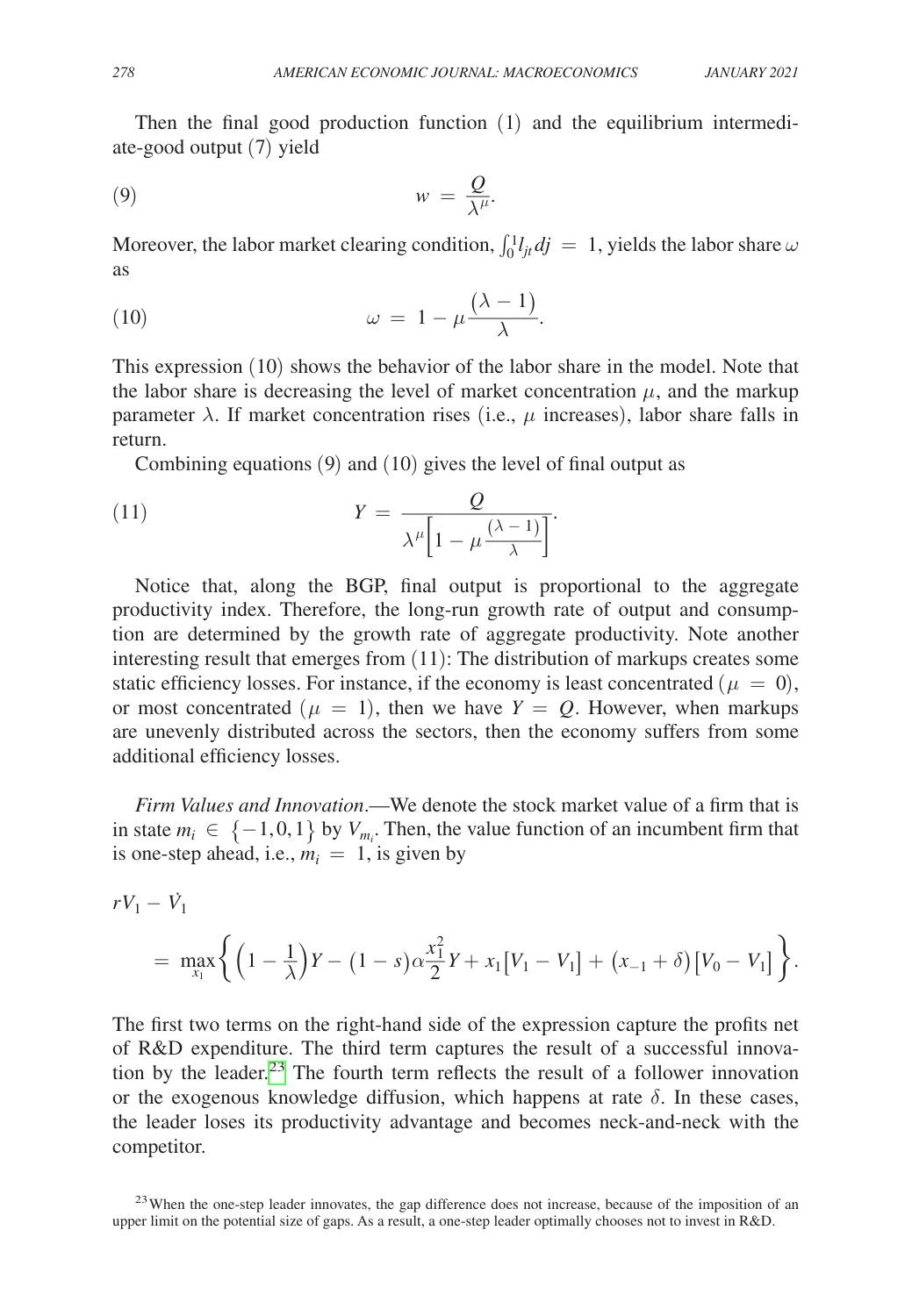Reciprocally, the value of function of a follower is defined as  
\n
$$
rV_{-1} - V_{-1} = \max_{x_{-1}} \left\{ -\alpha \frac{x_{-1}^2}{2} Y + (x_{-1} + \delta) [V_0 - V_{-1}] \right\}.
$$

Notice that the follower does not produce and, therefore, does not earn any profits. Yet, the firm is forward looking and thus invests in R&D with the prospect of first catching up with the leader and then taking it over through successive innovations. Notice that catch-up can also happen at the exogenous flow rate  $\delta$ . Finally, the value of a neck-and-neck incumbent is given by

(12) 
$$
rV_0 - \dot{V}_0 = \max_{x_0} \left\{ -\alpha \frac{x_0^2}{2} Y + x_0 [V_1 - V_0] + x_0 [V_{-1} - V_0] \right\}.
$$

A successful innovation of the neck-and-neck firm makes it a leader, whereas an innovation by the competitor makes it a follower.

To solve for the equilibrium innovation efforts, which are all stationary in the BGP, we first normalize firm values in Lemma 1 and turn them into stationary objects.

LEMMA 1: Define the normalized BGP value  $v_m$  such that  $v_{m_i} \equiv V_{m_i}/Y$ . Then,  $for m_i \in \{-1,0,1\}, v_{m_i}$  is given by

$$
\rho v_1 = \max_{x_1} \left\{ \left( 1 - \frac{1}{\lambda} \right) + x_1 \left[ v_1 - v_1 \right] + \left( x_{-1} + \delta \right) \left[ v_0 - v_1 \right] \right\},
$$
  

$$
\rho v_{-1} = \max_{x_{-1}} \left\{ -\frac{x_{-1}^2}{2} + \left( x_{-1} + \delta \right) \left[ v_0 - v_{-1} \right] \right\},
$$

$$
\rho v_0 = \max_{x_0} \left\{ -\frac{x_0^2}{2} + x_0 \left[ v_1 - v_0 \right] + x_0 \left[ v_{-1} - v_0 \right] \right\}.
$$

PROOF:

It follows directly from substituting  $v_{m_i} Y$  for  $V_{m_i}$  and using Euler equation (3). ■

The first-order conditions of the problems defined above yield the following optimal innovation decisions:

(13) 
$$
x_1 = 0,
$$
  
\n $x_0 = v_1 - v_0,$   
\n $x_{-1} = v_0 - v_{-1}.$ 

The aggregate BGP R&D expenditure is  
(14) 
$$
R = \left(\mu \frac{x_{-1}^2}{2} + (1 - \mu) \frac{x_0^2}{2}\right) Y.
$$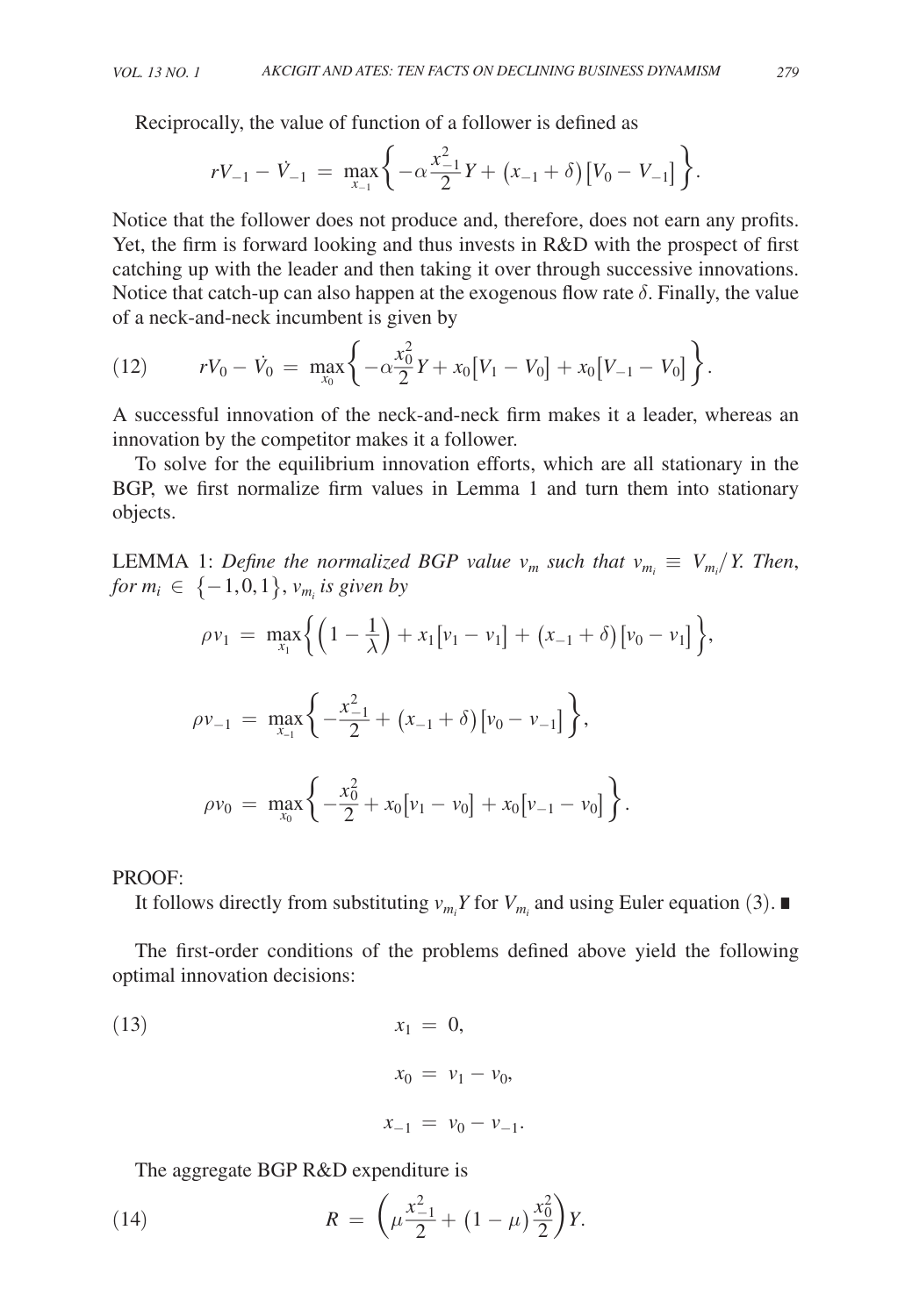The law of motion for  $\mu$  is as follows:

(15) 
$$
\dot{\mu} = -\mu(x_{-1} + \delta) + (1 - \mu)2x_0.
$$

The unleveled sectors become leveled at the rate  $x_{-1} + \delta$ , and therefore the mass of sectors that leave the unleveled state is simply  $\mu(x_{-1} + \delta)$ . However, leveled sectors become unleveled as soon as one of the two neck-and-neck firms innovate, which happens at the rate  $2x_0$ . Therefore, the mass of sectors that enter into the unleveled state is  $(1 - \mu)2x_0$ .

In the BGP, the share of unleveled sectors remains constant,  $\mu = 0$ ; therefore, the share of unleveled sectors is

the share of unieved sectors is  
\n(16) 
$$
\mu = \frac{2x_0}{2x_0 + x_{-1} + \delta}.
$$

We derive the closed-form solution in the Appendix.

Finally, we show the equilibrium growth rate of this economy in the following Lemma.

LEMMA 2: *The BGP growth rate of the above economy is*

$$
(17) \t\t\t g = 2x_0(1-\mu)\ln\lambda.
$$

PROOF:

See the Appendix for its derivation. ∎

The growth rate of the economy is determined by innovations of neck-and-neck firms, which improve the productivity of workers employed in intermediate-good production. The surprising result here is that firms in unleveled sectors do not contribute to the BGP growth. This happens because while the leaders do not invest in innovation—as they could not open up their lead more than one step—the followers do not push the frontier forward, but rather catch up with the leader's technology level. Therefore market concentration  $(\mu)$  has a negative impact on economic growth (*g*).

Next, we define the equilibrium. When deriving our analytical results we will focus on the BGP equilibrium, where all aggregate variables grow at a constant rate, while firms' innovation rates remain constant. We present closed-form expressions for innovation rates, market concentration  $(\mu)$ , and economic growth (*g*) in the Appendix.

DEFINITION 1 (Equilibrium): *A BGP Markov perfect equilibrium in this economy is an allocation*

$$
\{y_{ij}, p_{ij}, x_{ij}, R, Y, C, w, r, \mu, g\}_{j \in [0,1], i \in \{1,2\}}
$$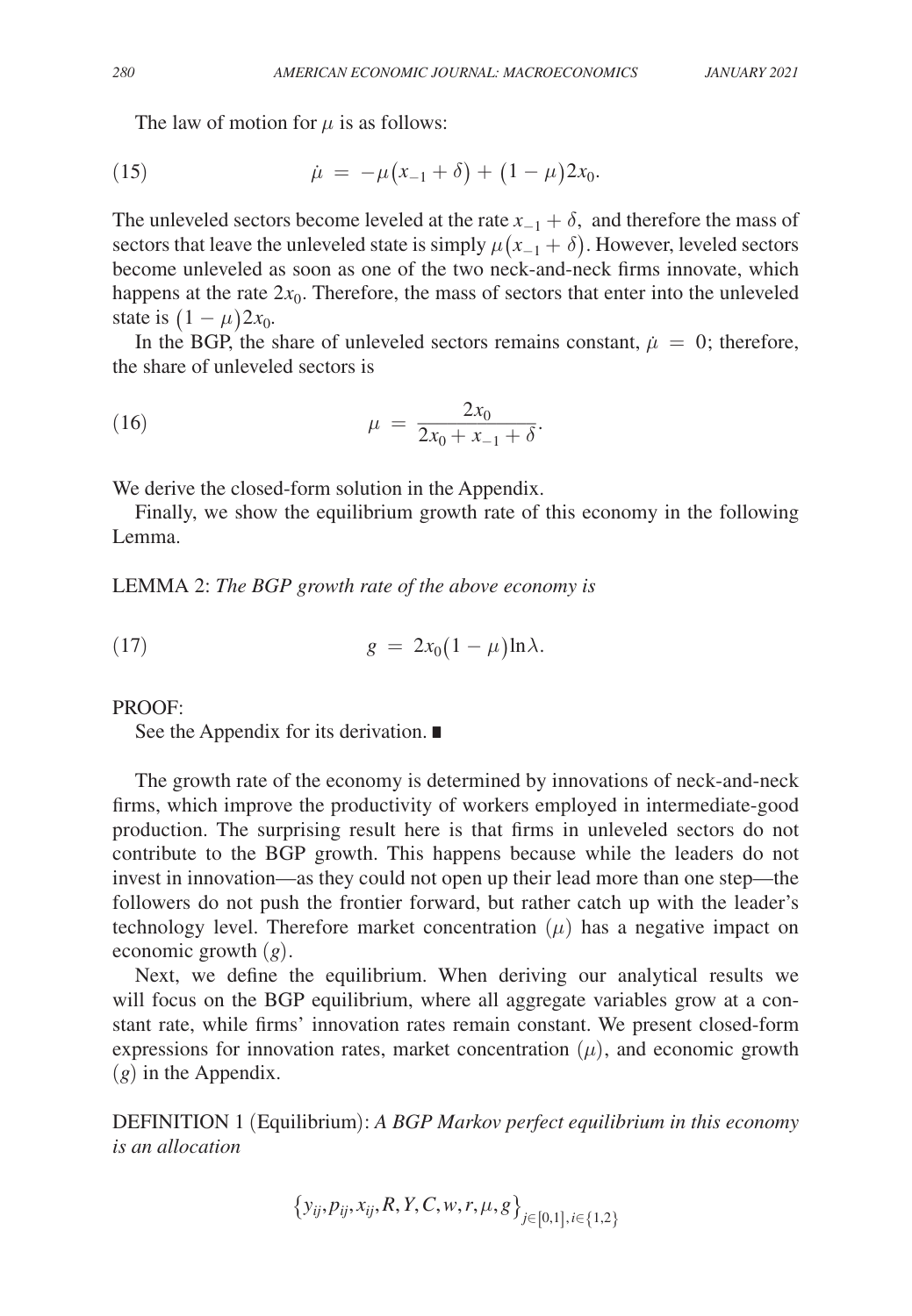*such that (i) the sequence of intermediate quantities and prices*  $\{y_{ij}, p_{ij}\}\$  *satisfy equations* (4)*–*(6) *and maximize the operating profits of the incumbent firm in the intermediate good product line j*; (*ii*) *the R&D decisions xij are defined in equations*   $(13)$ *, and the aggregate R&D is specified in equation*  $(14)$ *; (iii) C and Y are given in equations* (2) *and* (11); (*iv*) *aggregate wage w clears the labor markets at every instant*; (*v*) *interest rates r satisfies the households' Euler equation*; (*vi*) *the share of unleveled industries* μ *satisfies* (15); *and* (*vii*) *all aggregate variables* (*Y*,*C*,*Q*,*R*,*w*) *grow at the same g*, *which is given in* (17)*.*

## C. *Impact of Knowledge Diffusion*, δ

In this section, we discuss some theoretical predictions of the framework introduced above, which shed light on several empirical trends discussed in Section I. Specifically, we focus on the effects of a decline in the intensity of knowledge diffusion on firms' innovation rates and their distributional consequences. These effects, in turn, generate changes in markups, profits, and the labor share that are comparable to the observed trends. In the next section, we provide a discussion on why a decline in knowledge diffusion is a plausible explanation in light of the changes in the US economy in recent decades.

We start with the following lemma that will form the basis of the main results.

#### LEMMA 3: *The following results hold in a BGP equilibrium:*

(*i*) *Neck-and-neck firms have higher innovation intensity than laggard firms*, *i.e.*,

$$
x_{-1} < x_0.
$$

(*ii*) *An increase in knowledge diffusion decreases innovation efforts. The decline is even more drastic for the neck-and-neck firms*, *i.e.*,

$$
-1 < \frac{dx_0}{d\delta} < \frac{dx_{-1}}{d\delta} < 0.
$$

PROOF:

See the Appendix. ∎

The first point of Lemma 3 is a standard result of step-by-step innovation models driven by the escape-competition effect—the attempt of neck-and-neck firms to get ahead of their competitor by intensely investing in innovation. The second point implies that a decline in knowledge diffusion has a positive effect on the innovation rates of follower and neck-and-neck firms, but more so for neck-and-neck firms. The reason is that the value of being a leader increases disproportionately as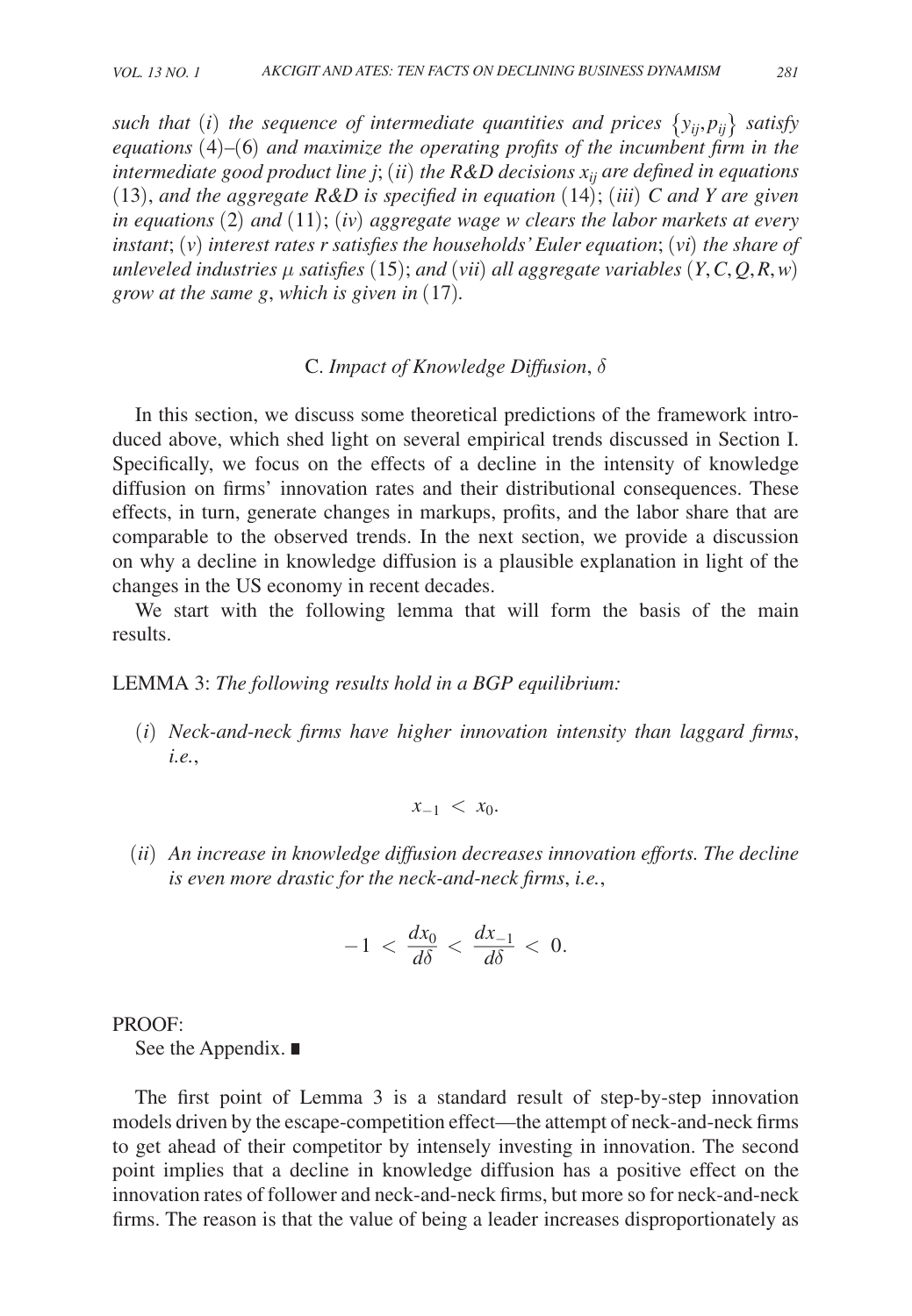the exogenous risk of losing the positions declines. These relationships lead to the following corollary.

COROLLARY 1: *The following result holds in a BGP equilibrium:*

(*i*) *A decrease in knowledge diffusion increases market concentration:*

$$
\frac{d\mu}{d\delta} < 0.
$$

PROOF:

See the Appendix. ∎

Corollary 1 describes the main predictions of the model when two BGPs with different knowledge diffusion rates are compared. The relatively larger increase in neck-and-neck firms' innovation rates in response to a decline in the intensity of knowledge diffusion results in an associated increase in the measure of unleveled sectors. This compositional shift forms the backbone of the theoretical predictions that we discuss in Section IIID.

For the sake of analytical tractability, we clearly abstracted from important features of an economy that would potentially affect the dynamics of the model economy and its implications in regard to the stylized facts. One such feature is firm entry. Restricting the maximum number of technological gap differences to one also forgoes richer dynamics. In a complementary study (Akcigit and Ates 2019), we incorporate these features along with some others to build a much richer framework and provide a quantitative analysis that also considers transitional dynamics. The extended model also allows us to run a head-to-head comparison of potential causes of the observed empirical trends in terms of their potency to explain those trends jointly. Acknowledging these caveats, we next turn to the theoretical predictions of the model.

## D. *Reduction in Knowledge Diffusion and Empirical Facts 1–6*

Using the theoretical results above, now we are ready to generate the empirical predictions of our model.

*Fact 1: Market Concentration Has Increased*.—In our model, market competition is toughest when firms are in a neck-and-neck position, i.e., when the industry is in state  $m = 0$ . Markups and profits vanish because of limit pricing, and sales are equalized. As a result, the aggregate Herfindahl-Hirschman index (HHI) can be summarized as follows:

$$
HHI = \mu \times [(100\%)^2 + (0\%)^2] + (1 - \mu) \times [(50\%)^2 + (50\%)^2]
$$
  
= 0.5 + 0.5 $\mu$ .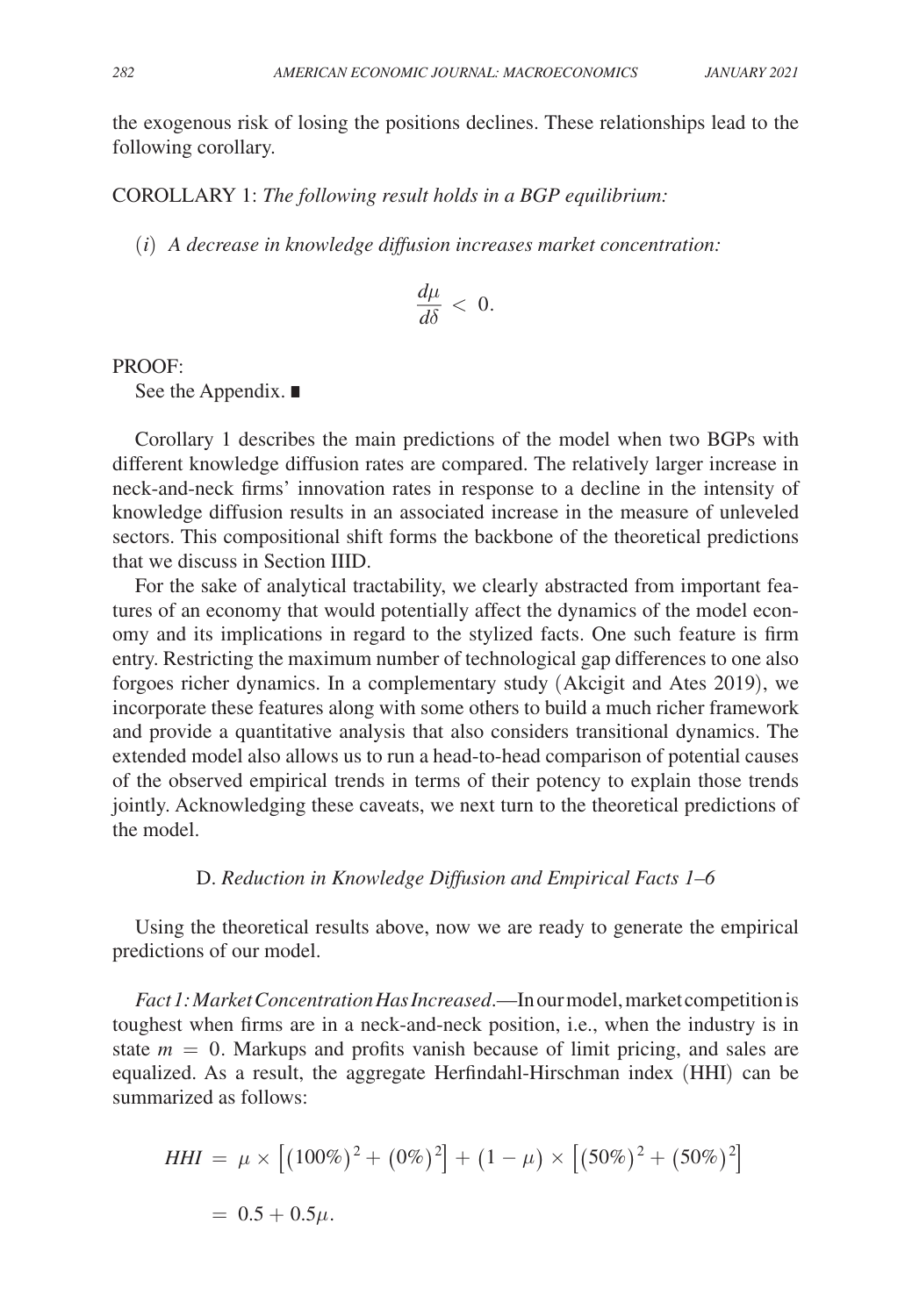Our model implies that the HHI, the key measure of market concentration, increases in the measure of unleveled industries  $(\mu)$ . Recall that the BGP expression of the unleveled industries is unleveled industries is<br>  $\mu = \frac{2x_0}{2x_0 + x_{-1} + \delta}.$ 

$$
\mu = \frac{2x_0}{2x_0 + x_{-1} + \delta}.
$$

From Corollary 1, a decrease in knowledge diffusion increases market concentration through a direct and an indirect channel. First, a reduction in  $\delta$  reduces the frequency at which followers learn from the leaders, hence, market concentration increases. Second, reduced knowledge diffusion increases the return to being the market leader. Neck-and-neck firms are much closer to becoming a leader than a follower who needs two innovations to become a leader. Therefore, an increase in the return to being a leader gives a bigger incentive to neck-and-neck firms, which in turn expands the share of unleveled industries, hence, the market concentration, i.e.,  $\frac{d(HHI)}{d\delta} < 0$ . firms, which in turn expands the share of unleveled industries, hence, the market concentration, i.e.,

$$
\frac{d(HHI)}{d\delta} < 0.
$$

*Fact 2: Average Markups Have Increased*.—In this model, markups are positive only when a firm has a strict advantage over its rival, i.e.,  $m_i = 1$ . Therefore, the average markup in this economy is

$$
Average\_markup = \mu \times (\lambda - 1) + (1 - \mu) \times 0
$$

$$
= \mu \times (\lambda - 1).
$$

This expression shows that the average markup is proportional to the market concentration in the economy. Using Corollary 1(i), we conclude that the average markup increases when knowledge diffusion decreases, i.e.,  $\frac{d(Average\_markup)}{d\delta} < 0$ . markup increases when knowledge diffusion decreases, i.e.,

$$
\frac{d(Average\_markup)}{d\delta} < 0.
$$

*Fact 3: Profit Share of GDP Has Increased*.—Another empirical fact that the the model can directly explain is the rise in the profit share of GDP. Recall that the profits in unleveled sectors are  $(1 - \lambda^{-1})Y$  and in leveled industries they are 0. Therefore, the aggregate profit share is simply

(18) 
$$
Profit/GDP = \mu \times \left(1 - \frac{1}{\lambda}\right).
$$

We again see that a rise in market concentration increases the share of GDP that is accrued by the business owners. Hence, a reduction in knowledge diffusion also causes a rise in the profit share of GDP, i.e.,<br> $\frac{d(Profit/GDP)}{d\delta}$ 

$$
\frac{d(Profit/GDP)}{d\delta} < 0.
$$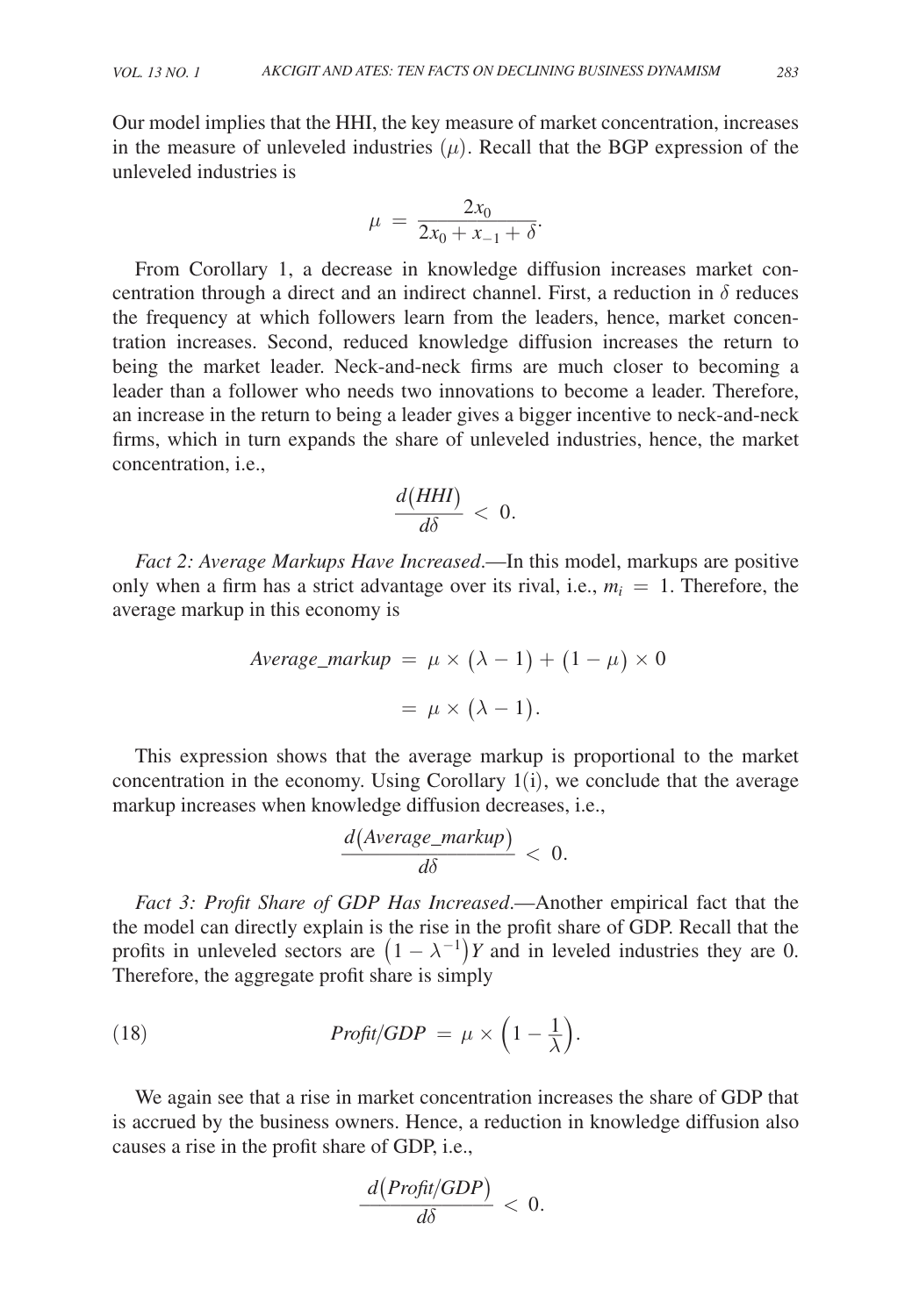*Fact 4: The Labor Share Output Has Declined*.—In our model, labor is the only input for production. When business owners generate some additional gains as a fraction of the output, it comes at the expense of reduced labor compensation. Therefore, markups and labor share go in opposite directions. More formally, the labor share in the above economy is

$$
Labor\_share = (1 - \mu) \times 1 + \mu \times \frac{1}{\lambda}
$$

$$
= 1 - \mu \times \left(1 - \frac{1}{\lambda}\right),
$$

which is again defined as  $\omega$  as in equation (10). The labor share is 100 percent in leveled industries and  $1/\lambda$  in unleveled industries. Therefore, this expression shows that the labor share decreases in market concentration and increases in the level of knowledge diffusion, as summarized by the following expression:<br> $\frac{d(Labor\_share)}{d\delta} > 0.$ 

$$
\frac{d(Labor\_share)}{d\delta} > 0
$$

Fact 5: Market Concentration and Labor Share Are Negaatively Assocaited.— Our model has an interesting prediction on the relationship between productivity and labor share. In the same industry, firms' wage bill as share of sales decreases when they become more productive. Consider a leveled sector. When firms are neck-and-neck, the labor share is simply 100 percent, as they do not generate any profits. Yet once one of the firms innovates and becomes more productive, the labor share declines to  $1/\lambda$ . Therefore, market concentration and labor share are negatively correlated:

$$
Labor\_share(m_j = 1) < Labor\_share(m_j = 0).
$$

*Fact 6: Labor Productivity Gap between Frontier and Laggard Firms Has Widened*.—Another interesting feature of our model is the link between relative productivities  $(q_i/q_{-i})$  and knowledge diffusion ( $\delta$ ). The productivity of the market leader relative to the follower is 1 in leveled industries and  $\lambda$  in unleveled industries. Therefore, the average relative productivity can be expressed as

$$
Average\_productivity\_gap = \mu \times \lambda + (1 - \mu)
$$

$$
= 1 + \mu \times (\lambda - 1).
$$

This expression, together with Corollary  $1(i)$ , implies that when knowledge diffusion slows down, the productivity gap between the leaders and followers open up. Therefore,<br>  $\frac{d(Average\_productivity\_gap)}{d\delta} < 0.$ open up. Therefore,

$$
\frac{d(Average\_productivity\_gap)}{d\delta} < 0.
$$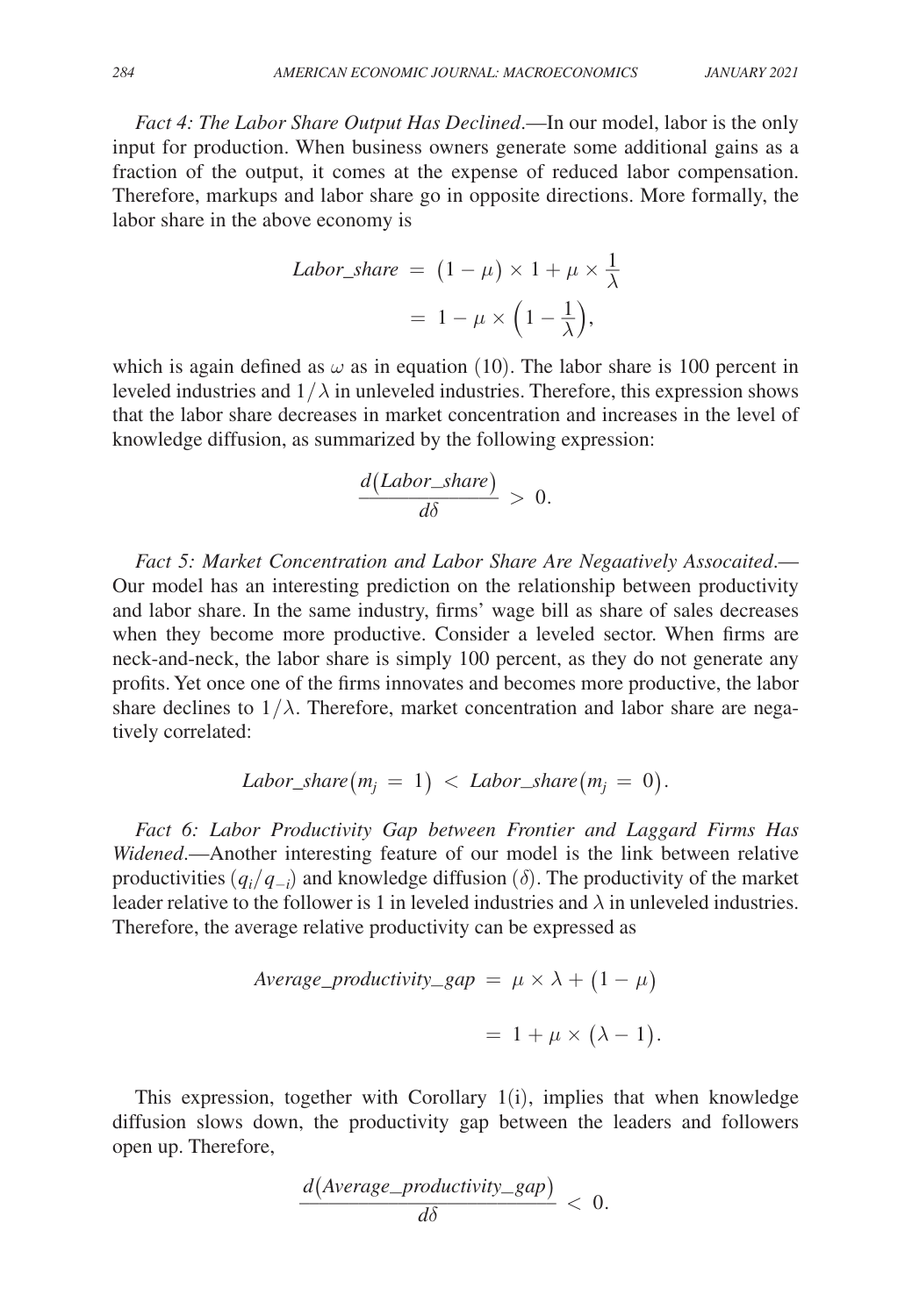#### E. *Remaining Empirical Facts 7–10*

In the introduction of this paper, we listed four more empirical facts in the US data. The first of those facts was related to entrants.

*Fact 7*: *Firm Entry Rate and the Share of Young Firms in Economic Activity Have Declined.—* Our model is silent on these closely tied observations, as we abstracted from free entry in order to keep the model analytically tractable and mostly focused on the competition between two incumbents. However, we can already develop some intuitions on the implications of free entry in this framework. Empirically, it is well known that new firms start small and some manage to grow over time. To capture this, we can think of a framework where entrants replace followers  $(m_i = -1)$  with probability  $\mu$  or neck-and-neck firms  $(m_i = 0)$  with probability  $1 - \mu$ . Since entrants would be forward looking, they would directly be influenced by those forces that impact the market concentration. In particular, the implication of reduced knowledge diffusion (i.e., a decline in  $\delta$ ) would increase market concentration  $\mu$ , which implies that a new entrant is much more likely to compete against a dominant market  $(m<sub>i</sub> = 1)$ , which would discourage new firm creation. This would also imply that the economic activity by young firms would also decrease.

The next two empirical facts concern the average growth rate of incumbants:

# *Fact 8*: *Job Reallocation and Churn Have Slowed.—*

*Fact 9*: *The Dispersion of Firm Growth Has Gone Down.—*Our model has the potential to explain these facts as well. Note that the change in the growth rate dynamics of firms is determined by two forces: (i) the composition of industries  $(\mu)$  and (ii) the innovation incentives in each of those industries. In particular, a decrease in knowledge diffusion encourages both followers and neck-and-neck firms to invest more to innova te and become the market leader since the value of market leadership increases. This creates a *positive incentive effect*. However, reduction in knowledge diffusion implies that more sectors go into an unleveled state where firms invest less in innovation. This generates a *negative composition effect*. Hence, the overall response of firm growth and job reallocation depends on the quantitative magnitudes of each of these forces.

The final fact considers aggregate productivity growth.

*Fact 10*: *The Productivity Growth Has Fallen.*—Similar to the last two facts, aggregate productivity growth in this model would be determined by the combination of incentive and composition effects. A decline in the intensity of knowledge diffusion would exert both a positive force on aggregate growth by stimulating innovation of neck-and-neck firms and a negative force by causing the share of unleveled sectors to increase. In the BGP, the direction of the combined effect of the negative force through  $x_0$  and the positive force through  $\mu$  would be ambiguous, as revealed by equation (17).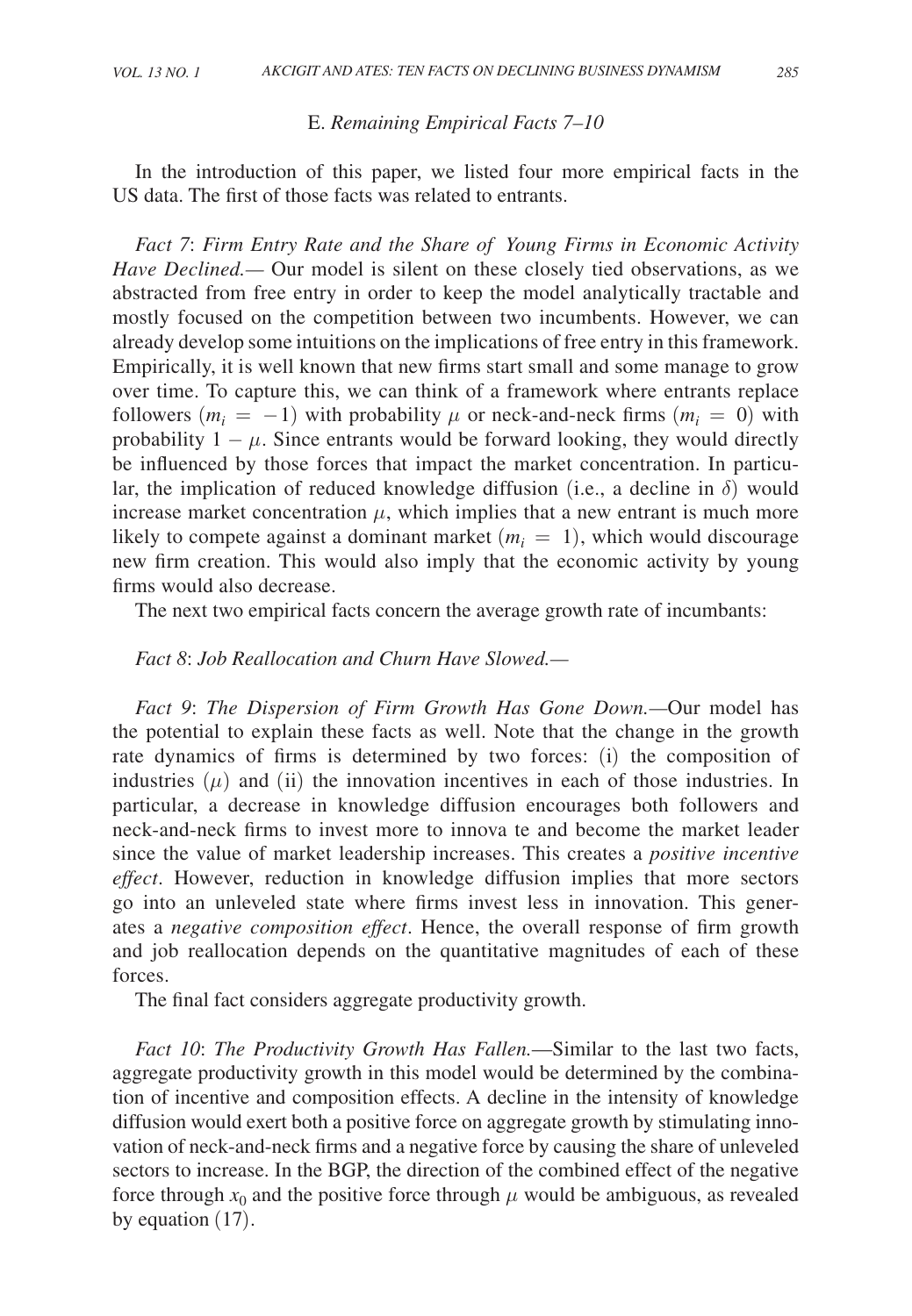While a comparison that zeros in on the BGP yields an ambiguous result, reflecting on the transition path can give a little more insight. In the model, endogenous firm decisions cause the compositional shifts in the economy. Therefore, in response to a decline in the intensity of knowledge diffusion, we would expect an initial rise in the growth rate of aggregate productivity driven by higher innovation efforts by firms in leveled sectors, unless the share of those sectors in the economy is arbitrarily small. However, as the sectoral composition of the economy shifts to unleveled sectors as a result of successful innovation by neck-and-neck firms, the growth rate of aggregate productivity would subsequently decline because the leading firms have no incentive to innovate.<sup>24</sup> As a result, a decline in knowledge diffusion would generate a hump-shaped pattern in aggregate productivity growth over time. Interestingly, the short stint of higher productivity growth in the United States between roughly the mid-1990s and mid-2000s, which many economists consider to be a consequence of diffusion of ICT throughout the economy, is followed by a growth decline. Our model can provide an avenue to analyze this intriguing pattern.

## **IV. Discussion on Knowledge Diffusion and Taking Stock**

Our theoretical analysis underscores both the potential and the limitations of the simplified step-by-step innovation framework. As to its potential, we demonstrated that even a fairly standard version of this framework is able to capture qualitatively six of the ten stylized facts regarding declining business dynamism. These results crucially depend on the interplay of incentive and composition effects. However, the direction of the combined effect is ambiguous when it comes to Facts 8 and 9, calling for a quantitative investigation of their relative magnitudes. Moreover, several aspects from which we abstracted for the sake of analytical tractability render the model mute on some other salient empirical observations, such as the secular trend in the firm entry rate. These outcomes emphasize the need for a richer quantitative framework for analyzing declining business dynamism in the United States.

In our investigation, we examined declining US business dynamism in light of a specific channel—namely the knowledge diffusion margin. The model-based responses of variables of interest to a decline in the intensity of knowledge diffusion strongly parallel their empirical counterparts, indicating that this margin is a very plausible candidate for the driving force behind the stylized facts. This finding raises the natural follow-up question: What does this reduced form parameter represent? We speculate four possible channels, which possibly interact with each other as well, that could be driving a decline in the intensity of knowledge diffusion in the US economy: (i) the increasingly data-dependent nature of production, (ii) regulations that favor established firms, (iii) increased off-shoring of production abroad, and (iv) anticompetitive (ab)use of intellectual property. Next, we reflect on each of these channels.

<span id="page-29-0"></span><sup>24</sup>This effect occurs even if leaders are allowed to open up the gap with their competitors more than one step.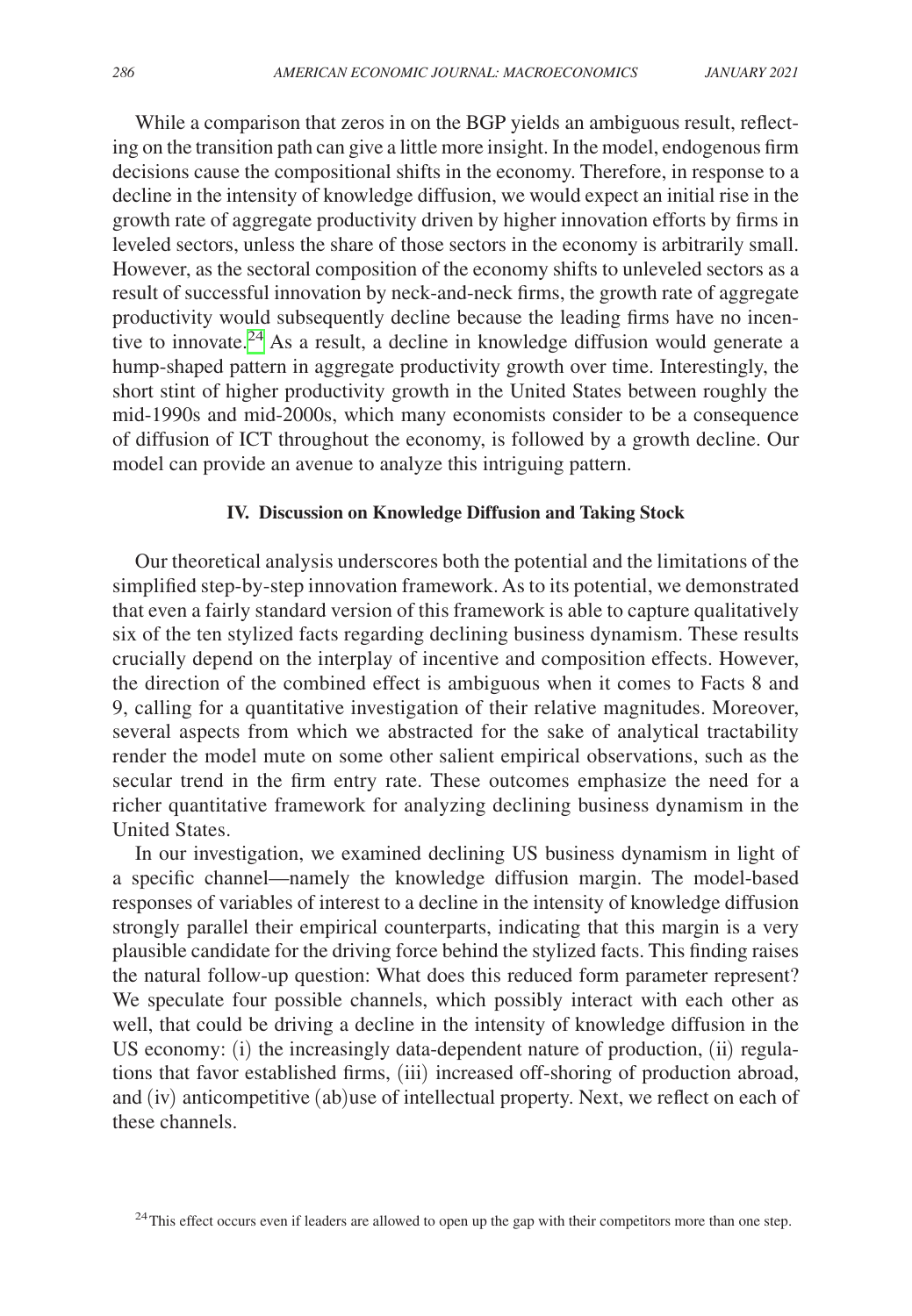A plausible story is that to the extent that tacit knowledge and big proprietary data play a larger role in the production process, established incumbents become more immune to competition from follower firms by protecting their data-dependent processes.[25](#page-30-0) As stressed in Section II, several studies highlight the particular dynamics of ICT- or digitally-intensive sectors (e.g., Bessen 2017; Calligaris, Criscuolo, and Marcolin 2018). Besides, Furman and Seamans (2018); Jones and Tonetti (2019); Arrieta-Ibarra et al. (2018) all focus on the increasing importance of data in the economy, and as Brynjolfsson, Rock, and Syverson (2017) claim, there is reason to expect its part to grow in the not-too-distant future.<sup>[26](#page-30-1)</sup> As highlighted in the *Economist* (2017a), the data-dependent production processes allow large and established firms to exploit data-network effects—more data help them efficiently expand the customer base, which generates more data that help improve services, which in turn attracts more customers. With little trading of data, these companies can keep the data in house, limiting the flow of knowledge to follower or entrant firms. $27$  Moreover, an indirect yet no less interesting channel through which technological advances may favor large firms is described by Begenau, Farboodi, and Veldkamp (2018). The authors assert that the use of big data in financial markets reduces the cost of capital for large firms, which are in an advantageous position to generate such data.

The regulatory framework can also weigh on knowledge diffusion directly or indirectly. Grullon, Larkin, and Michaely (2017) highlight a weakening enforcement of antitrust law, with the application becoming more lenient toward large firms. Their findings resonate with several studies in the corporate law literature that agree with such weakening, especially in recent decades (Crane 2012; Shelanski, Solomon, and Harty 2012; Wollman 2019; see also Section II). With increased consolidation of activity in their hands, large conglomerates may potentially find it easier to defend their turf, substantially decreasing the chances for small firms to learn from and catch up with them. The finding of Bessen (2016) on the increasing importance of lobbying and political rent seeking speaks to this possibility. Moreover, regulatory frameworks can indirectly create barriers for the dissemination of knowledge. For instance, increased and inefficient use of occupational licensing and noncompete laws could weigh on job mobility and reallocation (Marx, Strumsky, and Fleming 2009; Furman and Giuliano 2016), which in turn prevents an efficient flow of knowledge through the economy.

<span id="page-30-0"></span>25In a recent *Harvard Business Review* post, James Bessen and Walter Frick argue that increasing use of software benefits larger firms disproportionately more, helping them dominate their industries ([https://hbr.](https://hbr.org/2018/11/how-software-is-helping-big-companies-dominate) [org/2018/11/how-software-is-helping-big-companies-dominate](https://hbr.org/2018/11/how-software-is-helping-big-companies-dominate)). See also the *Wall Street Journal* article for examples of how new technologies help large firms to better exploit economies of scale ([https://www.wsj.com/](https://www.wsj.com/articles/the-problem-with-innovation-the-biggest-companies-are-hogging-all-the-gains-1531680310)<br>articles/the-problem-with-innovation-the-biggest-companies-are-hogging-all-the-gains-1531680310).

<span id="page-30-1"></span> $^{26}$ In a recent study, Jones and Tonetti (2019) approach the increasing importance of data economics from a novel angle—namely the optimal allocation of property rights for customer data. The authors claim that firms' attempt to hoard proprietary data for their own use in fear of potential "creative destruction" leads to an inefficient use of nonrival data. Arrieta-Ibarra et al. (2018) highlight another concern with the market power of data-owning firms. The authors argue that the monopsony position of firms collecting consumer data may depress the value of data and productivity gains from its use.<br><sup>27</sup> Vives (2011) and Bergemann, Heumann, and Morris (2015) provide theoretical underpinnings of the interac-

<span id="page-30-2"></span>tion between private information and market power—i.e., the ability to affect prices—in the context of supply- and demand-schedule competition, respectively.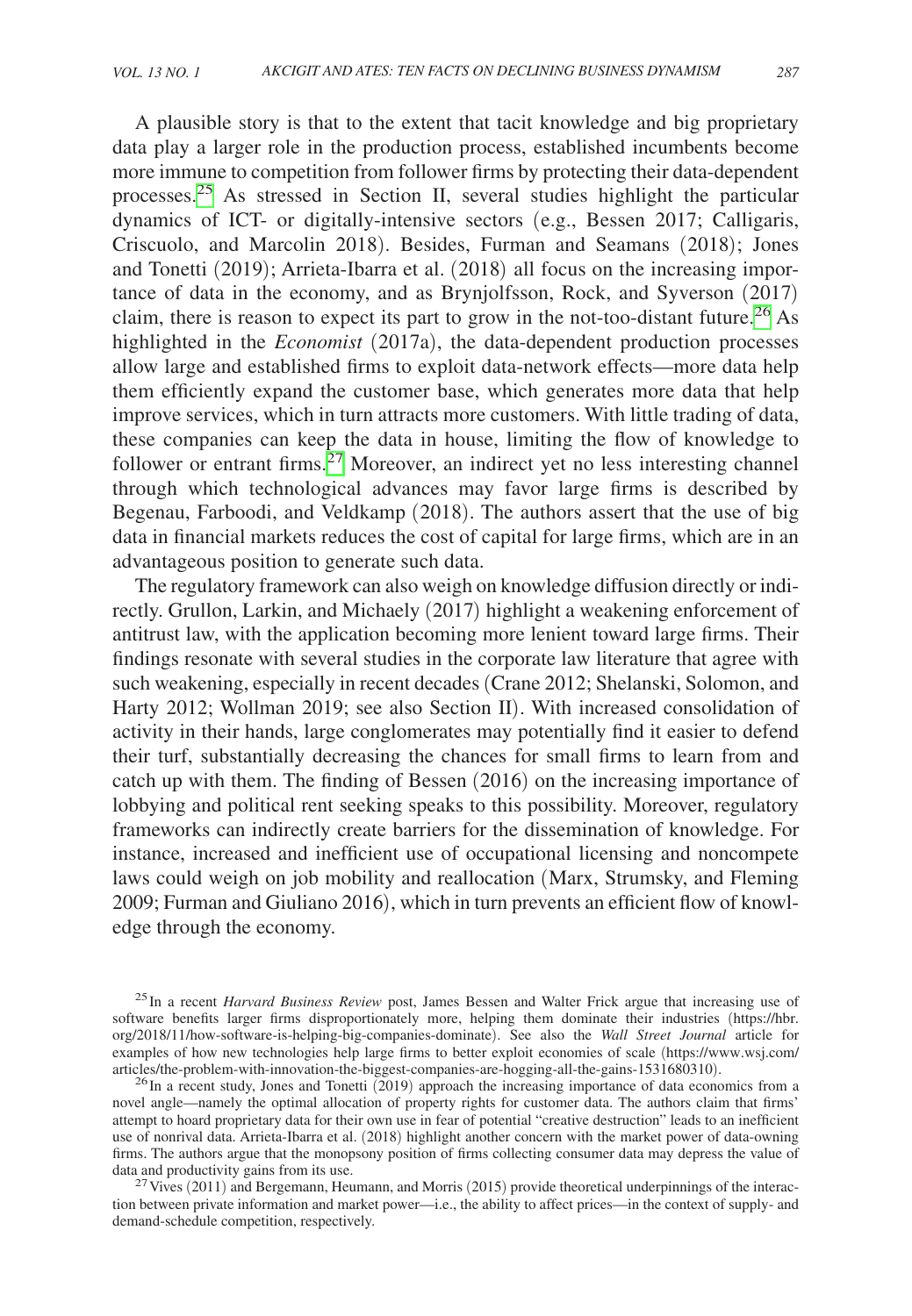A third possibility that could drive a potential decline in knowledge diffusion intensity is the increasing use of off-shore production.<sup>28</sup> A large literature has argued that geographical proximity to the knowledge source plays a very crucial role in knowledge diffusion (Jaffe, Trajtenberg, and Henderson 1993; Audretsch and Feldman 1996; Porter 2000). If the ability to utilize spillovers from other firms depends on the geographical proximity to these knowledge-source firms, it would be natural to expect a reduction in knowledge diffusion from leaders to followers in the United States if the leaders do most of their economic activity abroad. This would in turn depress domestic flow of knowledge.

Another culprit for a declining knowledge diffusion intensity could be the use of patent protection by large firms through the creation of patent thickets. To the extent that these thickets are exclusively used for defensive purposes, they may undermine the activity of followers, as they form, in words of Shapiro (2001), "a dense web of overlapping intellectual property rights that a company must hack its way through in order to actually commercialize new technology.["29](#page-31-1) For instance, Hall, Helmers, and von Graevenitz (2015) find that thickets work as a barrier to entry into technology sectors in the United Kingdom.[30](#page-31-2) Large firms also frequently buy patents of competitors before they realize the full potential of knowledge spillovers. Using patent and reassignment databases maintained by the US Patent and Trademark Office (USPTO), we provide evidence that this may indeed play a role in declining knowledge diffusion.

[Figure 13,](#page-32-0) panel A demonstrates that since the mid-1980s, there has been a steady surge in the share of reassigned patents held by the largest 1 percent of buyers of patents. This finding resonates with Grullon, Larkin, and Michaely (2017) who argue that merger and acquisition activity is one contributor to higher market concentration—and with Gao, Ritter, and Zhu (2013)—who claim that one reason for the decline in the number of initial public offerings in the past two decades is that startups have become likelier to sell their assets to larger companies. In addition, we show that there has also been a parallel surge in patent concentration. Figure 13, panel B reveals that the share of patents applied for by the top 1 percent of firms with the largest patent stocks has substantially increased. This empirical contribution from the USPTO data to the discussion of declining business dynamism supports our mechanism (distortions in knowledge flow between frontier and follower firms) and its implications for observed trends. The nice feature of our proposed framework is that it provides a theoretical link between Figure 13, panel A and Figure 13, panel B and these observed trends via endogenous optimal decisions of forward-looking firms.

<span id="page-31-1"></span><span id="page-31-0"></span>

<sup>&</sup>lt;sup>28</sup>We thank Pol Antràs for this interesting insight.<br><sup>29</sup>Independent estimates suggest that there are about 250,000 patents related to a smartphone today ([https://](https://www.bbc.com/news/business-15343549)<br>www.bbc.com/news/business-15343549).

<span id="page-31-2"></span> $30$  Similarly, Hall and Ziedonis (2001) document that after the mid-1980s, large firms in the US semiconductor industry have strived for expanding their patent portfolios to protect themselves against potential holdup problems. The authors argue that this intensified strategic race for portfolios was the result of a pro-patent legal shift in the United States with the formation of a centralized appellate court (the Court of Appeals for the Federal Circuit) in 1982. For a more recent account of this shift toward stronger patent rights, see Galasso and Schankerman (2010), who study the effects of the new regime on the duration of licensing negotiations.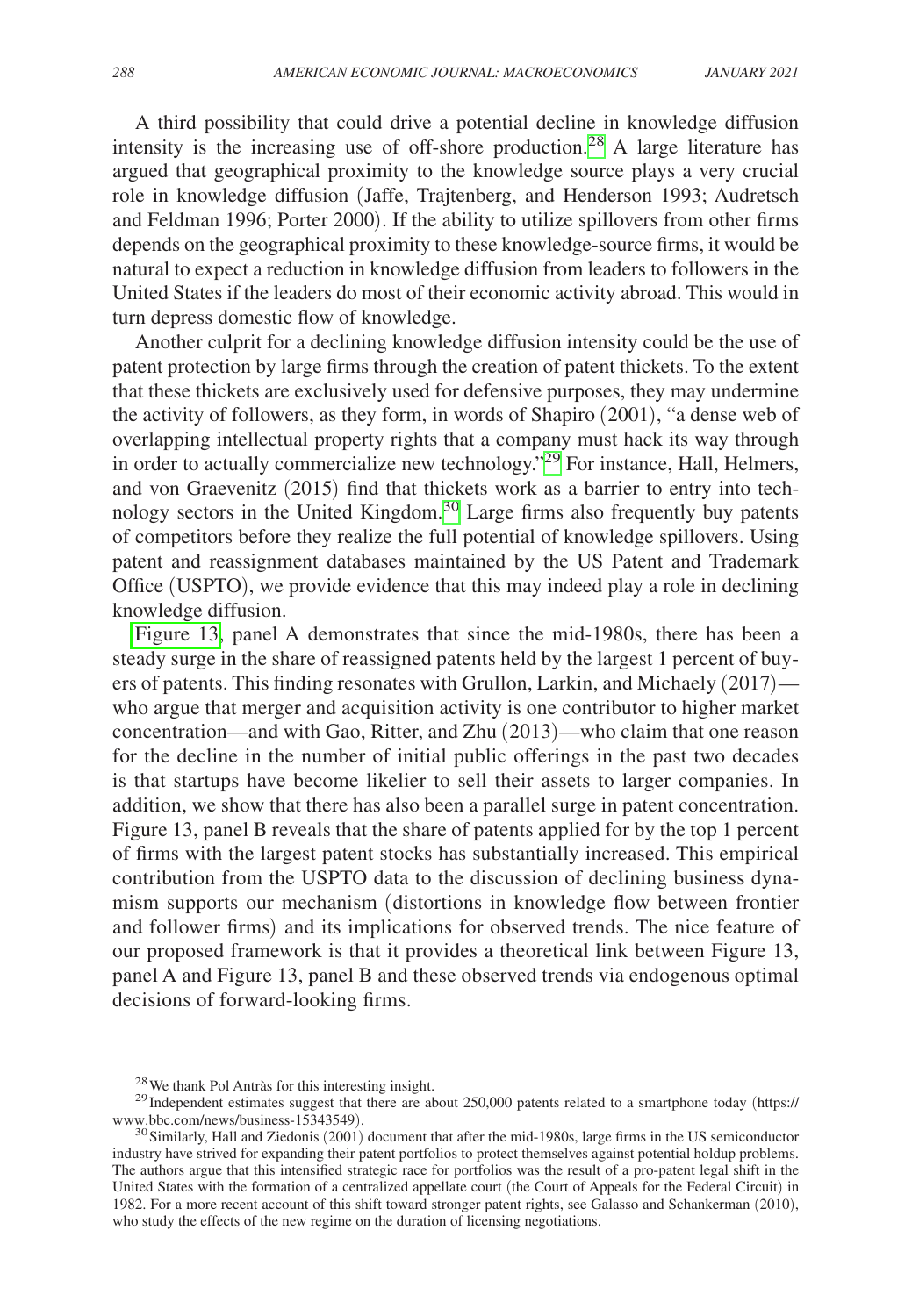<span id="page-32-0"></span>

Figure 13. Reassignment and Registry of Patents

*Source:* Authors' own calculation using US Patent and Trademark Office data.

To be sure, several other factors could be responsible for declining US business dynamism. A natural next step in this line of research would be the comparative analysis of those factors, which would necessitate a richer quantitative framework. However, even through the lens of the simplified model, we can assess the limited ability of some factors to jointly speak to all stylized facts. For instance, there has been a steady decline in effective corporate tax rates in the United States, which may likely have contributed to the rise of profit shares. Yet, in the context of the step-by-step innovation models with entry, such a shift would likely generate a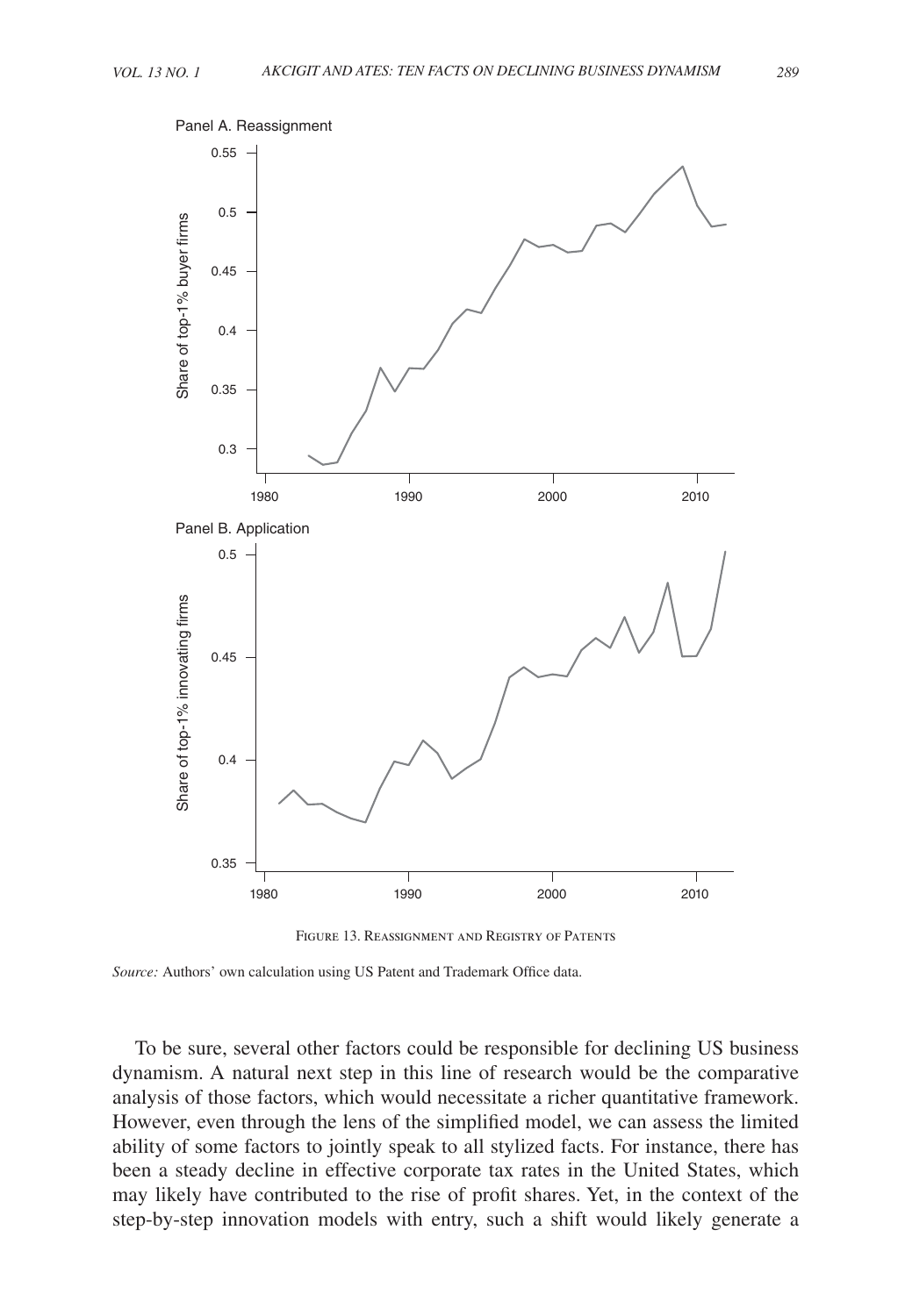stronger incentive for firm entry, going against Fact  $7<sup>31</sup>$  $7<sup>31</sup>$  $7<sup>31</sup>$  Of course, various other alternatives proposed in the literature require a more in-depth investigation, and we will concentrate on those alternatives in future research.

## **V. Conclusion**

In this paper, we present both a review of stylized facts on declining business dynamism and a theoretical framework suitable for a joint analysis of these empirical observations. Accounting for the nexus of competition and firm incentives, the step-by-step innovation framework provides a useful ground to explore business dynamics through the lens of endogenous firm decisions and the resulting compositional changes. Our analysis demonstrates that even a simple version of this rich framework is able to replicate a number of empirical trends associated with declining business dynamism. However, the analysis also highlights that the examination of the decades long shifts in the US economy is a matter of quantitative work. Such analysis would need to establish a tighter link between the model and the data while also accounting for the transitional dynamics of the economy. This is the next step in our research agenda.

The ultimate question is, what factors have led to a decline in business dynamism? Here we address the potential role knowledge diffusion may have played. We show analytically that a decline in the intensity of knowledge diffusion from frontier to laggard firms generates aggregate responses in line with empirical trends. Some new evidence that we obtain from the USPTO patent database supports the view that a distortion in this margin has emerged. It is of course likely that several other factors including structural or policy-induced changes may have contributed to the observed shifts in the economy. Once again, the study of these other margins warrants a richer and quantitative framework and is the central subject of our research agenda.

Finally, a good understanding of the underlying causes of declining US business dynamism is crucial to form the appropriate policy response. Is a shift in the technological nature of the economy behind the observed trends? Is there a change in policy (e.g., enforcement of antitrust policies) that has motivated firms to take actions that endogenously lead to higher concentration in product markets? These widely debated concerns call for a framework that enables a comparative study of alternative explanations. Yet, first and foremost, public policy necessitates an evaluation of the implications of declining business dynamism on income and welfare—another fruitful direction for further research.

<span id="page-33-0"></span> $31$  For a version of step-by-step models with endogenous firm entry, see Akcigit, Ates, and Impullitti (2018). In their quantitative analysis, the authors show that entry responds positively across the board to higher R&D tax incentives for incumbent firms. It is straightforward to see that a decline in corporate tax rates would generate a similar effect.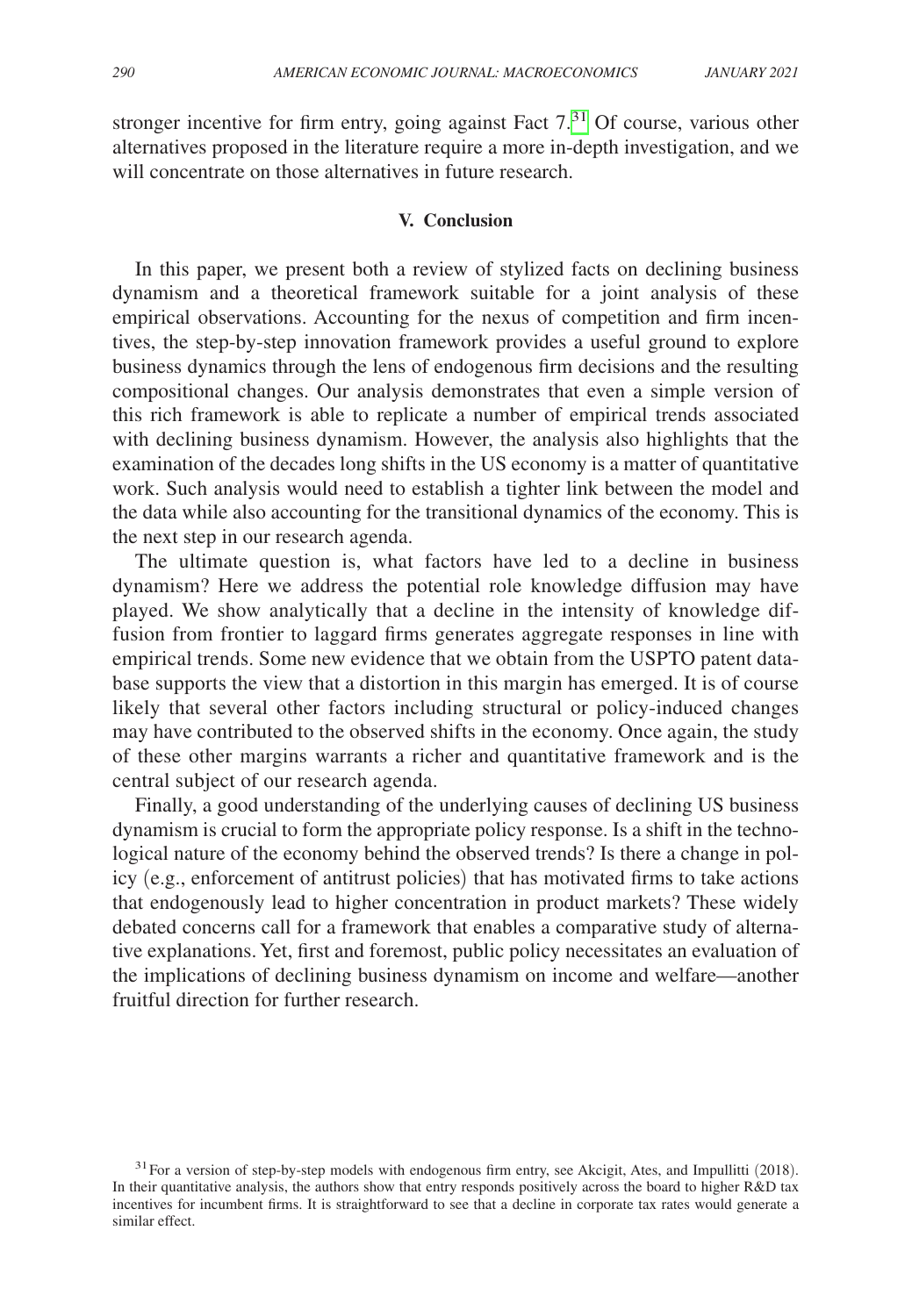## Appendix—Proofs and Derivations

## PROOF OF LEMMA 2:

On the balanced growth path, the growth rate of output *Y* is the same as that of the aggregate productivity  $Q$ , as indicated by equation (11). The transition path of  $Q_t$  is determined by innovations of neck-and-neck firms, which improve the productivity of workers employed in intermediate-good production, as summarized by

$$
\ln Q_{t+\Delta t} = \int_0^1 x_{jt} \Delta t \ln(\lambda q_{jt}) + [(1 - x_{jt} \Delta t)] \ln q_{jt} dj \Rightarrow
$$
  
(A1) 
$$
\ln Q_{t+\Delta t} - \ln Q_t = \ln \lambda (2x_{0t} \mu_{0t}) \Delta t + o(\Delta t).
$$

Notice that any of the two firms in each neck-and-neck sector can innovate with the same flow rate  $x_{0t}$ , hence, the multiplication by two. Dividing both sides of the expression by  $\Delta t$ , taking the limit as  $t \to 0$ , and calculating at the balanced growth path obtains the aggregate growth rate in equation (17). ∎

# PROOF (BGP Solutions):

Taking the differences  $\rho v_1 - \rho v_0$  and  $\rho v_0 - \rho v_{-1}$  and rewriting, we obtain

$$
0 = x_{0t}^{2} + 2(\rho + \delta) x_{0t} - 2(1 - \frac{1}{\lambda}),
$$
  
\n
$$
0 = x_{-1t}^{2} + 2(\rho + \delta + x_{0t})x_{-1t} - x_{0t}^{2}.
$$

Solving the first equation, we obtain the following positive root:

$$
x_0 = \left[ (\rho + \delta)^2 + 2\left(1 - \frac{1}{\lambda}\right) \right]^{0.5} - (\rho + \delta).
$$

Substituting this expression into second quadratic equation and solving for *x*−1*t*, we obtain  $\sim$ 

$$
x_{-1} = \left[3(\rho + \delta)^2 + 4\left(1 - \frac{1}{\lambda}\right) - (\rho + \delta)\left[(\rho + \delta)^2 + 2\left(1 - \frac{1}{\lambda}\right)\right]^{0.5}\right]^{0.5}
$$

$$
-\left[(\rho + \delta)^2 + 2\left(1 - \frac{1}{\lambda}\right)\right]^{0.5}.
$$

Replacing the expressions above in equation (16), we find

$$
\mu = 2\left\{ \left[ (\rho + \delta)^2 + 2\left(1 - \frac{1}{\lambda}\right) \right]^{0.5} - (\rho + \delta) \right\}
$$
  
\$\times \left\{ \left[ 3(\rho + \delta)^2 + 4\left(1 - \frac{1}{\lambda}\right) - (\rho + \delta) \left[ (\rho + \delta)^2 + 2\left(1 - \frac{1}{\lambda}\right) \right]^{0.5} \right\}^{0.5}\$  
\$+ \left[ (\rho + \delta)^2 + 2\left(1 - \frac{1}{\lambda}\right) \right]^{0.5} - (2\rho + \delta) \right\}^{-1}\$.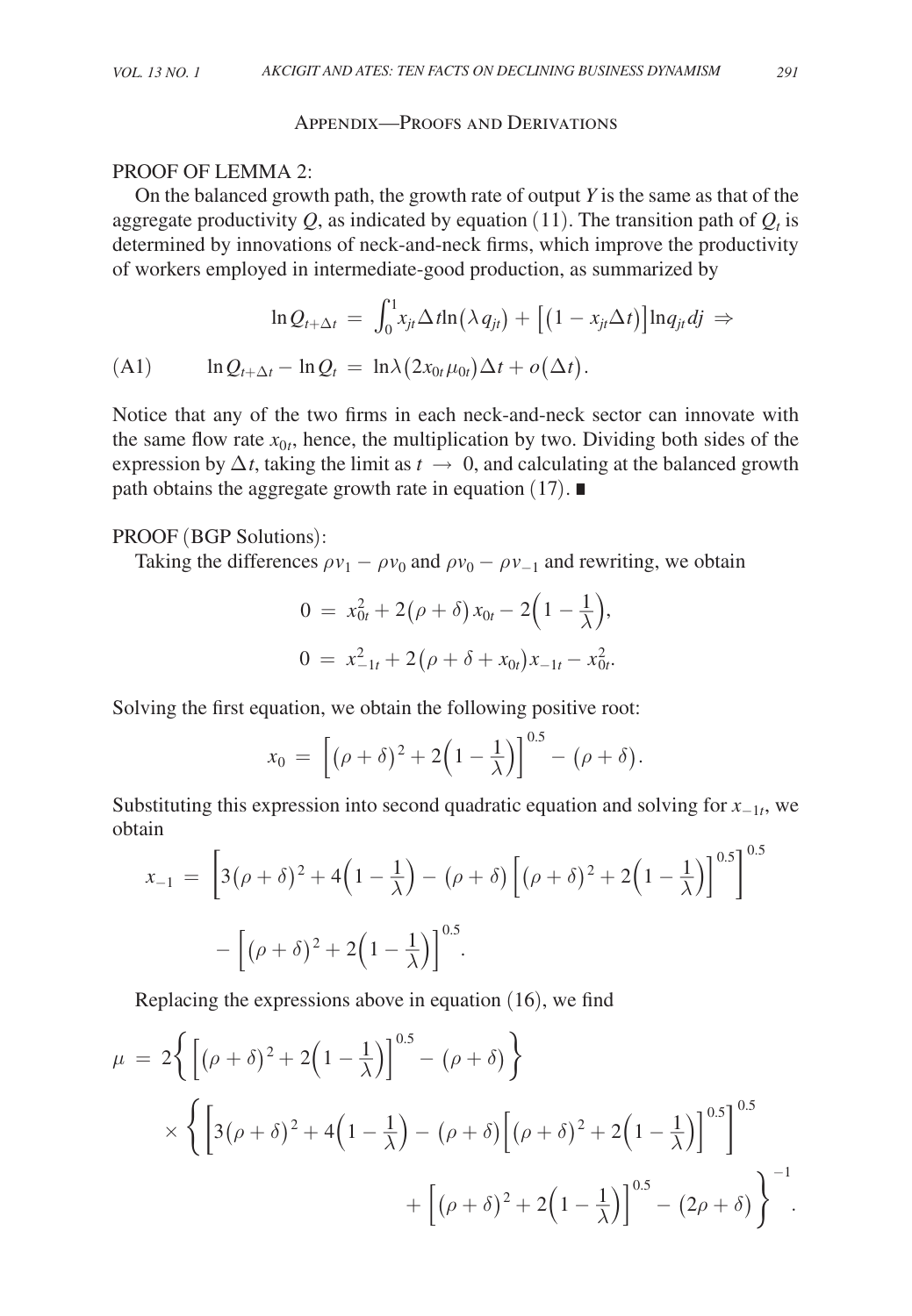After some rewriting of equation (17), we obtain

$$
g = 2x_0(1 - \mu)\ln\lambda
$$
  
\n
$$
= 2x_0 \frac{x_{-1t} + \delta}{x_{-1} + \delta + 2x_{0t}} \ln\lambda
$$
  
\n
$$
= (x_{-1t} + \delta)\frac{2x_0}{x_{-1} + \delta + 2x_{0t}} \ln\lambda
$$
  
\n
$$
= (x_{-1t} + \delta)\mu\ln\lambda
$$
  
\n
$$
= 2\ln\lambda \left\{ \left[ 3(\rho + \delta)^2 + 4\left( 1 - \frac{1}{\lambda} \right) - (\rho + \delta) \left[ (\rho + \delta)^2 + 2\left( 1 - \frac{1}{\lambda} \right) \right]^{0.5} \right\}^{0.5}
$$
  
\n
$$
\times \left\{ \left[ (\rho + \delta)^2 + 2\left( 1 - \frac{1}{\lambda} \right) \right]^{0.5} - (\rho + \delta) \right\}
$$
  
\n
$$
\times \left\{ \left[ 3(\rho + \delta)^2 + 4\left( 1 - \frac{1}{\lambda} \right) - (\rho + \delta) \left[ (\rho + \delta)^2 + 2\left( 1 - \frac{1}{\lambda} \right) \right]^{0.5} \right\}^{0.5}
$$
  
\n
$$
+ \left[ (\rho + \delta)^2 + 2\left( 1 - \frac{1}{\lambda} \right) \right]^{0.5} - (2\rho + \delta) \right\}^{-1}
$$

# PROOF OF LEMMA 3:

From the derivations above, we have

$$
x_{0t}^2 = x_{-1t}^2 + 2(\rho + \delta + x_{0t})x_{-1t},
$$

which implies  $x_{0t} > x_{-1t}$  and thus establishes result (i).

Total differentiation yields

$$
\frac{dx_0}{d\delta} = -\frac{x_0}{(x_0 + \delta + \rho)} < 0.
$$

Likewise,

$$
\frac{d}{d\delta} = -\frac{1}{(x_0 + \delta + \rho)} < 0.
$$
\n
$$
\frac{dx_{-1}}{d\delta} = -\frac{x_0^2 + x_{-1}(\delta + \rho)}{(\rho + \delta + x_{-1} + x_0)(x_0 + \delta + \rho)} < 0.
$$

Comparison of the two derivatives implies  
\n
$$
\left\| \frac{dx_0}{d\delta} \right\| > \left\| \frac{dx_{-1}}{d\delta} \right\| \Leftrightarrow
$$
\n
$$
\frac{x_0}{(x_0 + \delta + \rho)} > \frac{x_0^2 + x_{-1}(\delta + \rho)}{(\rho + \delta + x_{-1} + x_0)(x_0 + \delta + \rho)} \Leftrightarrow
$$
\n
$$
(x_0 - x_{-1})(\delta + \rho) + x_0 x_{-1} > 0,
$$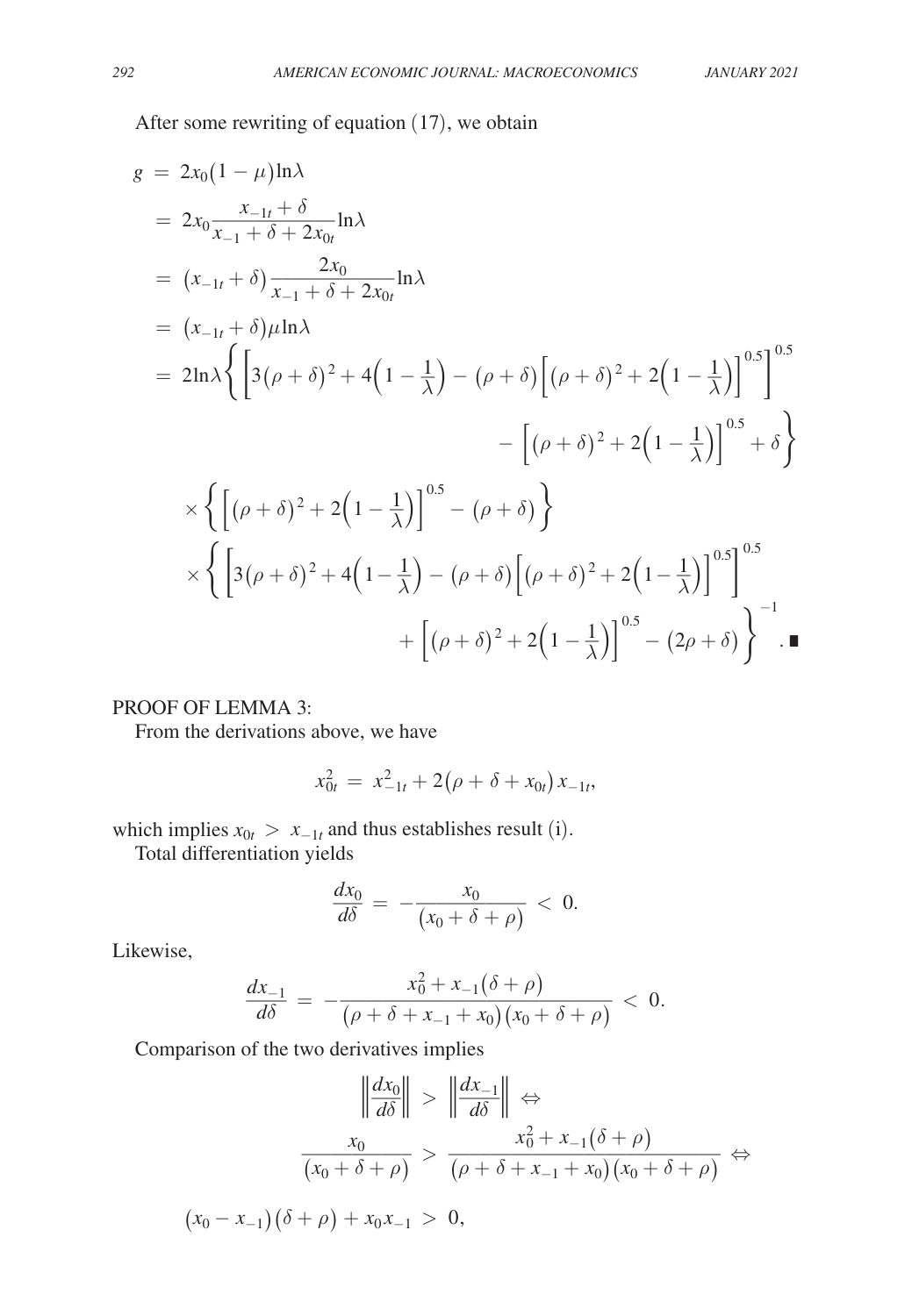which is the case as 
$$
x_0 > x_{-1}
$$
. Thus, we obtain result (ii):  

$$
-1 < \frac{dx_0}{d\delta} < \frac{dx_{-1}}{d\delta} < 0.
$$

# PROOF OF COROLLARY 1:

The implied distribution of gaps on the balanced growth path satisfies  $\mu = 0$ , i.e.,

$$
0 = (x_{-1} + \delta)\mu - 2x_0\mu_0,
$$
  
\n
$$
1 = \mu_0 + \mu \Rightarrow
$$
  
\n
$$
0 = (x_{-1} + \delta + 2x_0)\mu - 2x_0 \Rightarrow
$$
  
\n
$$
\mu = \frac{2x_0}{(x_{-1} + \delta + 2x_0)}.
$$

Totally differentiating the expression, we have

$$
0 = (dx_{-1} + d\delta + 2dx_0)\mu_1 + (x_{-1} + \delta + 2x_0)d\mu_1 - 2dx_0 \Rightarrow
$$
  
\n
$$
\frac{d\mu}{d\delta} = \left[ -\left(\frac{dx_{-1}}{d\delta} + 2\frac{dx_0}{d\delta} + 1\right)\mu_1 + 2\frac{dx_0}{d\delta} \right](x_{-1} + \delta + 2x_0)^{-1}
$$
  
\n
$$
= \left[ \frac{(\rho + \delta)(2x_0 + \delta + \rho) + x_0x_{-1}}{(\rho + \delta + x_{-1} + x_0)(x_0 + \delta + \rho)} \frac{2x_0}{(x_{-1} + \delta + 2x_0)} - \frac{x_{-1} + \delta}{(x_{-1} + \delta + 2x_0)} \frac{2x_0}{(x_0 + \delta + \rho)} \right] (x_{-1} + \delta + 2x_0)^{-1}
$$

 $< 0.$ 

Because  $(x_{-1} + \delta + 2x_0) > 0$ , focus on  $f(\mu) = |-(\frac{dx_{-1}}{d\delta}) +$  $2(dx_0/d\delta) + 1\mu + 2(dx_0/d\delta)$  =  $A\mu - c$ , where  $A \equiv -((dx_{-1}/d\delta) +$  $2(dx_0/d\delta) + 1$ ) and  $c = -2(dx_0/d\delta)$ . Since  $\mu \in [0,1]$ ,  $f(\mu) \ge 0$  if and only if  $A \geq c$ . However, we have

if 
$$
A \ge c
$$
. However, we have  
\n
$$
A = -\left(\frac{dx_{-1}}{d\delta} + 2\frac{dx_0}{d\delta} + 1\right)
$$
\n
$$
= -2\frac{dx_0}{d\delta} - \left(1 + \frac{dx_{-1}}{d\delta}\right)
$$
\n
$$
= c - \left(1 + \frac{dx_{-1}}{d\delta}\right) < c,
$$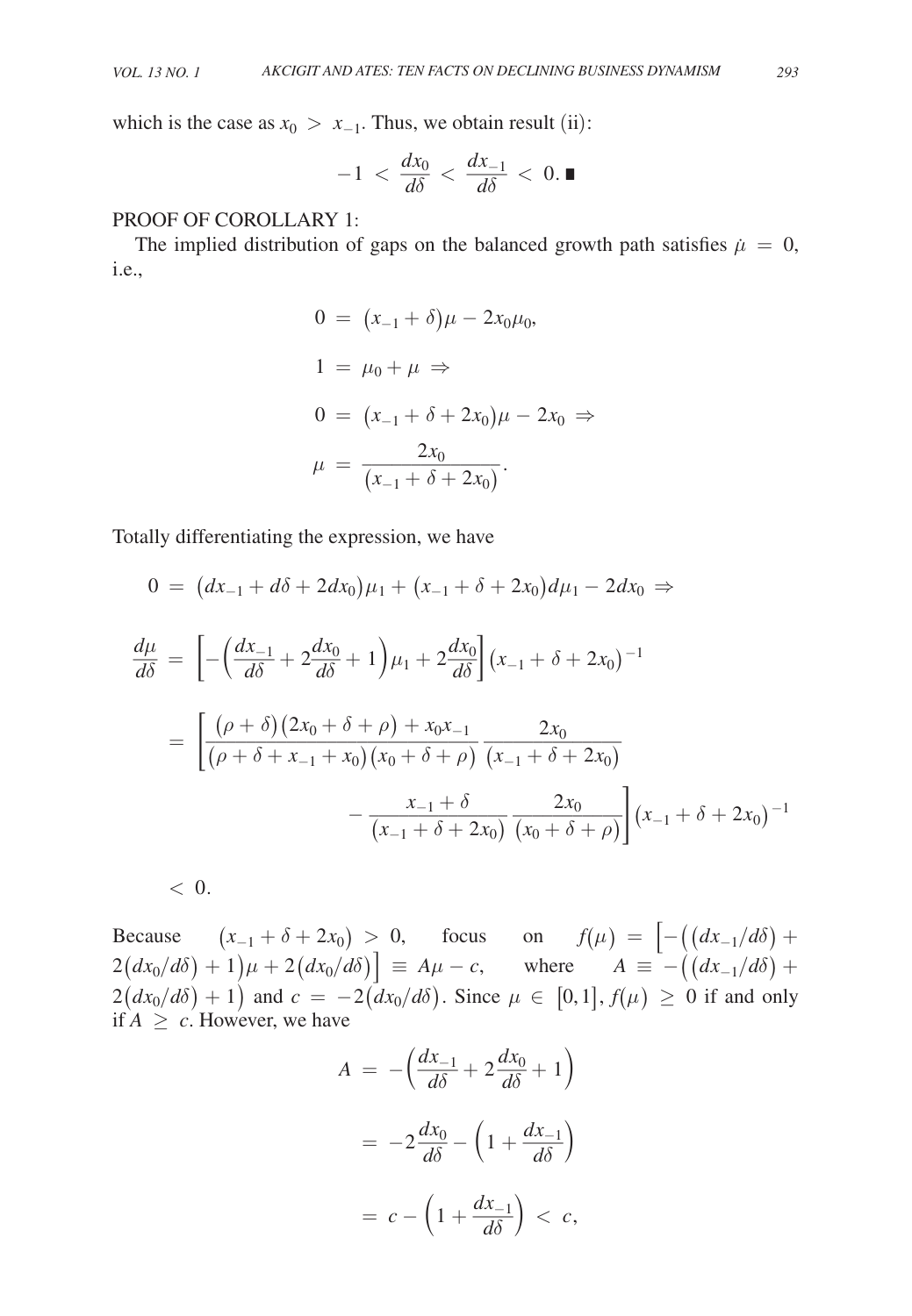because we have shown that  $0 > dx_{-1}/d\delta > -1$ , which implies  $(1 + (dx_{-1}/d\delta))$  $> 0$ . Hence,  $d\mu/d\delta < 0$ , implying that a decline in the rate of knowledge diffusion shifts the distribution to have more unleveled sectors. As shown in Akcigit and Ates (2019), in case of multiple steps, this result translates into a distributional shift to sectors with larger gap differences. ∎

#### **REFERENCES**

- **Acemoglu, Daron, and Ufuk Akcigit.** 2012. "Intellectual Property Rights Policy, Competition and Innovation." *Journal of the European Economic Association* 10 (1): 1–42.
	- **Acemoglu, Daron, and Pascual Restrepo.** 2017. "Robots and Jobs: Evidence from US Labor Markets." NBER Paper 23285.
	- **Aghion, Philippe, Ufuk Akcigit, Antonin Bergeaud, Richard Blundell, and David Hemous.** Forthcoming. "Innovation and Top Income Inequality." *Review of Economic Studies*.
- **Aghion, Philippe, Nick Bloom, Richard Blundell, Rachel Griffith, and Peter Howitt.** 2005. "Competition and Innovation: An Inverted-U Relationship." *Quarterly Journal of Economics* 120 (2): 701–28.
- **Aghion, Philippe, Christopher Harris, Peter Howitt, and John Vickers.** 2001. "Competition, Imitation and Growth with Step-by-Step Innovation." *Review of Economic Studies* 68 (3): 467–92.
- **Aghion, Philippe, Christopher Harris, and John Vickers.** 1997. "Competition and Growth with Stepby-Step Innovation: An Example." *European Economic Review* 41 (3–5): 771–82.
	- **Ahmad, Nadim, Jennifer Ribarsky, and Marshall Reinsdorf.** 2017. "Can Potential Mismeasurement of the Digital Economy Explain the Post-crisis Slowdown in GDP and Productivity Growth?" OECD Statistics Working Papers 2017/09.
	- **Akcigit, Ufuk, Harun Alp, and Michael Peters.** 2016. "Lack of Selection and Limits to Delegation: Firm Dynamics in Developing Countries." NBER Working Paper 21905.
	- **Akcigit, Ufuk, and Sina T. Ates.** 2019. "What Happened to U.S. Business Dynamism?" NBER Working Paper 25756.
	- **Akcigit, Ufuk, Sina T. Ates, and Giammario Impullitti.** 2018. "Innovation and Trade Policy in a Globalized World." NBER Working Paper 24543.
- **Akcigit, Ufuk, and William R. Kerr.** 2018. "Growth through Heterogeneous Innovations." *Journal of Political Economy* 126 (4): 1374–1443.
- **Akcigit, Ufuk, and Qingmin Liu.** 2016. "The Role of Information in Innovation and Competition." *Journal of the European Economic Association* 14 (4): 828–70.
- **Akerlof, George A., Andrew K. Rose, and Janet L. Yellen.** 1988. "Job Switching and Job Satisfaction in the U.S. Labor Market." *Brookings Papers on Economic Activity* 18 (2): 495–594.
- **Aksoy, Yunus, Henrique S. Basso, Ron P. Smith, and Tobias Grasl.** 2019. "Demographic Structure and Macroeconomic Trends." *American Economic Journal: Macroeconomics* 11 (1): 193–222.
	- **Andrews, Dan, Chiara Criscuolo, and Peter N. Gal.** 2015. "Frontier Firms, Technology Diffusion and Public Policy." [http://www.oecd.org/economy/growth/Frontier-Firms-Technology-Diffusion-and-](http://www.oecd.org/economy/growth/Frontier-Firms-Technology-Diffusion-and-Public-Policy-Micro-Evidence-from-OECD-Countries.pdf)[Public-Policy-Micro-Evidence-from-OECD-Countries.pdf.](http://www.oecd.org/economy/growth/Frontier-Firms-Technology-Diffusion-and-Public-Policy-Micro-Evidence-from-OECD-Countries.pdf)
	- **Andrews, Dan, Chiara Criscuolo, and Peter N. Gal.** 2016. "The Best versus the Rest: The Global Productivity Slowdown, Divergence across Firms and the Role of Public Policy." OECD Productivity Working Paper 2016/05.
- **Arrieta-Ibarra, Imanol, Leonard Goff, Diego Jiménez-Hernández, Jaron Lanier, and E. Glen Weyl.**  2018. "Should We Treat Data as Labor? Moving beyond 'Free.'" *AEA Papers and Proceedings* 108: 38–42
	- **Audretsch, David B., and Maryann P. Feldman.** 1996. "R&D Spillovers and the Geography of Innovation and Production." *American Economic Review* 86 (3): 630–40.
- **Autor, David, David Dorn, Lawrence F. Katz, Christina Patterson, and John Van Reenen.** 2017a. "Concentrating on the Fall of the Labor Share." *American Economic Review* 107 (5): 180–85.
	- **Autor, David, David Dorn, Lawrence F. Katz, Christina Patterson, and John Van Reenen.** 2017b. "The Fall of the Labor Share and the Rise of Superstar Firms." NBER Working Paper 23396.
	- **Ayyagari, Meghana, Asli Demirguc-Kunt, and Vojislav Maksimovic.** 2018. "Who Are America's Star Firms?" Policy Research Working Paper 8534.
	- **Azar, José, Ioana Marinescu, and Marshall I. Steinbaum.** 2017. "Labor Market Concentration." NBER Working Paper 24147.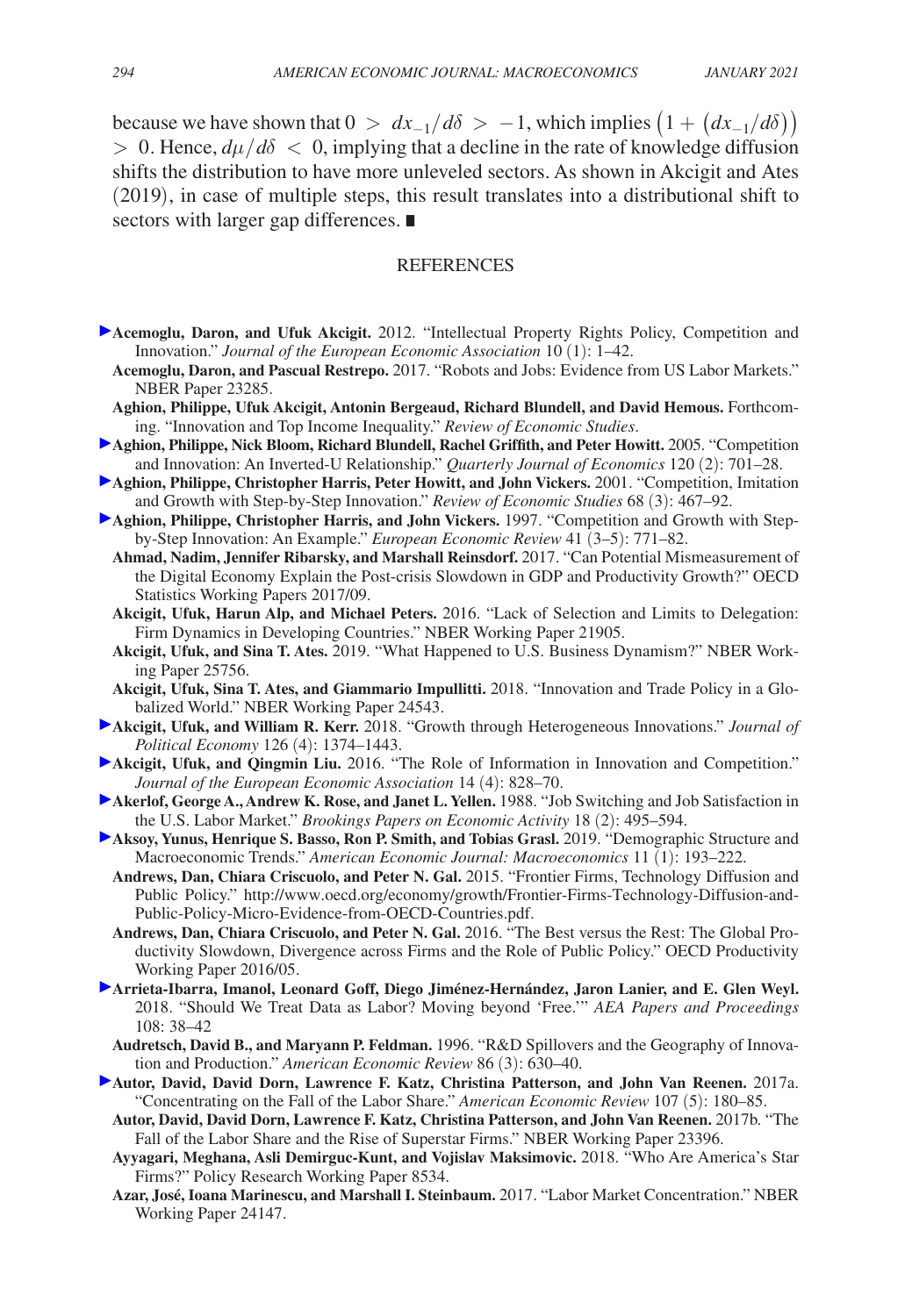- **Azar, José, and Xavier Vives.** 2018. "Oligopoly, Macroeconomic Performance, and Competition Policy." CESifo Working Paper 7189.
- **Baker, Jonathan B.** 2013. "Economics and Politics: Perspectives on the Goals and Future of Antitrust." *Fordham Law Review* 81 (5): Article 4.
- **Barkai, Simcha.** 2017. "Declining Labor and Capital Shares." Unpublished. [https://www.gsb.stanford.](https://www.gsb.stanford.edu/sites/gsb/files/jmp_simcha-barkai.pdf) [edu/sites/gsb/files/jmp\\_simcha-barkai.pdf.](https://www.gsb.stanford.edu/sites/gsb/files/jmp_simcha-barkai.pdf)
- **Begenau, Juliane, Maryam Farboodi, and Laura Veldkamp.** 2018. "Big Data in Finance and the Growth of Large Firms." *Journal of Monetary Economics* 97: 71–87.
	- **Bergemann, Dirk, Tibor Heumann, and Stephen Morris.** 2015. "Information and Market Power." Cowles Foundation Discussion Paper 2017.
	- **Bessen, James E.** 2016. "Accounting for Rising Corporate Profits: Intangibles or Regulatory Rents?" Boston University School of Law, Law and Economics Paper 16-18.
	- **Bessen, James.** 2017. "Information Technology and Industry Concentration." Boston University School of Law, Law and Economics Paper 17–41.
	- **Bijnens, Gert, and Jozef Konings.** 2018. "Declining Business Dynamism." CEPR Discussion Paper DP12165.
	- **Blonigen, Bruce A., and Justin R. Pierce.** 2016. "Evidence for the Effects of Mergers on Market Power and Efficiency." NBER Working Paper 22750.
- **Bloom, Nick, Rachel Griffith, and John Van Reenen.** 2002. "Do R&D Tax Credits Work? Evidence from a Panel of Countries 1979–1997." *Journal of Public Economics* 85 (1): 1–31.
- **Bloom, Nicholas, Charles I. Jones, John Van Reenen, and Michael Webb.** 2017. "Are Ideas Getting Harder to Find?" NBER Working Paper 23782.
- **Blundell, Richard, Rachel Griffith, and Frank Windmeijer.** 2002. "Individual Effects and Dynamics in Count Data Models." *Journal of Econometrics* 108 (1): 113–31.
	- **Boehm, Christoph E., Aaron Flaaen, and Nitya Pandalai-Nayar.** 2017. "Multinationals Offshoring, and the Decline of U.S. Manufacturing." UC Census Bureau, Center for Economic Studies (CES) Working Paper 17–22.
	- **Bravo-Biosca, Albert, Chiara Criscuolo, and Carlo Menon.** 2013. "What Drives the Dynamics of Business Growth?" OECD Science, Technology and Industry Policy Paper 1.
	- **Brynjolfsson, Erik, and Andrew McAfee.** 2014. *The Second Machine Age—Work, Progress, and Prosperity in A Time of Brilliant Technologies*. New York: W.W. Norton and Company.
- **Brynjolfsson, Erik, Daniel Rock, and Chad Syverson.** 2017. "Artificial Intelligence and the Modern Productivity Paradox: A Clash of Expectations and Statistics." NBER Working Paper 24001.
- **Budd, Christopher, Christopher Harris, and John Vickers.** 1993. "A Model of the Evolution of Duopoly: Does the Asymmetry between Firms Tend to Increase or Decrease?" *Review of Economic Studies* 60 (3): 543–73.
	- **Calligaris, Sara, Chiara Criscuolo, and Luca Marcolin.** 2018. "Mark-ups in the Digital Era." OECD Science, Technology and Industry Working Paper 2018/10.
	- **Council of Economic Advisors.** 2016. "Benefits of Competition and Indicators of Market Power." Washington, DC: US Government.
	- **Crane, Daniel A.** 2012. "Has the Obama Justice Department Reinvigorated Antitrust Enforcement." *Stanford Law Review Online* 65: 13–20.
	- **Criscuolo, Chiara, Peter N. Gal, and Carlo Menon.** 2014. "The Dynamics of Employment Growth." OECD Science, Technology and Industry Policy Paper 14.
	- **Crouzet, Nicolas, and Janice C. Eberly.** 2018. "Understanding Weak Capital Investment: The Role of Market Concentration and Intangibles." Paper present at Economic Policy Symposium, Jackson Hole, WY, August 24.
	- **Cunningham, Colleen, Song Ma, and Florian Ederer.** 2018. "Killer Acquisitions." *Academy of Management Proceedings* 64 (1).
	- **Davis, Steven J., and John Haltiwanger.** 2014. "Labor Market Fluidity and Economic Performance." NBER Working Paper 20479.
	- **De Loecker, Jan, and Jan Eeckhout.** 2017. "The Rise of Power and The Macroeconomic Implications." NBER Working Paper 23687.
	- **De Loecker, Jan, and Jan Eeckhout.** 2018. "Global Market Power." NBER Working Paper 24768.
	- **Decker, Ryan A., John Haltiwanger, Ron S. Jarmin, and Javier Miranda.** 2016. "Where Has All the Skewness Gone? The Decline in High-Growth (Young) Firms in the US." NBER Working Paper 21776.
	- **Decker, Ryan A., John C. Haltiwanger, Ron S. Jarmin, and Javier Miranda.** 2018. "Changing Business Dynamism and Productivity: Shocks vs. Responsiveness." NBER Working Paper 24236.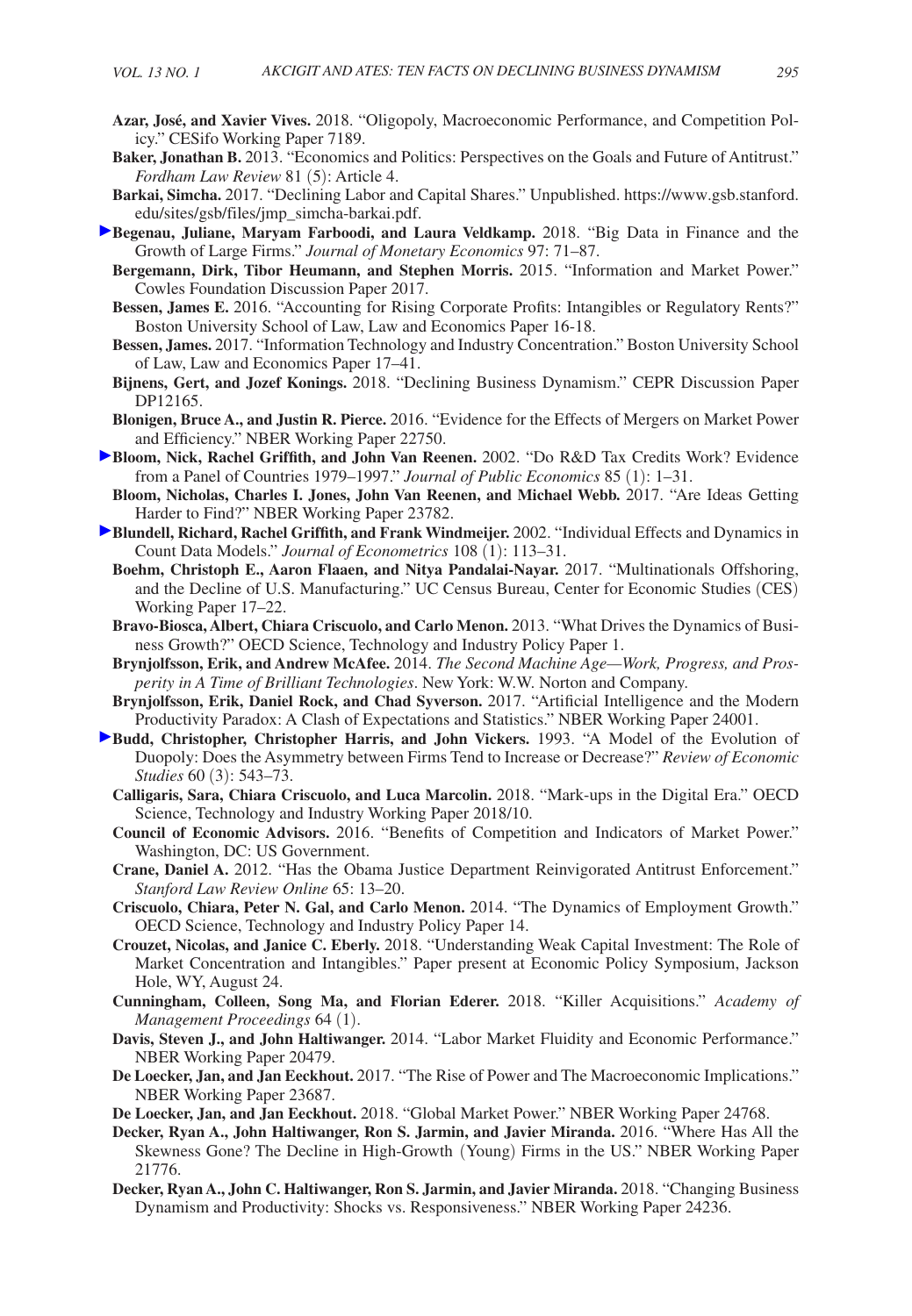- **Diez, Federico, Daniel Leigh, and Suchanan Tambunlertchai.** 2018. "Global Market Power and Its Macroeconomic Implications." IMF Working Paper 18/137.
- *Economist***.** 2016. "Business in America—Too Much of a Good Thing." *Economist*, March 26. [https://](https://www.economist.com/briefing/2016/03/26/too-much-of-a-good-thing) [www.economist.com/briefing/2016/03/26/too-much-of-a-good-thing.](https://www.economist.com/briefing/2016/03/26/too-much-of-a-good-thing)
- *Economist***.** 2017a. "Fuel of the Future—Data Is Giving Rise to a New Economy." *Economist*, May 6. <https://www.economist.com/briefing/2017/05/06/data-is-giving-rise-to-a-new-economy>.
- *Economist***.** 2017b. "Regulating the Internet Giants: The World's Most Valuable Resource Is No Longer Oil, but Data." *Economist*, May 6. [https://www.economist.com/leaders/2017/05/06/the-worlds](https://www.economist.com/leaders/2017/05/06/the-worlds-most-valuable-resource-is-no-longer-oil-but-data)[most-valuable-resource-is-no-longer-oil-but-data](https://www.economist.com/leaders/2017/05/06/the-worlds-most-valuable-resource-is-no-longer-oil-but-data).
- *Economist***.** 2018a. "Into the Danger Zone—American Tech Giants Are Making Life Tough for Startups." *Economist*, June 2. [https://www.economist.com/business/2018/06/02/american-tech-giants](https://www.economist.com/business/2018/06/02/american-tech-giants-are-making-life-tough-for-startups)[are-making-life-tough-for-startups.](https://www.economist.com/business/2018/06/02/american-tech-giants-are-making-life-tough-for-startups)
- *Economist***.** 2018b. "Special Reports—Trustbusting in the 21st Century—Competition." *Economist*, [November 15. https://www.economist.com/printedition/specialreports/prb/sr/techstartups?year\[value\]](https://www.economist.com/printedition/specialreports/prb/sr/techstartups?year[value[year]=2018&category=All) [year]=2018&category=All.
- *Economist***.** 2018c. "Daily Chart—Competition Is Withering on Both Sides of the Atlantic." *Economist*, November 20. [https://www.economist.com/graphic-detail/2018/11/20/competition-is-withering](https://www.economist.com/graphic-detail/2018/11/20/competition-is-withering-on-both-sides-of-the-atlantic)[on-both-sides-of-the-atlantic.](https://www.economist.com/graphic-detail/2018/11/20/competition-is-withering-on-both-sides-of-the-atlantic)
- **Eggertsson, Gauti B., Jacob A. Robbins, and Ella Getz Wold.** 2018. "Kaldor and Piketty's Facts: The Rise of Monopoly Power in the United States." NBER Working Paper 24287.
- **Elsby, Michael W.L., Bart Hobijn, and Aysegul Sahin.** 2013. "The Decline of the U.S. Labor Share." Federal Reserve Bank of San Francisco Working Paper 2013–27.
- **Farhi, Emmanuel, and François Gourio.** 2018. "Accounting for Macro-Finance Trends: Market Power, Intangibles, and Risk Premia." NBER Working Paper 25282.
- **Fernald, John.** 2014. "Productivity and Potential Output before, during, and after the Great Recession." NBER Working Paper 20248.
- **Fernald, John G., and Charles I. Jones.** 2014. "The Future of US Economic Growth." *American Economic Review* 104 (5): 44–49.
- **Furman, Jason, and Laura Giuliano.** 2016. "New Data Show that Roughly One-Quarter of U.S. Workers Hold an Occupational License." Obama White House, June 17. [https://obamawhitehouse.archives.](https://obamawhitehouse.archives.gov/blog/2016/06/17/new-data-show-roughly-one-quarter-us-workers-hold-occupational-license) [gov/blog/2016/06/17/new-data-show-roughly-one-quarter-us-workers-hold-occupational-license](https://obamawhitehouse.archives.gov/blog/2016/06/17/new-data-show-roughly-one-quarter-us-workers-hold-occupational-license).
- **Furman, Jason, and Peter Orszag.** 2018. "Slower Productivity and Higher Inequality: Are They Related?" Peterson Institute for International Economics Working Paper 18-4.
- **Furman, Jason, and Robert Seamans.** 2018. "AI and the Economy." NBER Working Paper 24689.
- **Galasso, Alberto, and Mark Schankerman.** 2010. "Patent Thickets, Courts, and the Market for Innovation." *RAND Journal of Economics* 41 (3): 472–503.
- **Gao, Xiaohui, Jay R. Ritter, and Zhongyan Zhu.** 2013. "Where Have All the IPOs Gone?" *Journal of Financial and Quantitative Analysis* 48 (6): 1663–92.
- **Goldschlag, Nathan, and Javier Miranda.** 2016. "Business Dynamics Statistics of High Tech Industries." US Census Bureau, Center for Economic Studies (CES) Working Paper 16-55.
- **Goldschlag, Nathan, and Alex Tabarrok.** 2018. "Is Regulation to Blame for the Decline in American Entrepreneurship?" *Economic Policy* 33 (93): 5–44.
- **Gordon, Robert J.** 2012. "Is U.S. Economic Growth Over? Faltering Innovation Confronts the Six Headwinds." NBER Working Paper 18315.
- **Gordon, Robert J.** 2016. *The Rise and Fall of American Growth—The U.S. Standard of Living since the Civil War*. Princeton: Princeton University Press.
- **Gort, Michael, and Steven Klepper.** 1982. "Time Paths in the Diffusion of Product Innovations." *Economic Journa*l 92 (367): 630–53.
- **Gourio, François, Todd Messer, and Michael Siemer.** 2014. "What Is the Economic Impact of the Slowdown in New Business Formation?" *Chicago Fed Letter* 326.
- **Gourio, François, Todd Messer, and Michael Siemer.** 2016. "Firm Entry and Macroeconomic Dynamics: A State-Level Analysis." *American Economic Review* 106 (5): 214–18.
	- **Griliches, Zvi.** 1990. "Patent Statistics as Economic Indicators: A Survey." *Journal of Economic Literature* 28: 1661–1707.
	- **Grullon, Gustavo, Yelena Larkin, and Roni Michaely.** 2017. "Are US Industries Becoming More Concentrated?"<https://pdfs.semanticscholar.org/138f/249c43bfec315227a242b305b9764d57a0af.pdf>.
	- **Gutiérrez, Germán, and Thomas Philippon.** 2016. "Investment-less Growth: An Empirical Investigation." NBER Working Paper 22897.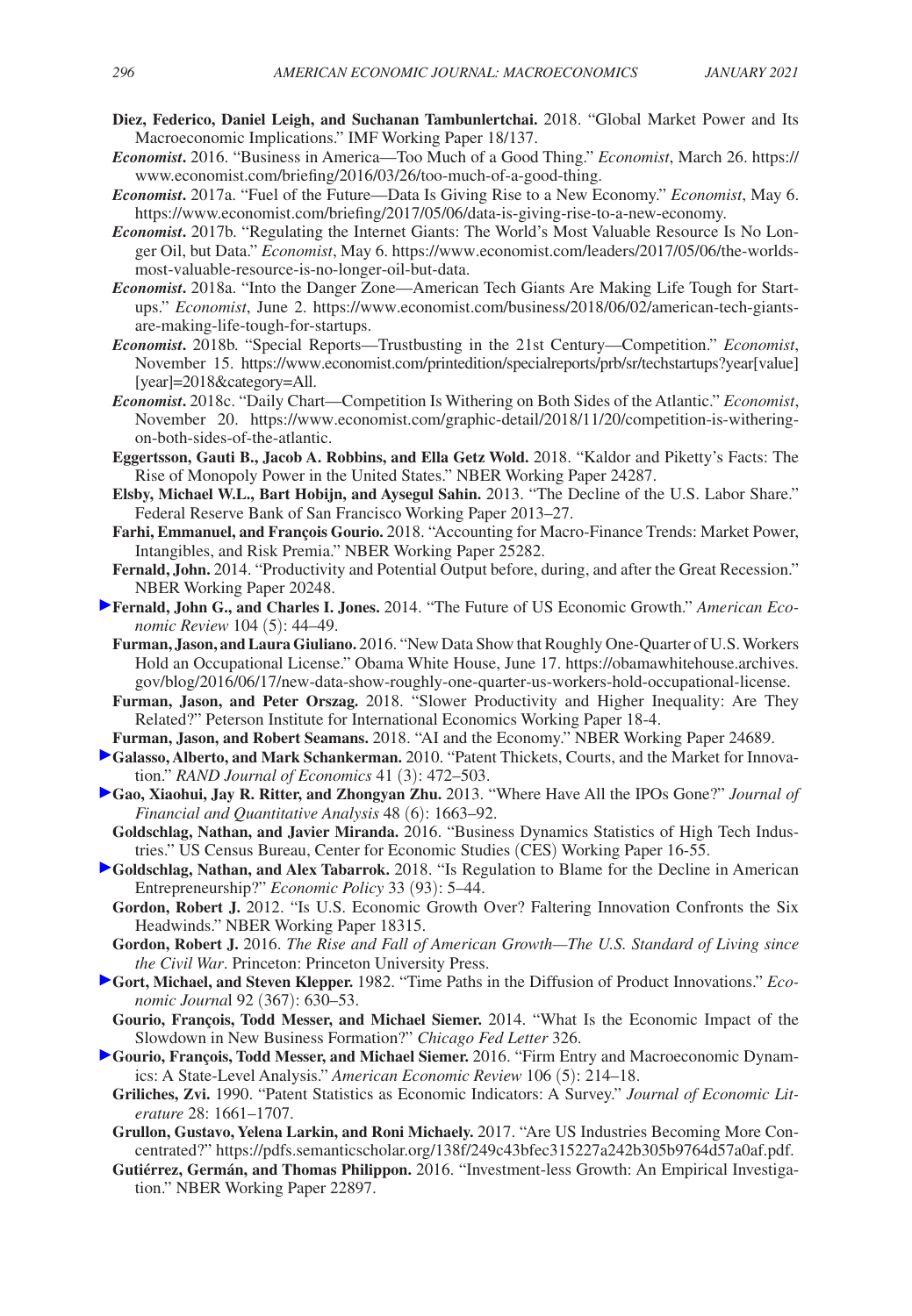- **Gutiérrez, Germán, and Thomas Philippon.** 2017. "Declining Competition and Investment in the U.S." NBER Working Paper 23583.
- **Hagedorn, Marcus, and Iourii Manovskii.** 2013. "Job Selection and Wages over the Business Cycle." *American Economic Review* 103 (2): 771–803.
	- **Hall, Bronwyn.** 1993. "R&D Tax Policy During the Eighties: Success or Failure?" In *Tax Policy and the Economy*, Vol. 7, edited by James M. Poterba, 1–36. Cambridge, MA: MIT Press.
- **Hall, Bronwyn H., Christian Helmers, and Georg von Graevenitz.** 2015. "Technology Entry in the Presence of Patent Thickets." NBER Working Paper 21455.
- **Hall, Bronwyn, and John Van Reenen.** 2000. "How Effective Are Fiscal Incentives for R&D? A Review of the Evidence." *Research Policy* 29 (4–5): 449–69.
	- **Hall, Bronwyn H., and Rosemarie Ham Ziedonis.** 2001. "The Patent Paradox Revisited: An Empirical Study of Patenting in the U.S. Semiconductor Industry, 1979–1995." *RAND Journal of Economics*  32 (1): 101–28.
	- **Hall, Robert E.** 2018. "New Evidence on the Markup of Prices over Marginal Costs and the Role of Mega-Firms in the U.S. Economy." [https://web.stanford.edu/~rehall/Evidence%20on%20](https://web.stanford.edu/~rehall/Evidence%20on%20markup%202018) [markup%202018.](https://web.stanford.edu/~rehall/Evidence%20on%20markup%202018)
- **Haltiwanger, John, Ron S. Jarmin, and Javier Miranda.** 2013. "Who Creates Jobs? Small versus Large versus Young." *Review of Economics and Statistics* 95 (2): 347–61.
- **Haltiwanger, John, Stefano Scarpetta, and Helena Schweiger.** 2014. "Cross Country Differences in Job Reallocation: The Role of Industry, Firm Size and Regulations." Labour Economics 26: 11–25.
- **Harris, Christopher, and John Vickers.** 1985. "Perfect Equilibrium in a Model of a Race." *Review of Economic Studies* 52 (2): 193–209.
- **Harris, Christopher, and John Vickers.** 1987. "Racing with Uncertainty." *Review of Economic Studies* 54 (1): 1–21.
- **Hopenhayn, Hugo, Julian Neira, and Rish Singhania.** 2018. "From Population Growth to Firm Demographics: Implications for Concentration, Entrepreneurship and the Labor Share." NBER Working Paper 25382.
- **Jaffe, Adam B., Manuel Trajtenberg, and Rebecca Henderson.** 1993. "Geographic Localization of Knowledge Spillovers as Evidenced by Patent Citations." *Quarterly Journal of Economics* 108 (3): 577–98.
- **Jones, Charles I., and Christopher Tonetti.** 2019. "Nonrivalry and the Economics of Data." [https://](https://christophertonetti.com/files/papers/JonesTonetti_DataNonrivalry.pdf) [christophertonetti.com/files/papers/JonesTonetti\\_DataNonrivalry.pdf.](https://christophertonetti.com/files/papers/JonesTonetti_DataNonrivalry.pdf)
- **[K](http://pubs.aeaweb.org/action/showLinks?crossref=10.1093%2Fqje%2Fqjt032&citationId=p_92)arabarbounis, Loukas, and Brent Neiman.** 2014. "The Global Decline of the Labor Share." *Quarterly Journal of Economics* 129 (1): 61–103.
- **Karabarbounis, Loukas, and Brent Neiman.** 2018. "Accounting for Factorless Income." NBER Working Paper 24404.
- **Karahan, Fatih, Benjamin Pugsley, and Aysegül Sahin.** 2016. "Demographic Origins of the Startup Deficit." [https://economics.nd.edu/assets/217341/pugsley\\_demographics\\_startups\\_1\\_.pdf.](https://economics.nd.edu/assets/217341/pugsley_demographics_startups_1_.pdf)
- **Kaymak, Baris, and Immo Schott.** 2018. "Corporate Tax Cuts and the Decline of the Labor Share." Society for Economic Dynamics 2018 Meeting Paper 943.
- **Kehrig, Matthias, and Nicolas Vincent.** 2018. "The Micro-level Anatomy of the Labor Share Decline." NBER Working Paper 25275.
- **Khan, Lina M.** 2017. "Amazon's Antitrust Paradox." *Yale Law Journal* 126 (3): 564–907.
- **[K](http://pubs.aeaweb.org/action/showLinks?crossref=10.2307%2F2171741&citationId=p_98)ortum, Samuel S.** 1997. "Research, Patenting, and Technological Change." *Econometrica* 65 (6): 1389–1419.
- **Lawrence, Robert Z.** 2015. "Recent Declines in Labor's Share in U.S. Income: A Preliminary Neoclassical Account." NBER Working Paper 21296.
- **Lynn, Barry C.** 2010. *Cornered—The New Monopoly Capitalism and The Economics of Destruction.*  Hoboken, NJ: John Wiley and Sons.
- **Marx, Matt, Deborah Strumsky, and Lee Fleming.** 2009. "Mobility, Skills, and the Michigan Non-compete Experiment." *Management Science* 55 (6): 875–89.
- **Nekarda, Christopher J., and Valerie A. Ramey.** 2013. "The Cyclical Behavior of the Price-Cost Markup." NBER Working Paper 19099.
- **Nordhaus, William D.** 2015. "Are We Approaching an Economic Singularity? Information Technology and the Future of Economic Growth." NBER Working Paper 21547.
- **OECD.** 2018a. "Market Concentration." [https://one.oecd.org/document/DAF/COMP/WD\(2018\)46/en/](https://one.oecd.org/document/DAF/COMP/WD(2018)46/en/pdf) [pdf.](https://one.oecd.org/document/DAF/COMP/WD(2018)46/en/pdf)
- **OECD.** 2018b. "Market Concentration—Note by the BIAC." [https://one.oecd.org/document/DAF/](https://one.oecd.org/document/DAF/COMP/WD(2018)72/en/pdf) [COMP/WD\(2018\)72/en/pdf](https://one.oecd.org/document/DAF/COMP/WD(2018)72/en/pdf).